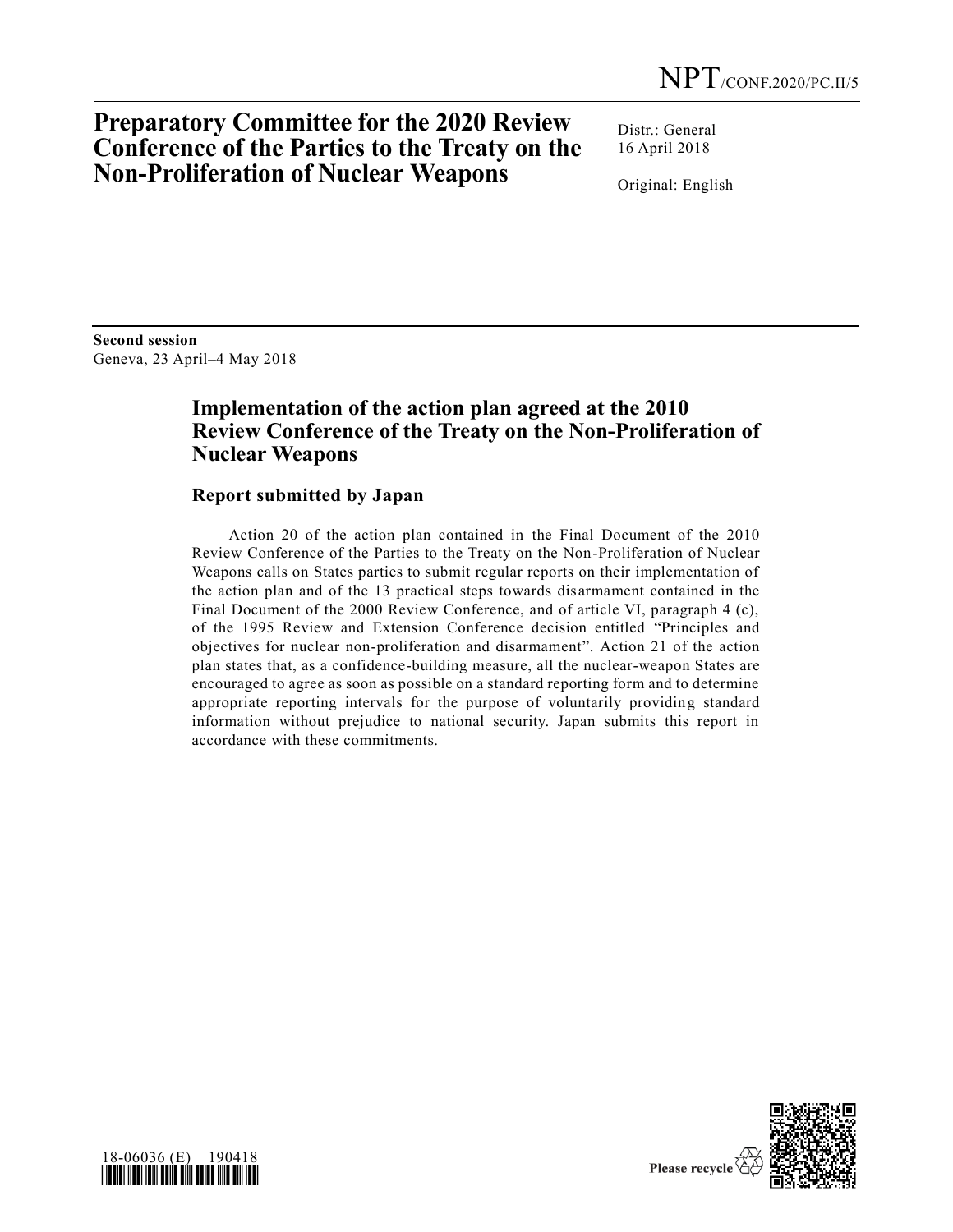*Action number Actions Examples of information to include (if applicable) Actions taken by Japan* **I.** Nuclear disarmament

| 1 | All States parties commit to<br>pursue policies that are<br>fully compatible with the<br>Treaty and the objective of<br>achieving a world without<br>nuclear weapons. | Summary of national policy on<br>nuclear disarmament, including any<br>relevant initiatives and actions<br>which serve to illustrate the policy. | As the only country to have ever suffered atomic bombings, Japan<br>remains strongly committed to strengthening the Non-Proliferation<br>Treaty regime on all of its three pillars, and moving closer towards a<br>world free of nuclear weapons.                                                                                                                                                                                                                                                                                                                                                                                                                              |
|---|-----------------------------------------------------------------------------------------------------------------------------------------------------------------------|--------------------------------------------------------------------------------------------------------------------------------------------------|--------------------------------------------------------------------------------------------------------------------------------------------------------------------------------------------------------------------------------------------------------------------------------------------------------------------------------------------------------------------------------------------------------------------------------------------------------------------------------------------------------------------------------------------------------------------------------------------------------------------------------------------------------------------------------|
|   |                                                                                                                                                                       | Membership in regional/multilateral<br>groups that promote nuclear<br>disarmament.                                                               | Japan is of the view that, in order to make our way towards a world free<br>of nuclear weapons, it is essential to build up practical and concrete<br>measures on the basis of cooperation between nuclear-weapon States<br>and non-nuclear-weapon States, while not losing sight of a clear<br>recognition of the humanitarian aspects of the use of nuclear weapons<br>and an objective assessment of the severe international security<br>environment:                                                                                                                                                                                                                      |
|   |                                                                                                                                                                       |                                                                                                                                                  | - Japan has been playing an active role in the Non-Proliferation and<br>Disarmament Initiative, a cross-regional group of non-nuclear-weapon<br>States that is committed to the Non-Proliferation Treaty as the<br>essential foundation for the achievement of nuclear disarmament and<br>the cornerstone of the global nuclear non-proliferation regime, and<br>has proposed concrete and effective measures to move forward with<br>nuclear disarmament;                                                                                                                                                                                                                     |
|   |                                                                                                                                                                       |                                                                                                                                                  | - Japan is committed to making progress in concrete and practical<br>measures by, among other things, promoting the transparency of<br>nuclear forces, submitting resolutions to the General Assembly calling<br>for united action towards the total elimination of nuclear weapons,<br>making active contributions towards an early entry into force of the<br>Comprehensive Nuclear-Test-Ban Treaty, pursuing the early<br>commencement of negotiations on a treaty banning the production of<br>fissile material for use in nuclear weapons or other nuclear explosive<br>devices, as well as participating actively in discussions on nuclear<br>disarmament verification; |
|   |                                                                                                                                                                       |                                                                                                                                                  | - Japan has been engaged in raising awareness of the reality of atomic<br>bombings and clear recognition of its humanitarian consequences<br>across borders and generations.                                                                                                                                                                                                                                                                                                                                                                                                                                                                                                   |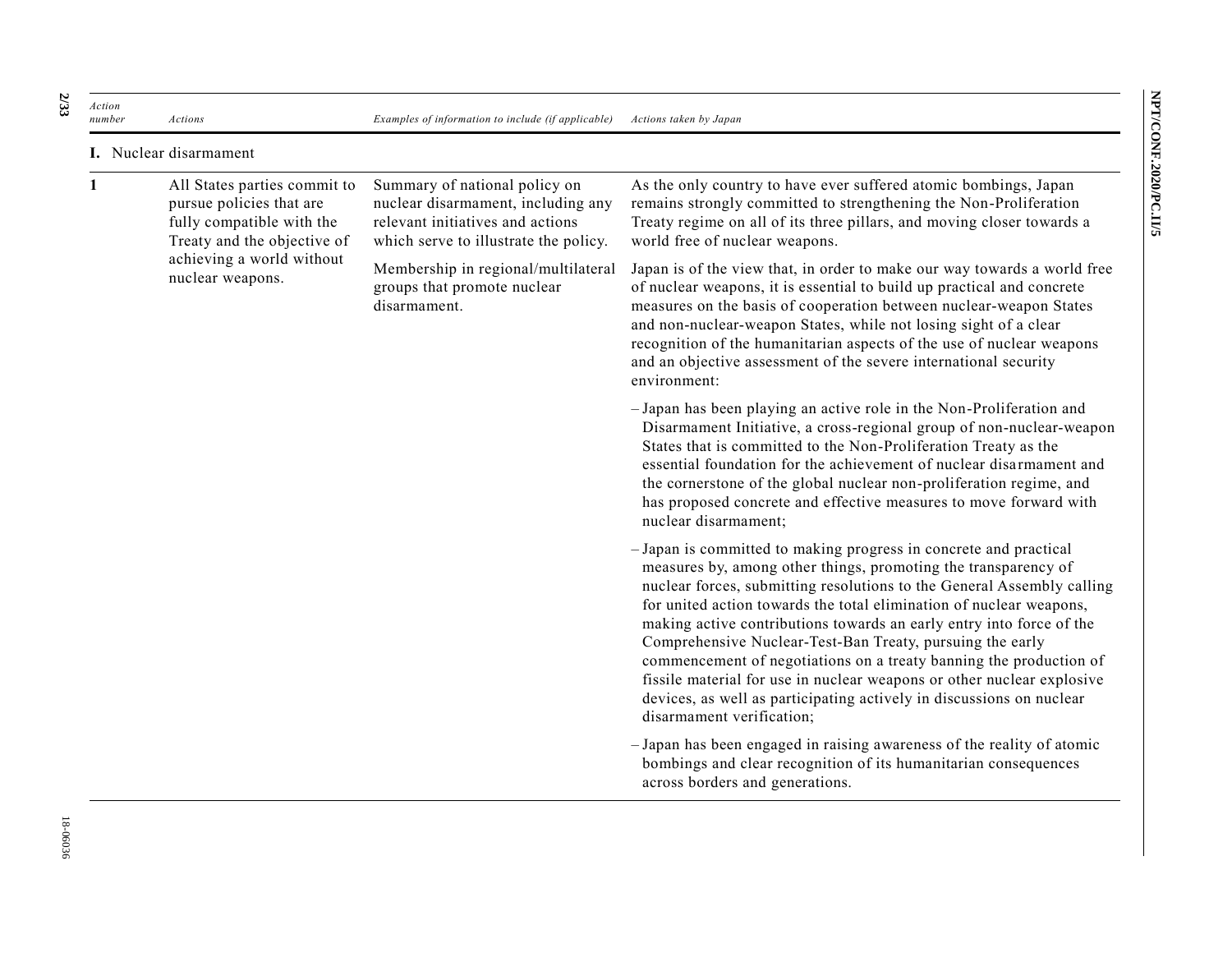| Action<br>number | Actions                                                                                                                                                                                                                        | Examples of information to include (if applicable)                                                                                                                                                                                                                                               | Actions taken by Japan                                                                                                                                                                                                                                                                                                                                                                                                                                                                                                                                                                                                                                                                                                                                                                                                                                                                                                                                                                                                                                                                                                                                                                                                            |
|------------------|--------------------------------------------------------------------------------------------------------------------------------------------------------------------------------------------------------------------------------|--------------------------------------------------------------------------------------------------------------------------------------------------------------------------------------------------------------------------------------------------------------------------------------------------|-----------------------------------------------------------------------------------------------------------------------------------------------------------------------------------------------------------------------------------------------------------------------------------------------------------------------------------------------------------------------------------------------------------------------------------------------------------------------------------------------------------------------------------------------------------------------------------------------------------------------------------------------------------------------------------------------------------------------------------------------------------------------------------------------------------------------------------------------------------------------------------------------------------------------------------------------------------------------------------------------------------------------------------------------------------------------------------------------------------------------------------------------------------------------------------------------------------------------------------|
| $\boldsymbol{2}$ | All States parties commit to<br>apply the principles of<br>irreversibility, verifiability<br>and transparency in relation<br>to the implementation of<br>their treaty obligations.                                             | National policy on irreversibility,<br>verifiability and transparency,<br>including any relevant initiatives<br>and actions which serve to illustrate<br>the policy.<br>Support for relevant General<br>Assembly resolutions that support<br>irreversibility, verifiability and<br>transparency. | Japan reaffirms the importance of the principles of irreversibility,<br>verifiability and transparency in relation to the implementation of treaty<br>obligations:<br>- Japan calls upon all States to apply the principles of irreversibility,<br>verifiability and transparency in relation to the process of nuclear<br>disarmament and non-proliferation through resolutions submitted to<br>the General Assembly;<br>- Japan submitted a working paper on nuclear-weapon State<br>transparency to the 2015 Review Conference, which encouraged<br>nuclear-weapon States to agree on a standard reporting form and to<br>submit it annually in the context of strengthening the Treaty review<br>process;<br>- Japan, with the other 11 members of the Non-Proliferation and<br>Disarmament Initiative, submitted working papers on transparency to<br>the Preparatory Committee for the Review Conference of the Parties<br>to the Treaty in 2012 and 2014 and to the 2015 Review Conference<br>respectively. In the 2020 review process, the Initiative has remained<br>committed to its efforts to increase transparency by submitting<br>working papers on transparency to the Preparatory Committee in 2017<br>and 2018. |
| 3                | In implementing the<br>unequivocal undertaking by<br>the nuclear-weapon States to<br>accomplish the total<br>elimination of their nuclear<br>arsenals, the nuclear-<br>weapon States commit to<br>undertake further efforts to | (Applicable only to nuclear-weapon<br>States)                                                                                                                                                                                                                                                    |                                                                                                                                                                                                                                                                                                                                                                                                                                                                                                                                                                                                                                                                                                                                                                                                                                                                                                                                                                                                                                                                                                                                                                                                                                   |

18-06036

18-06036

**3/33**

reduce and ultimately eliminate all types of nuclear weapons, deployed and non-deployed, including through unilateral, bilateral, regional and multilateral

measures.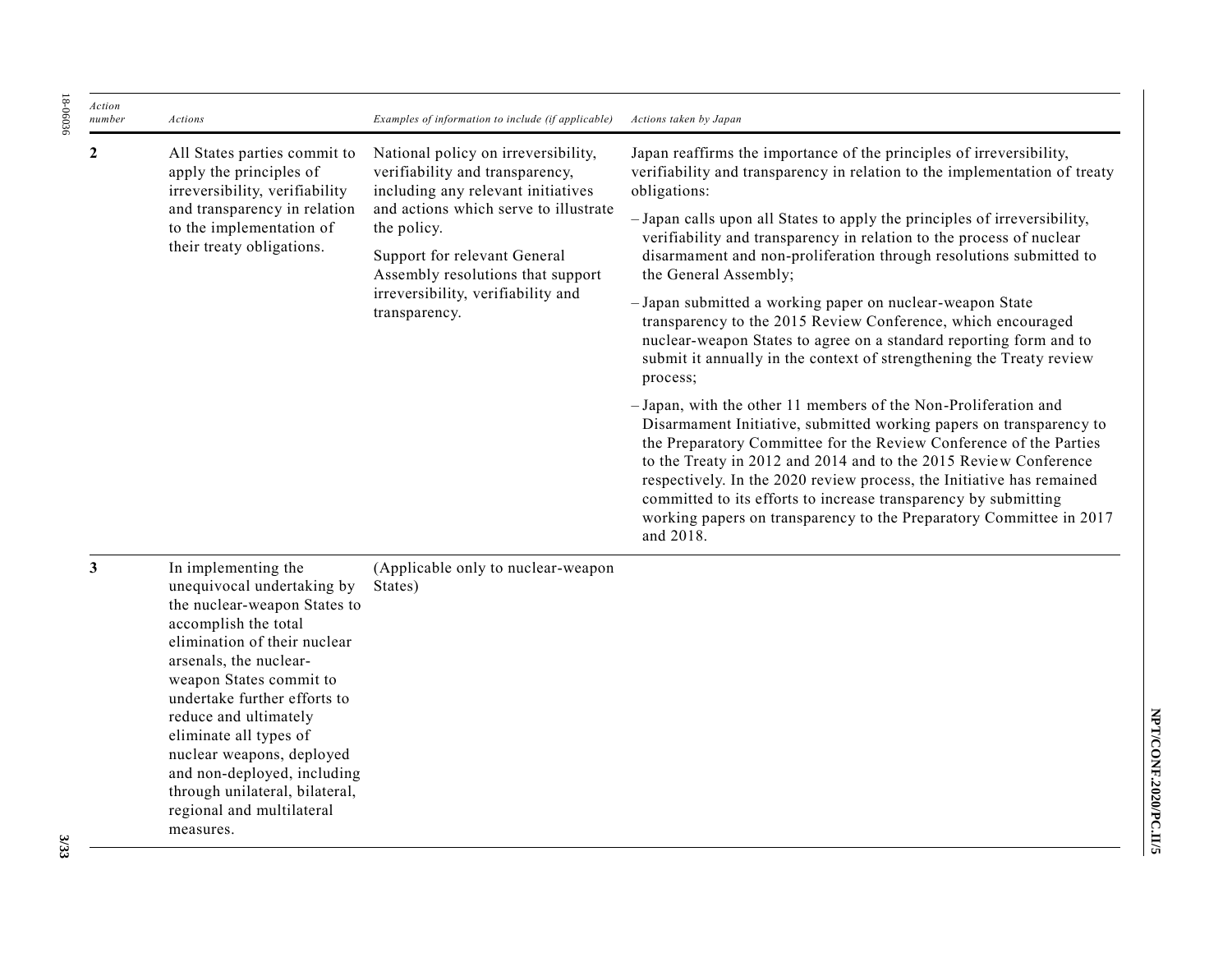| ĭ      |
|--------|
| r,     |
|        |
|        |
|        |
| Š      |
| 1<br>5 |
|        |
|        |
| ì      |
|        |
| I      |
| ٢      |

| Action<br>number | Actions                                                                                                                                                                                                                                                                                                                                                                                             | Examples of information to include (if applicable) | Actions taken by Japan |
|------------------|-----------------------------------------------------------------------------------------------------------------------------------------------------------------------------------------------------------------------------------------------------------------------------------------------------------------------------------------------------------------------------------------------------|----------------------------------------------------|------------------------|
|                  | The Russian Federation and<br>the United States of<br>America commit to seek the<br>early entry into force and<br>full implementation of the<br>Treaty on Measures for the<br>Further Reduction and<br>Limitation of Strategic<br>Offensive Arms and are<br>encouraged to continue<br>discussions on follow-on<br>measures in order to<br>achieve deeper reductions<br>in their nuclear arsenals.   | (Applicable only to nuclear-weapon<br>States)      |                        |
| 5                | The nuclear-weapon States<br>commit to accelerate<br>concrete progress on the<br>steps leading to nuclear<br>disarmament, contained in<br>the Final Document of the<br>2000 Review Conference,<br>in a way that promotes<br>international stability, peace<br>and undiminished and<br>increased security. To that<br>end, they are called upon to<br>promptly engage with a<br>view to, inter alia: |                                                    |                        |
| 5(a)             | Rapidly moving towards an<br>overall reduction in the<br>global stockpile of all types<br>of nuclear weapons, as<br>identified in action 3;                                                                                                                                                                                                                                                         | (Applicable only to nuclear-weapon<br>States)      |                        |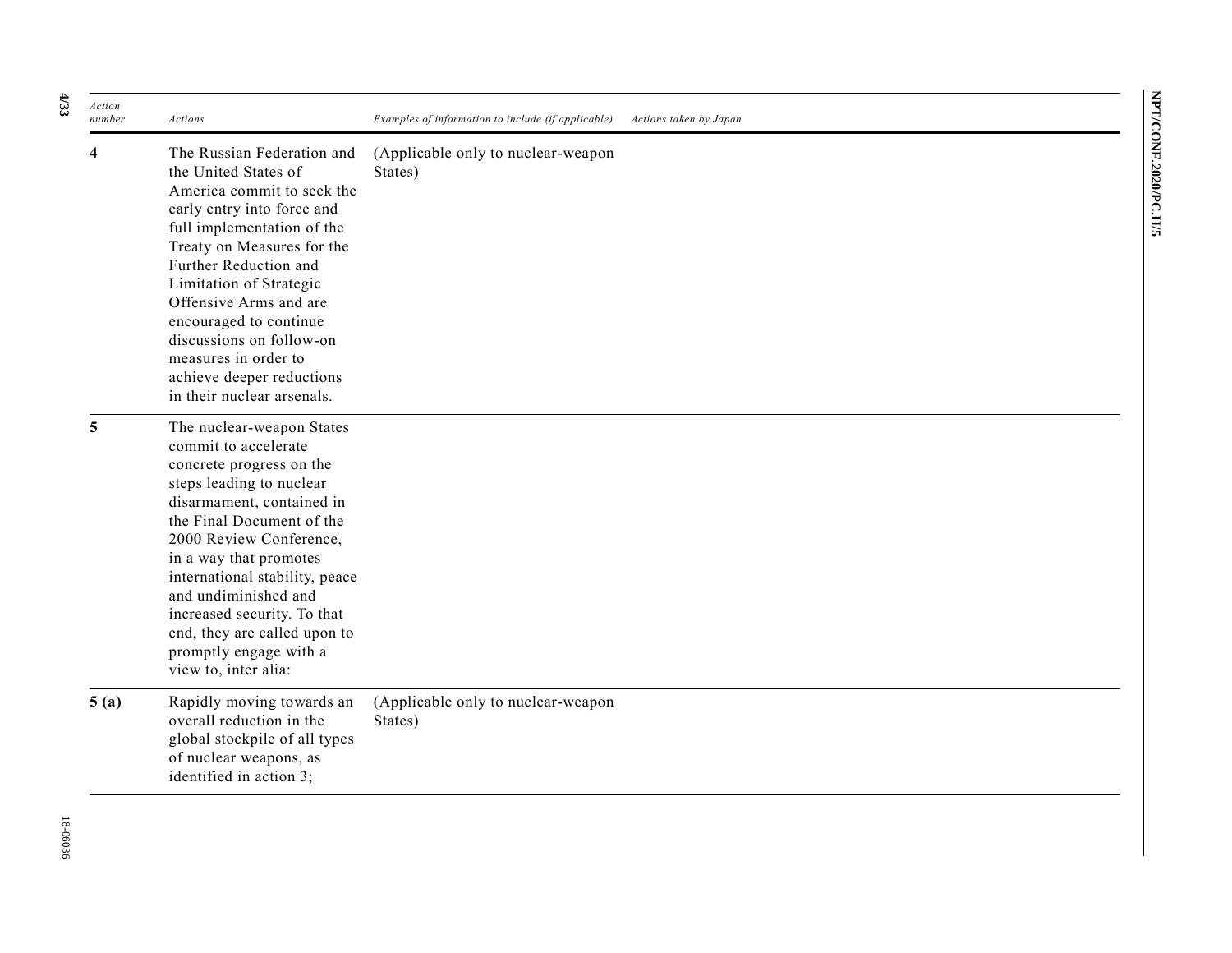| Action<br>number | Actions                                                                                                                                                                                                                                       | Examples of information to include (if applicable) | Actions taken by Japan |
|------------------|-----------------------------------------------------------------------------------------------------------------------------------------------------------------------------------------------------------------------------------------------|----------------------------------------------------|------------------------|
| 5(b)             | Address the question of all<br>nuclear weapons regardless<br>of their type or their<br>location as an integral part<br>of the general nuclear<br>disarmament process;                                                                         | (Applicable only to nuclear-weapon<br>States)      |                        |
| 5 <sub>(c)</sub> | To further diminish the role<br>and significance of nuclear<br>weapons in all military and<br>security concepts, doctrines<br>and policies;                                                                                                   | (Applicable only to nuclear-weapon<br>States)      |                        |
| 5(d)             | Discuss policies that could<br>prevent the use of nuclear<br>weapons and eventually<br>lead to their elimination,<br>lessen the danger of nuclear<br>war and contribute to the<br>non-proliferation and<br>disarmament of nuclear<br>weapons; | (Applicable only to nuclear-weapon<br>States)      |                        |
| 5(e)             | Consider the legitimate<br>interest of non-nuclear-<br>weapon States in further<br>reducing the operational<br>status of nuclear weapons<br>systems in ways that<br>promote international<br>stability and security;                          | (Applicable only to nuclear-weapon<br>States)      |                        |
| 5(f)             | Reduce the risk of<br>accidental use of nuclear<br>weapons; and                                                                                                                                                                               | (Applicable only to nuclear-weapon<br>States)      |                        |
| 5(g)             | Further enhance<br>transparency and increase<br>mutual confidence.                                                                                                                                                                            | (Applicable only to nuclear-weapon<br>States)      |                        |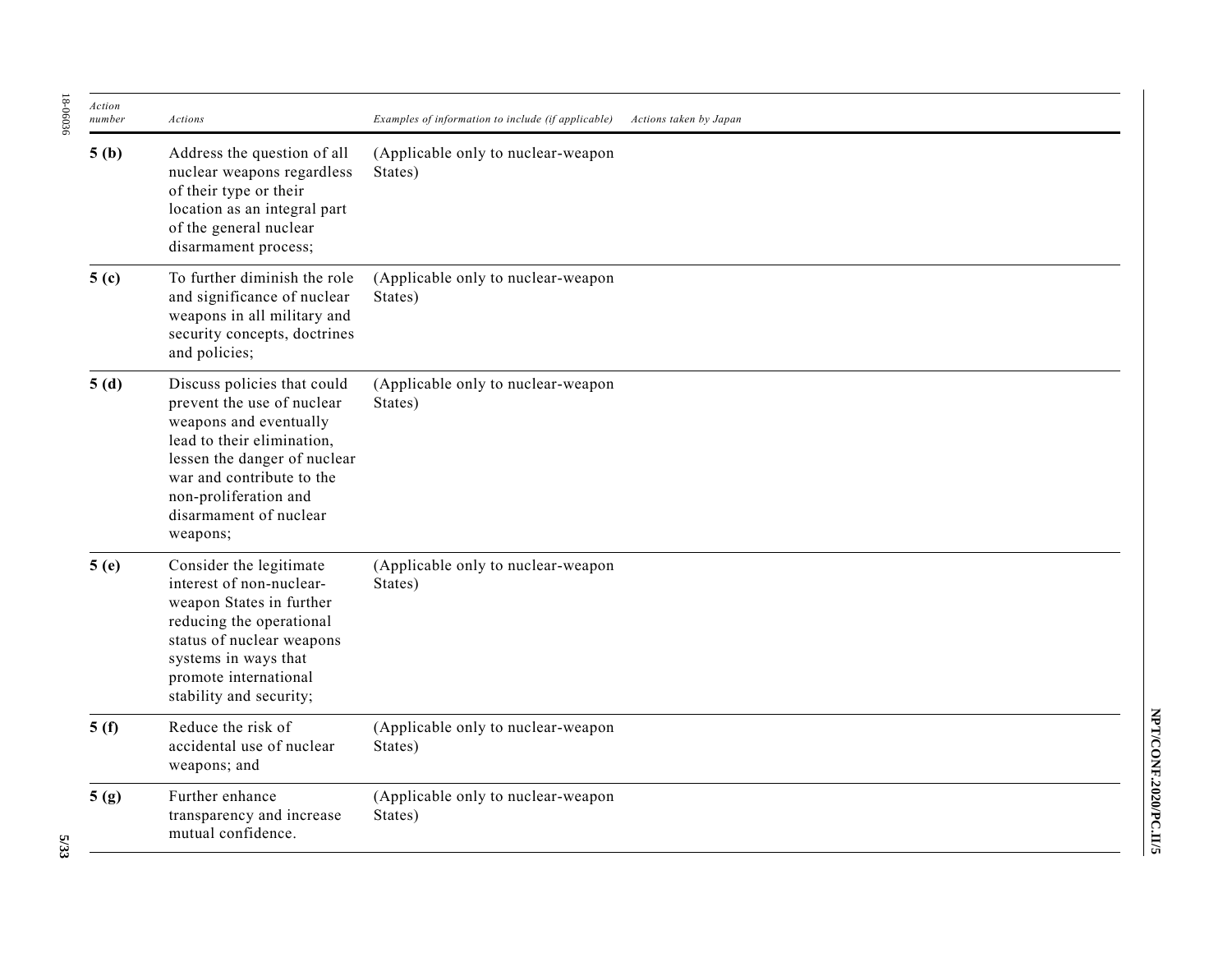| Action<br>number | <b>Actions</b>                                                                                                                                                                                                                                 | Examples of information to include (if applicable)                                                                                                                                                                                                                                                                                                                              | Actions taken by Japan                                                                                                                                                                                                                                                                                                                                                                                                                                               |
|------------------|------------------------------------------------------------------------------------------------------------------------------------------------------------------------------------------------------------------------------------------------|---------------------------------------------------------------------------------------------------------------------------------------------------------------------------------------------------------------------------------------------------------------------------------------------------------------------------------------------------------------------------------|----------------------------------------------------------------------------------------------------------------------------------------------------------------------------------------------------------------------------------------------------------------------------------------------------------------------------------------------------------------------------------------------------------------------------------------------------------------------|
| 6                | All States agree that the<br>Conference on<br>Disarmament should<br>immediately establish a<br>subsidiary body to deal with<br>nuclear disarmament,<br>within the context of an<br>agreed, comprehensive and<br>balanced programme of<br>work. | Support for the establishment of a<br>subsidiary body in the Conference<br>on Disarmament to deal with<br>nuclear disarmament, including<br>through support for relevant draft<br>programmes of work of the<br>Conference, Non-Proliferation<br>Treaty working papers and/or<br>General Assembly resolutions.<br>Participation in any working groups<br>on nuclear disarmament. | Japan supported the establishment of a subsidiary body in the<br>Conference on Disarmament to deal with nuclear disarmament as a<br>chair of the Conference in 2014. Japan also supported the decision put<br>forward by the Sri Lankan President to establish subsidiary bodies on<br>agenda items 1 to 4, and one on agenda items 5, 6 and 7, contained in<br>document CD/WP.605 in 2018.<br>Japan has consistently called for the adoption of a programme of work |
|                  |                                                                                                                                                                                                                                                |                                                                                                                                                                                                                                                                                                                                                                                 | that leads to the negotiation of a disarmament treaty in the Conference.<br>Mr. Nobushige Takamizawa, Ambassador of the Permanent Mission of<br>Japan to the Conference, stressed the importance of adopting a<br>comprehensive and balanced programme of work at the 1434th plenary<br>meeting of the Conference, in 2018.                                                                                                                                          |
|                  |                                                                                                                                                                                                                                                |                                                                                                                                                                                                                                                                                                                                                                                 | The following political figures called on all members of the Conference<br>in the recent high-level segments of this body to adopt such a<br>programme of work:                                                                                                                                                                                                                                                                                                      |
|                  |                                                                                                                                                                                                                                                |                                                                                                                                                                                                                                                                                                                                                                                 | -Mr. Manabu Horii, Parliamentary Vice-Minister for Foreign Affairs of<br>Japan in 2018                                                                                                                                                                                                                                                                                                                                                                               |
|                  |                                                                                                                                                                                                                                                |                                                                                                                                                                                                                                                                                                                                                                                 | -Mr. Motome Takisawa, Parliamentary Vice-Minister for Foreign<br>Affairs of Japan in 2017                                                                                                                                                                                                                                                                                                                                                                            |
|                  |                                                                                                                                                                                                                                                |                                                                                                                                                                                                                                                                                                                                                                                 | -Mr. Masakazu Hamachi, Parliamentary Vice-Minister for Foreign<br>Affairs of Japan in 2016                                                                                                                                                                                                                                                                                                                                                                           |
|                  |                                                                                                                                                                                                                                                |                                                                                                                                                                                                                                                                                                                                                                                 | -Mr. Takashi Uto, Parliamentary Vice-Minister for Foreign Affairs of<br>Japan in 2015                                                                                                                                                                                                                                                                                                                                                                                |
|                  |                                                                                                                                                                                                                                                |                                                                                                                                                                                                                                                                                                                                                                                 | In the General Assembly resolution entitled "United action with<br>renewed determination towards the total elimination of nuclear<br>weapons", submitted by Japan and adopted by a substantial majority,<br>Japan has for years stressed the need to continue to explore possibilities<br>for overcoming the ongoing deadlock of more than two decades in the<br>Conference on Disarmament                                                                           |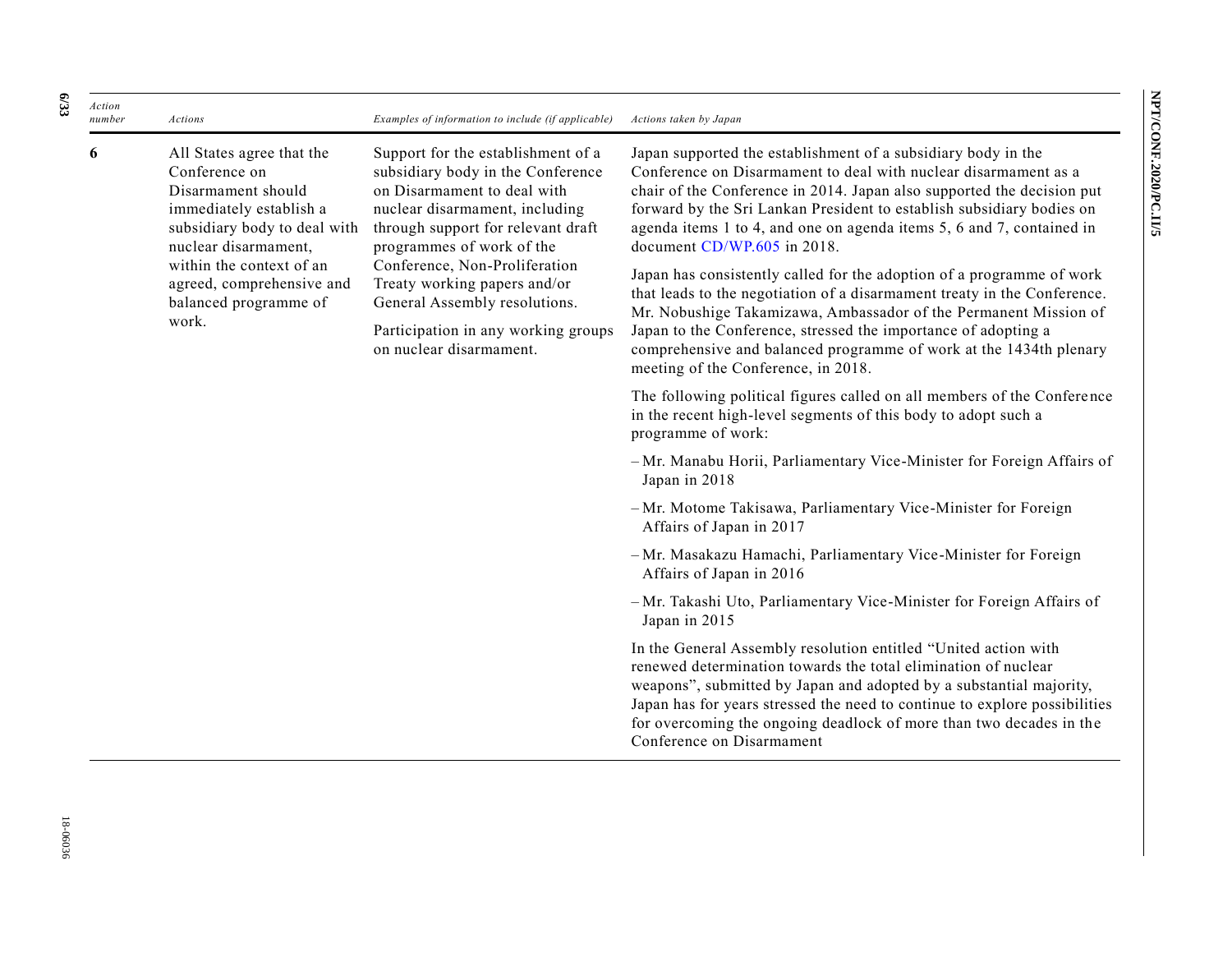| Action |                                                                                                                                                                                                                                                                                                                                                                                                                                                                                                                                                                                                                                                                                                                                                                                  |                                                                                                                                                                                                                                                                                                                                                                                                                               |                                                                                                                                                                                                                                                                                                                                                                                                                                                                                                                                                                                                                                                                                                                                                                                                                                                                                                                                                                                                                                                                                  |
|--------|----------------------------------------------------------------------------------------------------------------------------------------------------------------------------------------------------------------------------------------------------------------------------------------------------------------------------------------------------------------------------------------------------------------------------------------------------------------------------------------------------------------------------------------------------------------------------------------------------------------------------------------------------------------------------------------------------------------------------------------------------------------------------------|-------------------------------------------------------------------------------------------------------------------------------------------------------------------------------------------------------------------------------------------------------------------------------------------------------------------------------------------------------------------------------------------------------------------------------|----------------------------------------------------------------------------------------------------------------------------------------------------------------------------------------------------------------------------------------------------------------------------------------------------------------------------------------------------------------------------------------------------------------------------------------------------------------------------------------------------------------------------------------------------------------------------------------------------------------------------------------------------------------------------------------------------------------------------------------------------------------------------------------------------------------------------------------------------------------------------------------------------------------------------------------------------------------------------------------------------------------------------------------------------------------------------------|
| number | Actions                                                                                                                                                                                                                                                                                                                                                                                                                                                                                                                                                                                                                                                                                                                                                                          | Examples of information to include (if applicable)                                                                                                                                                                                                                                                                                                                                                                            | Actions taken by Japan                                                                                                                                                                                                                                                                                                                                                                                                                                                                                                                                                                                                                                                                                                                                                                                                                                                                                                                                                                                                                                                           |
| 7      | All States agree that the<br>Conference on<br>Disarmament should, within<br>the context of an agreed,<br>comprehensive and<br>balanced programme of<br>work, immediately begin<br>discussion of effective<br>international arrangements<br>to assure non-nuclear-<br>weapon States against the<br>use or threat of use of<br>nuclear weapons, to discuss<br>substantively, without<br>limitation, with a view to<br>elaborating<br>recommendations dealing<br>with all aspects of this<br>issue, not excluding an<br>internationally legally<br>binding instrument. The<br>Review Conference invites<br>the Secretary-General of the<br>United Nations to convene<br>a high-level meeting in<br>September 2010 in support<br>of the work of the<br>Conference on<br>Disarmament. | Support for the establishment of a<br>subsidiary body in the Conference<br>on Disarmament to discuss<br>effective international arrangements<br>to assure non-nuclear-weapon<br>States against the use or threat of<br>use of nuclear weapons, including<br>through support for relevant draft<br>programmes of work of the<br>Conference, Non-Proliferation<br>Treaty working papers and/or<br>General Assembly resolutions. | In the General Assembly resolution entitled "United action with<br>renewed determination towards the total elimination of nuclear<br>weapons", submitted by Japan and adopted by a substantial majority,<br>Japan has stressed the importance of security assurances by nuclear-<br>weapon States.<br>Japan and the other 11 members of the Non-Proliferation and<br>Disarmament Initiative submitted a working paper on "Nuclear-<br>weapon-free zones and negative security assurances" to the Preparatory<br>Committee for the Review Conference of the Parties to the Treaty in<br>2013.<br>Japan participated in the ASEAN Regional Forum Workshop on<br>Promoting a Nuclear-Weapon-Free Status of Mongolia, held in<br>Mongolia in September 2015.<br>Mr. Motome Takisawa, Parliamentary Vice-Minister for Foreign Affairs<br>of Japan, participated in the international conference on "Building a<br>Nuclear-Weapon-Free World", which was hosted by Kazakhstan to<br>commemorate the twenty-fifth anniversary of the closure of the<br>Semipalatinsk nuclear test site. |
| 8      | All nuclear-weapon States<br>commit to fully respect their<br>existing commitments with<br>regard to security<br>assurances. Those nuclear-<br>weapon States that have not<br>yet done so are encouraged<br>to extend security                                                                                                                                                                                                                                                                                                                                                                                                                                                                                                                                                   | (Applicable only to nuclear-weapon<br>States)                                                                                                                                                                                                                                                                                                                                                                                 |                                                                                                                                                                                                                                                                                                                                                                                                                                                                                                                                                                                                                                                                                                                                                                                                                                                                                                                                                                                                                                                                                  |

18-06036

18-06036

NPT/CONF.2020/PC.II/5 **NPT/CONF.2020/PC.II/5**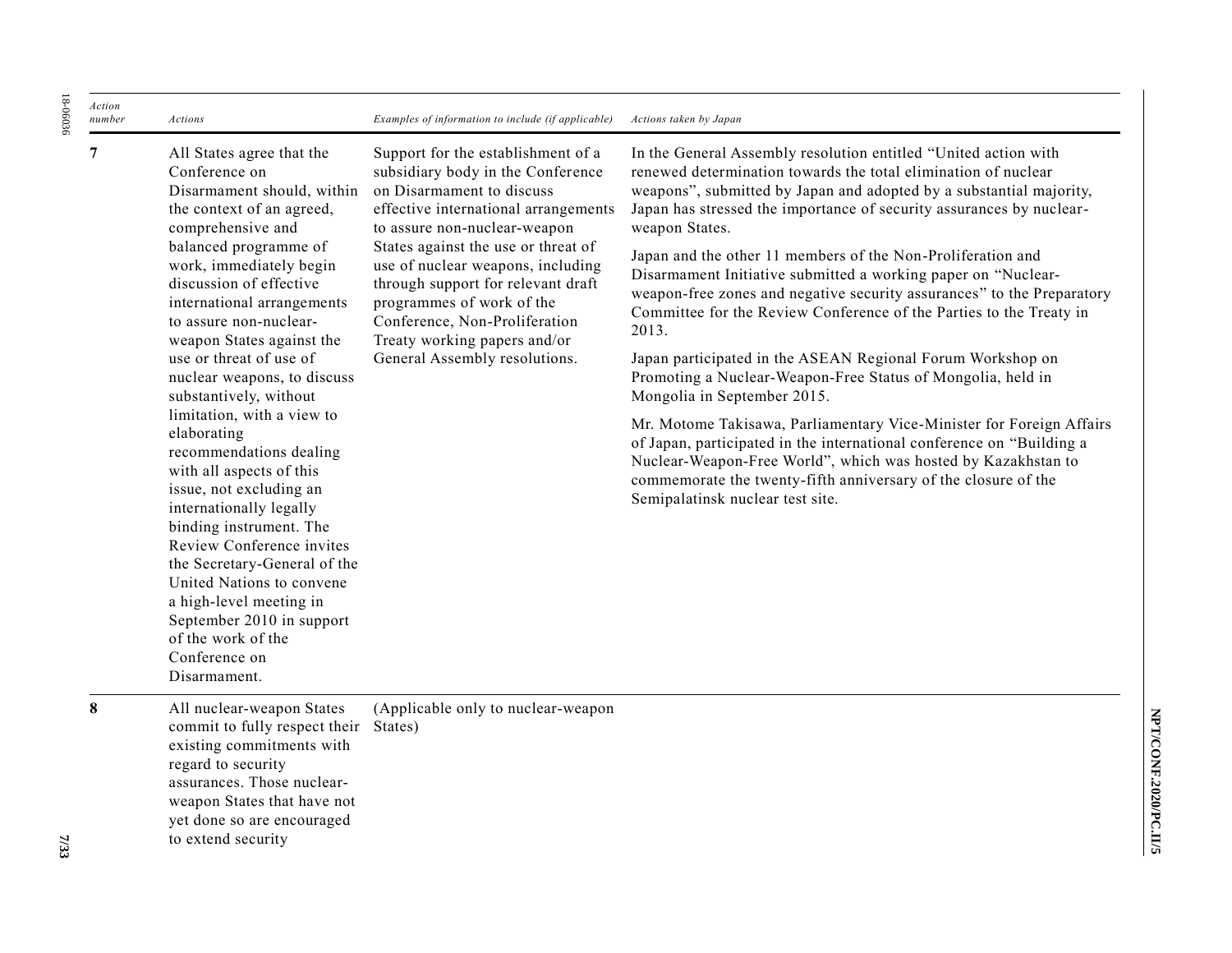| Action<br>number                                         | Actions                                                                                                                                                                                                                                                                                                                                                                                                               | Examples of information to include (if applicable)                                                                                                                                                                                   | Actions taken by Japan                                                                                                                                                                                                                                                                                                                                                           |
|----------------------------------------------------------|-----------------------------------------------------------------------------------------------------------------------------------------------------------------------------------------------------------------------------------------------------------------------------------------------------------------------------------------------------------------------------------------------------------------------|--------------------------------------------------------------------------------------------------------------------------------------------------------------------------------------------------------------------------------------|----------------------------------------------------------------------------------------------------------------------------------------------------------------------------------------------------------------------------------------------------------------------------------------------------------------------------------------------------------------------------------|
|                                                          | assurances to non-nuclear-<br>weapon States parties to the<br>Treaty.                                                                                                                                                                                                                                                                                                                                                 |                                                                                                                                                                                                                                      |                                                                                                                                                                                                                                                                                                                                                                                  |
| 9                                                        | The establishment of further<br>nuclear-weapon-free zones,<br>where appropriate, on the<br>basis of arrangements freely<br>arrived at among States of<br>the region concerned, and in<br>accordance with the 1999<br>Guidelines of the United<br>Nations Disarmament<br>Commission, is encouraged.<br>All concerned States are<br>encouraged to ratify the<br>nuclear-weapon-free zone<br>treaties and their relevant | (For all States)<br>National efforts to support the<br>establishment of nuclear-weapon-                                                                                                                                              | Japan contributed to drafting of the Treaty on a Nuclear-Weapon-Free<br>Zone in Central Asia by organizing expert meetings in Sapporo, Japan,<br>in October 1999 and April 2000.                                                                                                                                                                                                 |
|                                                          |                                                                                                                                                                                                                                                                                                                                                                                                                       | free zone treaties.<br>Support for relevant General<br>Assembly resolutions and/or<br>Non-Proliferation Treaty working                                                                                                               | Japan has organized the United Nations Conference on Disarmament<br>Issues with the United Nations and nuclear-weapon-free zones have<br>been one of the agenda items of discussion. Japan has contributed to the<br>discussion and promotion of nuclear-weapon-free zones.                                                                                                      |
| protocols, and to<br>review any related<br>reservations. |                                                                                                                                                                                                                                                                                                                                                                                                                       | papers that support the<br>establishment of nuclear-weapon-<br>free zones.                                                                                                                                                           | Japan participated as an observer in the second and third Conferences of<br>States Parties and Signatories to Treaties that Establish Nuclear-<br>Weapon-Free Zones and Mongolia.                                                                                                                                                                                                |
|                                                          |                                                                                                                                                                                                                                                                                                                                                                                                                       | Name of nuclear-weapon-free zone<br>treaty to which your country is party<br>(For nuclear-weapon States)                                                                                                                             | Japan has supported General Assembly resolutions regarding five<br>treaties of nuclear-weapon-free zones and the nuclear-weapon-free<br>status of Mongolia.                                                                                                                                                                                                                      |
|                                                          | constructively consult and<br>cooperate to bring about the<br>entry into force of the<br>relevant legally binding<br>protocols of all such<br>nuclear-weapon free zones                                                                                                                                                                                                                                               | Summary of efforts (including<br>current status and future prospects)<br>to ratify the relevant protocols of<br>nuclear-weapon-free zone treaties or<br>to review any related reservations<br>on the ratification of such protocols. | In the General Assembly resolution entitled "United action with<br>renewed determination towards the total elimination of nuclear<br>weapons", submitted by Japan and adopted by a substantial majority,<br>Japan stressed the importance of the establishment of further nuclear-<br>weapon-free zones in accordance with the 1999 guidelines of the<br>Disarmament Commission. |
|                                                          | treaties, which include<br>negative security<br>assurances. The concerned<br>States are encouraged to                                                                                                                                                                                                                                                                                                                 | Current status of consultations and<br>cooperation on entry into force of<br>the relevant protocols of nuclear-<br>weapon-free zones                                                                                                 | Mr. Yamada, Ambassador of Japan to Mexico, participated in the<br>ceremony of the fiftieth anniversary of the conclusion of the Treaty for<br>the Prohibition of Nuclear Weapons in Latin America and the Caribbean<br>(Treaty of Tlatelolco).                                                                                                                                   |
|                                                          |                                                                                                                                                                                                                                                                                                                                                                                                                       |                                                                                                                                                                                                                                      | Japan hosted an unofficial conference on a zone free of weapons of<br>mass destruction in the Middle East in Nagasaki in December 2016.                                                                                                                                                                                                                                          |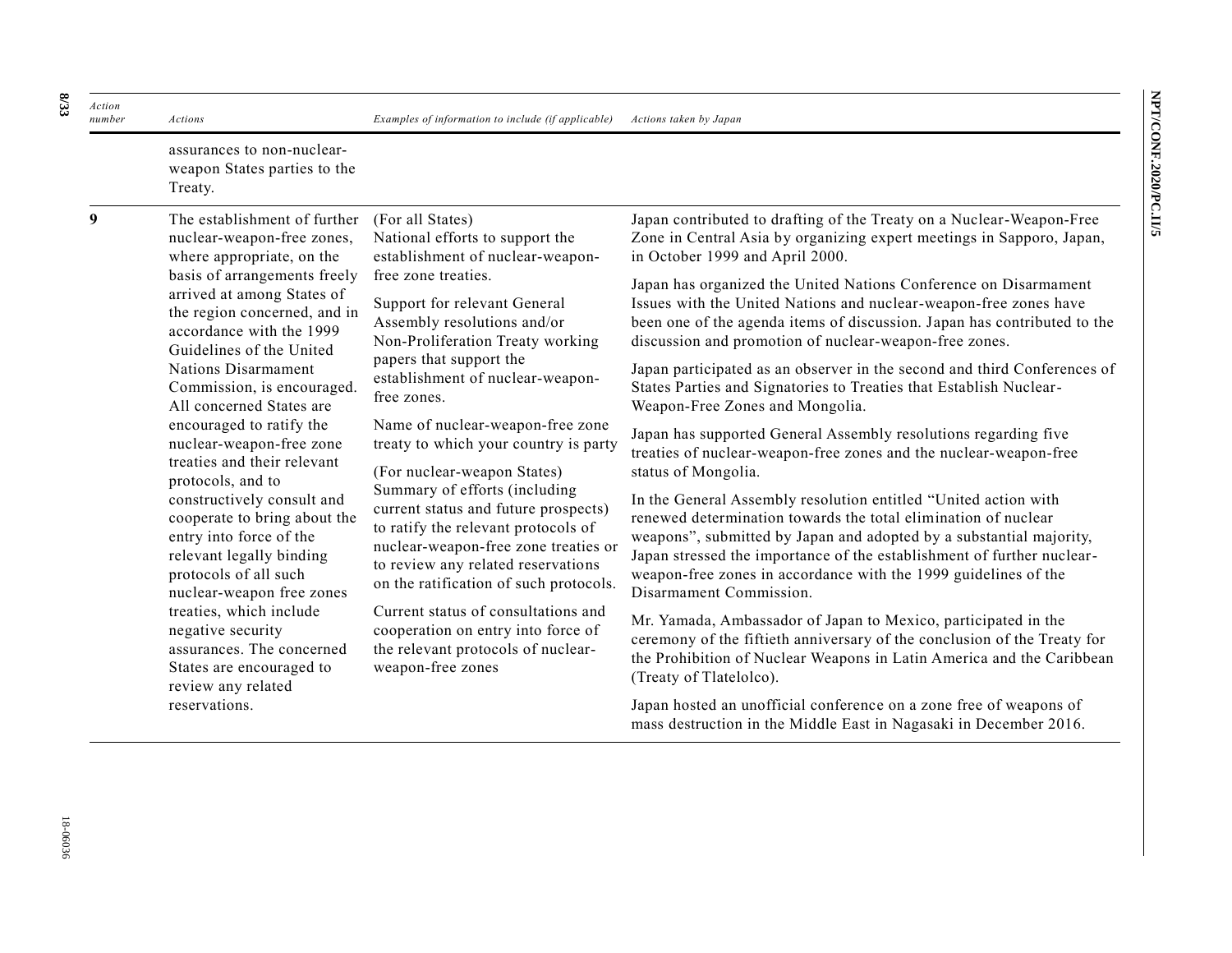| Action<br>number | Actions                                                                                                                                                                                                                                                                                                                                                                                                                                                                                                                                                                                       | Examples of information to include (if applicable)                                                                                                                                                   | Actions taken by Japan                                                                                                                                                                                                                                                                                                                                                                                                                                                                                                                                                                                                                                                                                                                                                                                                                                                                                  |
|------------------|-----------------------------------------------------------------------------------------------------------------------------------------------------------------------------------------------------------------------------------------------------------------------------------------------------------------------------------------------------------------------------------------------------------------------------------------------------------------------------------------------------------------------------------------------------------------------------------------------|------------------------------------------------------------------------------------------------------------------------------------------------------------------------------------------------------|---------------------------------------------------------------------------------------------------------------------------------------------------------------------------------------------------------------------------------------------------------------------------------------------------------------------------------------------------------------------------------------------------------------------------------------------------------------------------------------------------------------------------------------------------------------------------------------------------------------------------------------------------------------------------------------------------------------------------------------------------------------------------------------------------------------------------------------------------------------------------------------------------------|
| 10               | All nuclear-weapon States<br>undertake to ratify the<br>Comprehensive Nuclear-<br>Test-Ban Treaty with all<br>expediency, noting that<br>positive decisions by<br>nuclear-weapon States<br>would have the beneficial<br>impact towards the<br>ratification of that Treaty,<br>and that nuclear-weapon<br>States have the special<br>responsibility to encourage<br>Annex 2 countries, in<br>particular those which have<br>not acceded to the Treaty on<br>the Non-Proliferation of<br>Nuclear Weapons and<br>continue to operate<br>unsafeguarded nuclear<br>facilities, to sign and ratify. | (Applicable only to nuclear-weapon)<br>States)                                                                                                                                                       |                                                                                                                                                                                                                                                                                                                                                                                                                                                                                                                                                                                                                                                                                                                                                                                                                                                                                                         |
| 11               | Pending the entry into force<br>of the Comprehensive<br>Nuclear-Test- Ban Treaty,<br>all States commit to refrain<br>from nuclear-weapon test<br>explosions or any other<br>nuclear explosions, the use<br>of new nuclear weapons<br>technologies and from any<br>action that would defeat the<br>object and purpose of that<br>Treaty, and all existing<br>moratoriums on nuclear-<br>weapon test explosions<br>should be maintained.                                                                                                                                                        | Date of signature and ratification of<br>the Comprehensive Nuclear-Test-<br>Ban Treaty.<br>Current status of the reporting<br>State's policy on the moratorium on<br>nuclear weapon test explosions. | Japan signed the Comprehensive Nuclear-Test-Ban Treaty on 24<br>September 1996 and ratified it on 8 July 1997.<br>Japan amended its Act on the Regulation of Nuclear Source Material,<br>Nuclear Fuel Material and Reactors when it ratified the Treaty.<br>In the General Assembly resolution entitled "United action with<br>renewed determination towards the total elimination of nuclear<br>weapons", submitted by Japan and adopted by a substantial majority,<br>Japan has continuously stressed the importance of the early entry into<br>force of the Treaty and of the moratorium on nuclear-weapon test<br>explosions.<br>Japan served in an important role as an Article XIV Coordinator of the<br>Treaty, together with Kazakhstan, from 2015 to 2017, stressing the<br>importance of the early entry into force of the Treaty and of the<br>moratorium on nuclear-weapon test explosions. |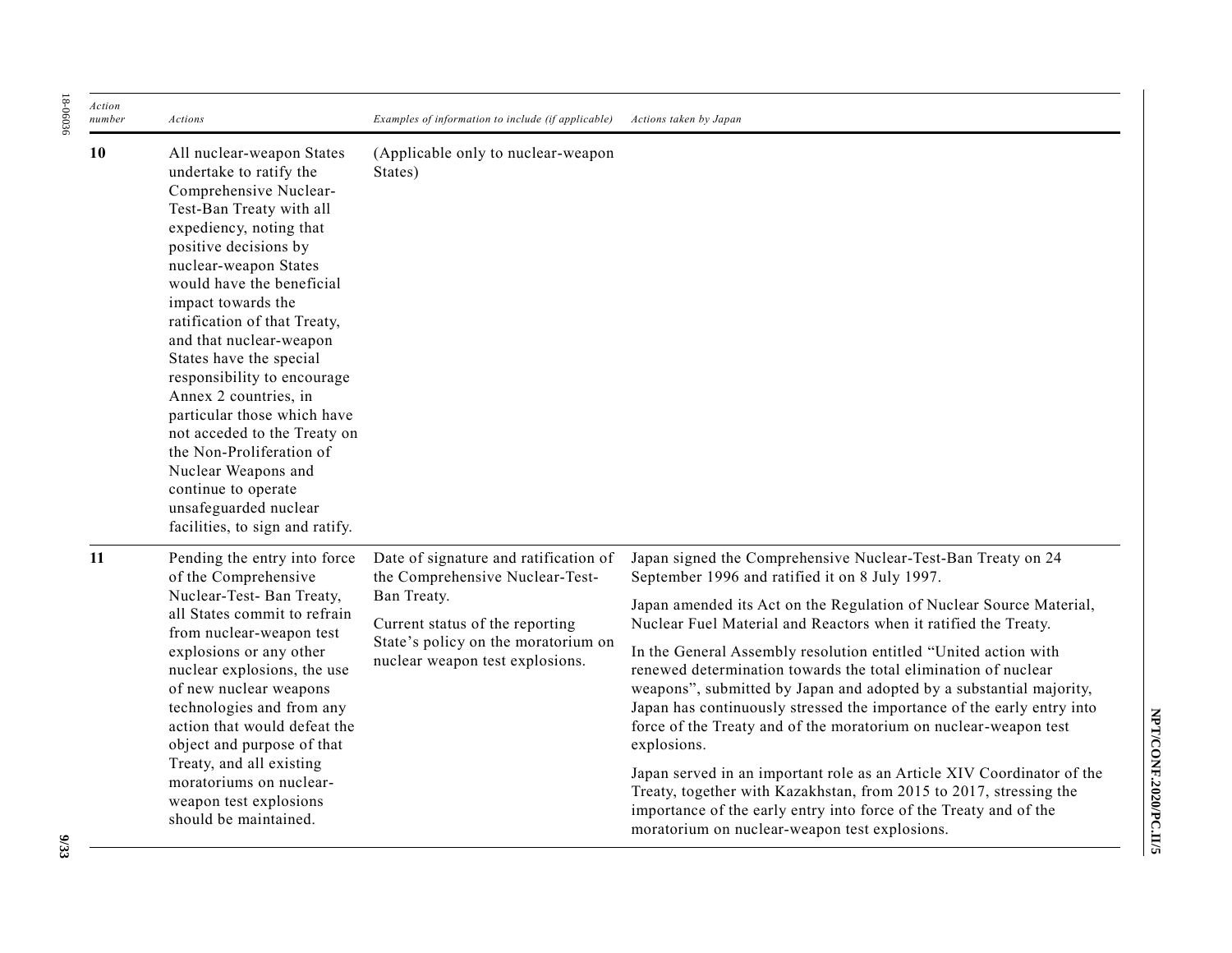*Action number Actions Examples of information to include (if applicable) Actions taken by Japan* **12** All States that have ratified the Comprehensive Nuclear-Test-Ban Treaty recognize the contribution of the conferences on facilitating the entry into force of that Treaty and of the measures adopted by consensus at the Sixth Conference on Facilitating the Entry into Force of the Comprehensive Nuclear-Test-Ban Treaty, held in September 2009, and commit to report at the 2011 Conference on progress made towards the urgent entry into force of that Treaty. Confirmation that commitment was met to report at the Conference on Facilitating the Entry into Force of the Comprehensive Nuclear-Test-Ban Treaty (Article XIV Conference) held in 2011 on progress made towards the urgent entry into force of that Treaty. Summary of reports made at the subsequent Article XIV Conferences on progress made towards the entry into force of that Treaty. September 2009–August 2011 September 2009–August 2011 In bilateral consultations, Japan urged several Annex 2 States that had not yet signed or ratified the Treaty to do so at the earliest opportunity. March 2010 Japan invited an Indonesian Diet member and a government official to visit International Monitoring System facilities hosted by Japan and to exchange views on the Treaty with the Japanese authorities. March 2010 Japan invited an Egyptian delegation headed by the Director of the Egyptian National Data Centre to visit International Monitoring System facilities hosted by Japan and to exchange views on the Treaty with Japanese authorities. September 2011–August 2013 Japan took every appropriate opportunity in its bilateral meetings with non-ratifying Annex 2 States to encourage those States to sign and/or ratify the Treaty. June 2013–May 2015 June 2013–May 2014 Japan took every suitable opportunity in its bilateral contacts with the

### June 2014‒May 2015

of the Treaty

Japan took every suitable opportunity in its bilateral contacts with the remaining Annex 2 States, at both the political and official levels, to encourage the signature and/or ratification of the Treaty.

remaining Annex 2 States to encourage the signature and/or ratification

See www.ctbto.org/the-treaty/article-xiv-conferences/.

**10 /33**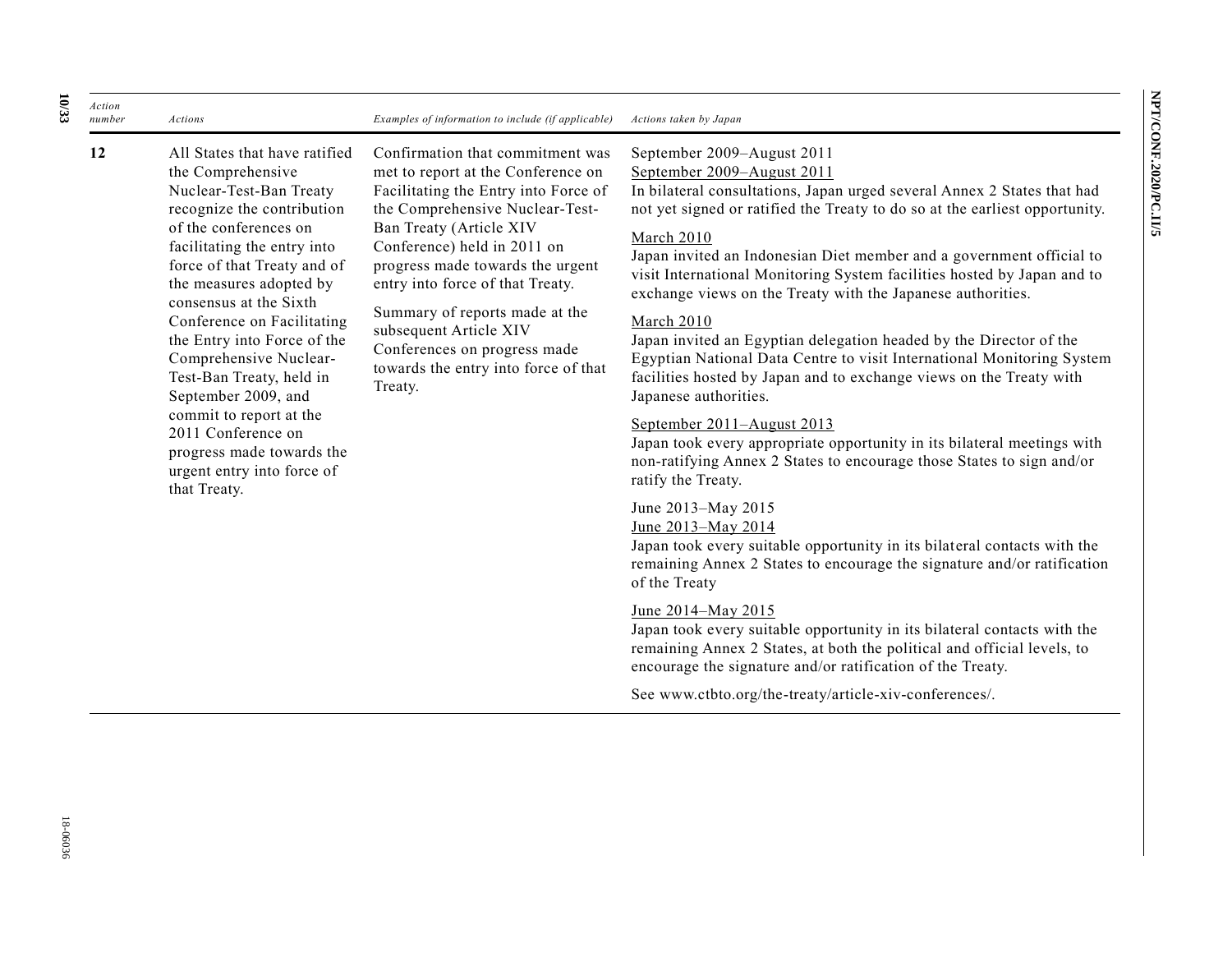| Action<br>number | Actions                                                                                                                                                                                                                                                                                                   | Examples of information to include (if applicable)                                                                                                                                                                                                                                                                                                     | Actions taken by Japan                                                                                                                                                                                                                                                                                                                    |
|------------------|-----------------------------------------------------------------------------------------------------------------------------------------------------------------------------------------------------------------------------------------------------------------------------------------------------------|--------------------------------------------------------------------------------------------------------------------------------------------------------------------------------------------------------------------------------------------------------------------------------------------------------------------------------------------------------|-------------------------------------------------------------------------------------------------------------------------------------------------------------------------------------------------------------------------------------------------------------------------------------------------------------------------------------------|
| 13               | All States that have ratified<br>the Comprehensive<br>Nuclear-Test-Ban Treaty<br>undertake to promote the<br>entry into force and                                                                                                                                                                         | Activities to promote the early<br>entry into force of the<br>Comprehensive Nuclear-Test-Ban<br>Treaty at the national, regional and<br>global levels, in particular a                                                                                                                                                                                 | Japan, along with Kazakhstan, co-presided over the ninth Article XIV<br>Conference, held on 29 September 2015 in New York. Since then,<br>Japan, as the co-coordinator for the entry into force of the Treaty, has<br>led and coordinated international efforts for the promotion of its entry<br>into force.                             |
|                  | implementation of that<br>Treaty at the national,                                                                                                                                                                                                                                                         | summary of efforts to encourage all<br>States that have yet to do so to sign                                                                                                                                                                                                                                                                           | Japan hosted a Group of Eminent Persons meeting in Hiroshima, Japan,<br>in August 2015 to discuss strategies for advancing the Treaty.                                                                                                                                                                                                    |
|                  | regional and global levels.                                                                                                                                                                                                                                                                               | and ratify the Treaty (e.g., positions<br>on General Assembly resolutions;<br>participation in Article XIV                                                                                                                                                                                                                                             | Japan and Kazakhstan adopted the summit-level joint statement on the<br>Treaty in Astana on 27 October 2015.                                                                                                                                                                                                                              |
|                  |                                                                                                                                                                                                                                                                                                           | Conferences or Comprehensive<br>Nuclear-Test-Ban Treaty ministerial<br>meetings; participation in<br>Non-Proliferation Treaty working<br>papers and/or national, regional,<br>multilateral activities).<br>Summary of national efforts to fully<br>implement the Comprehensive<br>Nuclear-Test-Ban Treaty (e.g.,<br>national legislation or policies). | Japan has co-chaired the ministerial meeting of the Friends of the<br>Comprehensive Nuclear-Test-Ban Treaty group, which convenes a high-<br>level meeting biannually. On 21 September 2016, the eighth ministerial<br>meeting was held in New York and adopted a joint ministerial statement.                                            |
|                  |                                                                                                                                                                                                                                                                                                           |                                                                                                                                                                                                                                                                                                                                                        | The State Minister for Foreign Affairs of Japan attended the twentieth<br>anniversary ministerial meeting of the Treaty, on 13 June 2016. Japan,<br>together with Kazakhstan, supported a commemorative exhibition in<br>Vienna, which outlined the history of the Comprehensive Nuclear-Test-<br>Ban Treaty and its verification regime. |
|                  |                                                                                                                                                                                                                                                                                                           | List any nationals who participate<br>in the Comprehensive Nuclear-Test-<br>Ban Treaty Group of Eminent<br>Persons.                                                                                                                                                                                                                                    | Japan hosted a regional conference in 2017 for States in South-East<br>Asia, the Pacific and the Far East to promote the Treaty in that region.                                                                                                                                                                                           |
|                  |                                                                                                                                                                                                                                                                                                           |                                                                                                                                                                                                                                                                                                                                                        | Japan co-sponsored and voted in favour of the annual General Assembly<br>resolution entitled "Comprehensive Nuclear-Test-Ban Treaty".                                                                                                                                                                                                     |
| 14               | The Preparatory<br>Commission for the<br>Comprehensive Nuclear-<br>Test-Ban Treaty<br>Organization is to be<br>encouraged to fully develop<br>the verification regime for<br>the Comprehensive Nuclear-<br>Test-Ban Treaty, including<br>early completion and<br>provisional<br>operationalization of the | Summary of national efforts to<br>construct, complete and/or certify<br>International Monitoring System<br>stations.<br>Summary of national efforts to help                                                                                                                                                                                            | All the International Monitoring System stations and a laboratory<br>hosted by Japan (six seismological stations, one infrasound station, two<br>radionuclide stations and one laboratory) have been certified by the<br>Preparatory Commission for the Comprehensive Nuclear-Test-Ban<br>Treaty Organization.                            |
|                  |                                                                                                                                                                                                                                                                                                           | the Comprehensive Nuclear-Test-<br>Ban Treaty Organization strengthen<br>its verification regime (e.g.,<br>workshops, seminars, training,<br>exercises, voluntary funding                                                                                                                                                                              | Japan made a voluntary contribution of approximately \$2.4 million to<br>the Preparatory Commission for the Comprehensive Nuclear-Test-Ban<br>Treaty Organization to further boost its verification abilities in 2017.<br>Japan made a voluntary contribution \$747,026 in 2011 and \$455,000 in<br>2013.                                 |

18-06036

18-06036

NPT/CONF.2020/PC.II/5 **NPT/CONF.2020/PC.II/5**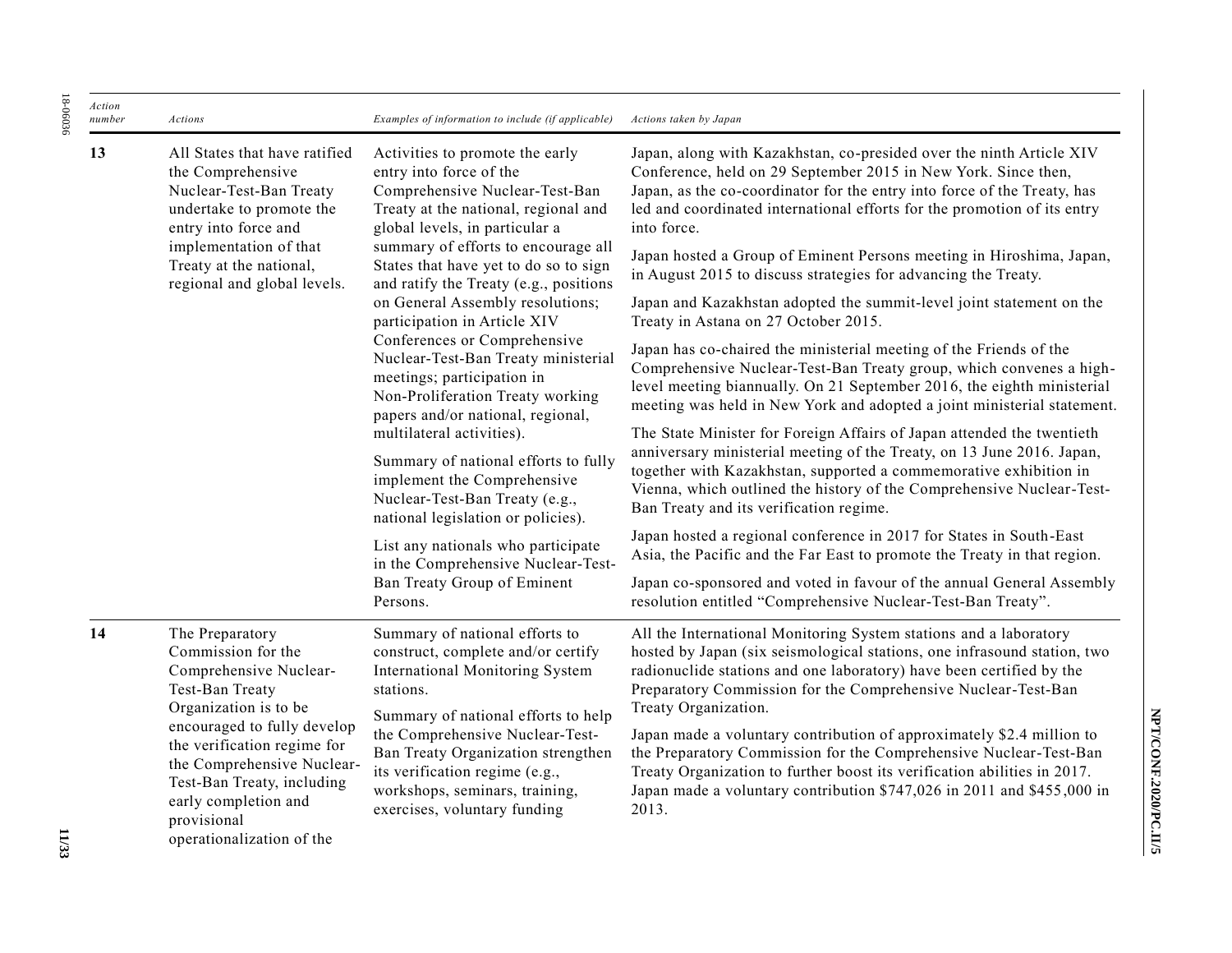| Action<br>number | Actions                                                                                                                                                                                                                                                                                                                                                                                                                                               | Examples of information to include (if applicable)                                                                                                                                                                                                                                                                                                                                                                                                                                    | Actions taken by Japan                                                                                                                                                                                                                                                                                                                                                                                                                                                                                                                                                                                                                                                                                                                                                                                                                                                                                                                                                                                                               |
|------------------|-------------------------------------------------------------------------------------------------------------------------------------------------------------------------------------------------------------------------------------------------------------------------------------------------------------------------------------------------------------------------------------------------------------------------------------------------------|---------------------------------------------------------------------------------------------------------------------------------------------------------------------------------------------------------------------------------------------------------------------------------------------------------------------------------------------------------------------------------------------------------------------------------------------------------------------------------------|--------------------------------------------------------------------------------------------------------------------------------------------------------------------------------------------------------------------------------------------------------------------------------------------------------------------------------------------------------------------------------------------------------------------------------------------------------------------------------------------------------------------------------------------------------------------------------------------------------------------------------------------------------------------------------------------------------------------------------------------------------------------------------------------------------------------------------------------------------------------------------------------------------------------------------------------------------------------------------------------------------------------------------------|
|                  | international monitoring<br>system in accordance with<br>the mandate of the<br>Preparatory Commission,<br>which should, upon entry<br>into force of that Treaty,<br>serve as an effective,<br>reliable, participatory and<br>non-discriminatory<br>verification system with<br>global reach, and provide<br>assurance of compliance<br>with that Treaty.                                                                                              | contributions and/or in-kind<br>contributions).<br>Summary of national efforts to help<br>develop the Comprehensive<br>Nuclear-Test-Ban Treaty<br>Organization's on-site inspection<br>capabilities.                                                                                                                                                                                                                                                                                  | Towards the entry into force of the Treaty, Japan has provided a global<br>seismological observation training course since 1995 to introduce up-<br>to-date technologies and knowledge in that field.                                                                                                                                                                                                                                                                                                                                                                                                                                                                                                                                                                                                                                                                                                                                                                                                                                |
| 15               | All States agree that the<br>Conference on Disarmament<br>should, within the context of<br>an agreed, comprehensive<br>and balanced programme of<br>work, immediately begin<br>negotiation of a treaty<br>banning the production of<br>fissile material for use in<br>nuclear weapons or other<br>nuclear explosive devices in<br>accordance with the report<br>of the Special Coordinator<br>of 1995 (CD/1299) and the<br>mandate contained therein. | Support for launching negotiations<br>on a treaty to ban the production of<br>fissile materials for nuclear weapons<br>or other nuclear explosive devices,<br>including through support for<br>relevant draft programmes of work<br>of the Conference on Disarmament,<br>General Assembly resolutions<br>and/or Non-Proliferation Treaty<br>working papers.<br>Summary of contributions to the<br>Group of Governmental Experts on<br>the subject.<br>Summary of contributions to the | Japan strongly supports the objectives of a treaty banning the production<br>of fissile material for use in nuclear weapons or other nuclear explosive<br>devices, known as a fissile material cut-off treaty, and has called for the<br>early commencement of negotiations on the treaty on numerous<br>occasions, including in the General Assembly resolution entitled "United<br>action with renewed determination towards the total elimination of<br>nuclear weapons", which Japan has submitted to the Assembly every year.<br>Japan, with the other member countries of the Non-Proliferation and<br>Disarmament Initiative, submitted a working paper on fissile material<br>cut-off treaty to the Preparatory Committee for the Review Conference<br>of the Parties to the Treaty in 2012 and 2017.<br>In 2011, Japan and Australia co-hosted experts' side events in Geneva<br>on the margins of the Conference on Disarmament to discuss technical<br>aspects of a treaty and to maintain momentum for a commencement of |
|                  | Also in this respect, the<br>Review Conference invites<br>the Secretary-General of the<br>United Nations to convene a<br>high-level meeting in                                                                                                                                                                                                                                                                                                        | high-level fissile material cut-off<br>treaty expert preparatory group.                                                                                                                                                                                                                                                                                                                                                                                                               | negotiations in the Conference.<br>Japan, as a member of the Group of Governmental Experts on a fissile<br>material cut-off treaty, actively participated in and contributed to<br>discussions in the Group, which met in Geneva in four sessions of two<br>weeks each in 2014 and 2015.                                                                                                                                                                                                                                                                                                                                                                                                                                                                                                                                                                                                                                                                                                                                             |
|                  | September 2010 in support<br>of the work of the<br>Conference on<br>Disarmament.                                                                                                                                                                                                                                                                                                                                                                      |                                                                                                                                                                                                                                                                                                                                                                                                                                                                                       | Japan also has been engaged in the high-level fissile material cut-off<br>treaty expert preparatory group and contributed constructively to the<br>discussions as a member of the group.                                                                                                                                                                                                                                                                                                                                                                                                                                                                                                                                                                                                                                                                                                                                                                                                                                             |

**12**

**/33**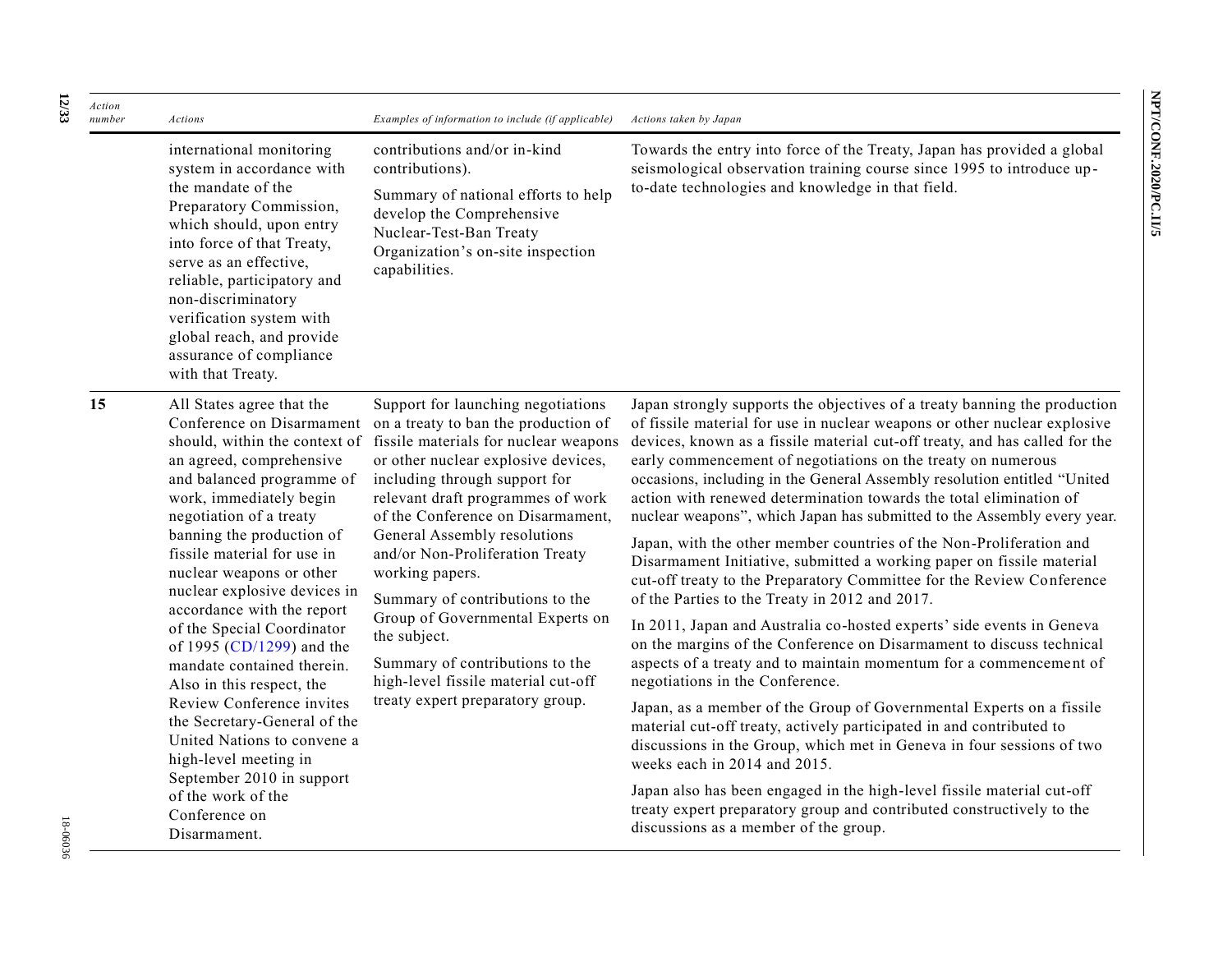| Action<br>number | Actions                                                                                                                                                                                                                                                                                                                                                                                                                                                                                                                                                   | Examples of information to include (if applicable)<br>Actions taken by Japan |
|------------------|-----------------------------------------------------------------------------------------------------------------------------------------------------------------------------------------------------------------------------------------------------------------------------------------------------------------------------------------------------------------------------------------------------------------------------------------------------------------------------------------------------------------------------------------------------------|------------------------------------------------------------------------------|
| 16               | The nuclear-weapon States<br>are encouraged to commit<br>to declare, as appropriate,<br>to the International Atomic<br>Energy Agency (IAEA) all<br>fissile material designated<br>by each of them as no<br>longer required for military<br>purposes and to place such<br>material as soon as<br>practicable under IAEA or<br>other relevant international<br>verification and<br>arrangements for the<br>disposition of such material<br>for peaceful purposes, to<br>ensure that such material<br>remains permanently<br>outside military<br>programmes. | (Applicable only to nuclear-weapon<br>States)                                |
| 17               | In the context of action 16,<br>all States are encouraged to<br>support the development of<br>appropriate legally binding<br>verification arrangements,<br>within the context of IAEA,<br>to ensure the irreversible<br>removal of fissile material<br>designated by each nuclear-<br>weapon State as no longer<br>required for military<br>purposes.                                                                                                                                                                                                     | (Applicable only to nuclear-weapon<br>States)                                |

18-06036

18-06036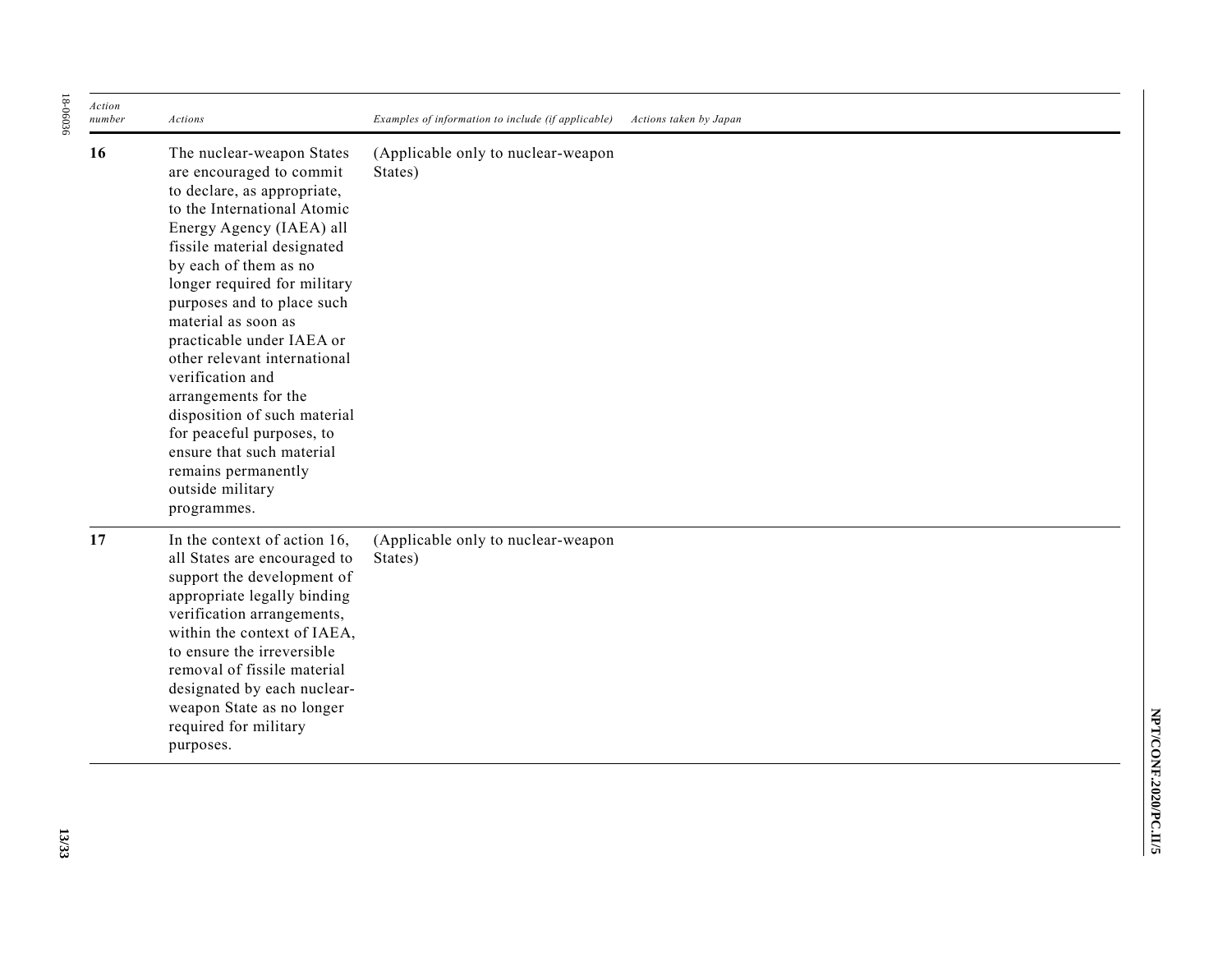| Action<br>number | Actions                                                                                                                                                                                                                                                                                                                                                                                                                                                                                                                                                                                                                                                                                                                                                                 | Examples of information to include (if applicable)                                                                                                                                                                                                                                               | Actions taken by Japan                                                                                                                                                                                                                                                                                                    |
|------------------|-------------------------------------------------------------------------------------------------------------------------------------------------------------------------------------------------------------------------------------------------------------------------------------------------------------------------------------------------------------------------------------------------------------------------------------------------------------------------------------------------------------------------------------------------------------------------------------------------------------------------------------------------------------------------------------------------------------------------------------------------------------------------|--------------------------------------------------------------------------------------------------------------------------------------------------------------------------------------------------------------------------------------------------------------------------------------------------|---------------------------------------------------------------------------------------------------------------------------------------------------------------------------------------------------------------------------------------------------------------------------------------------------------------------------|
| 18               | All States that have not yet<br>done so are encouraged to<br>initiate a process towards<br>the dismantling or<br>conversion for peaceful<br>uses of facilities for the<br>production of fissile<br>material for use in nuclear<br>weapons or other nuclear<br>explosive devices.                                                                                                                                                                                                                                                                                                                                                                                                                                                                                        | (Applicable only to nuclear-weapon<br>States)                                                                                                                                                                                                                                                    |                                                                                                                                                                                                                                                                                                                           |
| 19               | All States agree on the<br>Any cooperation among<br>importance of supporting<br>Governments, the United Nations<br>cooperation among<br>and civil society aimed at<br>Governments, the United<br>increasing confidence, improving<br>Nations, other international<br>transparency and developing<br>and regional organizations<br>efficient verification capabilities<br>and civil society aimed at<br>related to nuclear disarmament.<br>increasing confidence,<br>Summary of national, regional and<br>improving transparency and<br>international efforts to promote<br>developing efficient<br>greater transparency, confidence<br>verification capabilities<br>and efficiency in the verification of<br>related to nuclear<br>nuclear disarmament.<br>disarmament. |                                                                                                                                                                                                                                                                                                  | Japan has participated actively in the International Partnership for<br>Nuclear Disarmament Verification, which is an international initiative<br>to further understand and find solutions to the complex challenges<br>involved in the verification of nuclear disarmament, by sending experts<br>to all working groups. |
|                  |                                                                                                                                                                                                                                                                                                                                                                                                                                                                                                                                                                                                                                                                                                                                                                         |                                                                                                                                                                                                                                                                                                  | Recognizing the Partnership as a strong vehicle for practical and<br>concrete measures to realize the goal of a world free of nuclear<br>weapons, Japan hosted its third plenary meeting in Tokyo in June 2016.                                                                                                           |
|                  |                                                                                                                                                                                                                                                                                                                                                                                                                                                                                                                                                                                                                                                                                                                                                                         |                                                                                                                                                                                                                                                                                                  | Japan has emphasized the importance of the efforts to develop nuclear<br>disarmament verification capabilities in the General Assembly<br>resolution entitled "United action with renewed determination towards<br>the total elimination of nuclear weapons", which Japan submits to the<br>Assembly every year.          |
|                  |                                                                                                                                                                                                                                                                                                                                                                                                                                                                                                                                                                                                                                                                                                                                                                         | Japan, as co-sponsor, supported the General Assembly resolution<br>entitled "Nuclear disarmament verification" and will actively<br>participate in discussions of the group of government experts on nuclear<br>disarmament verification that will be established pursuant to the<br>resolution. |                                                                                                                                                                                                                                                                                                                           |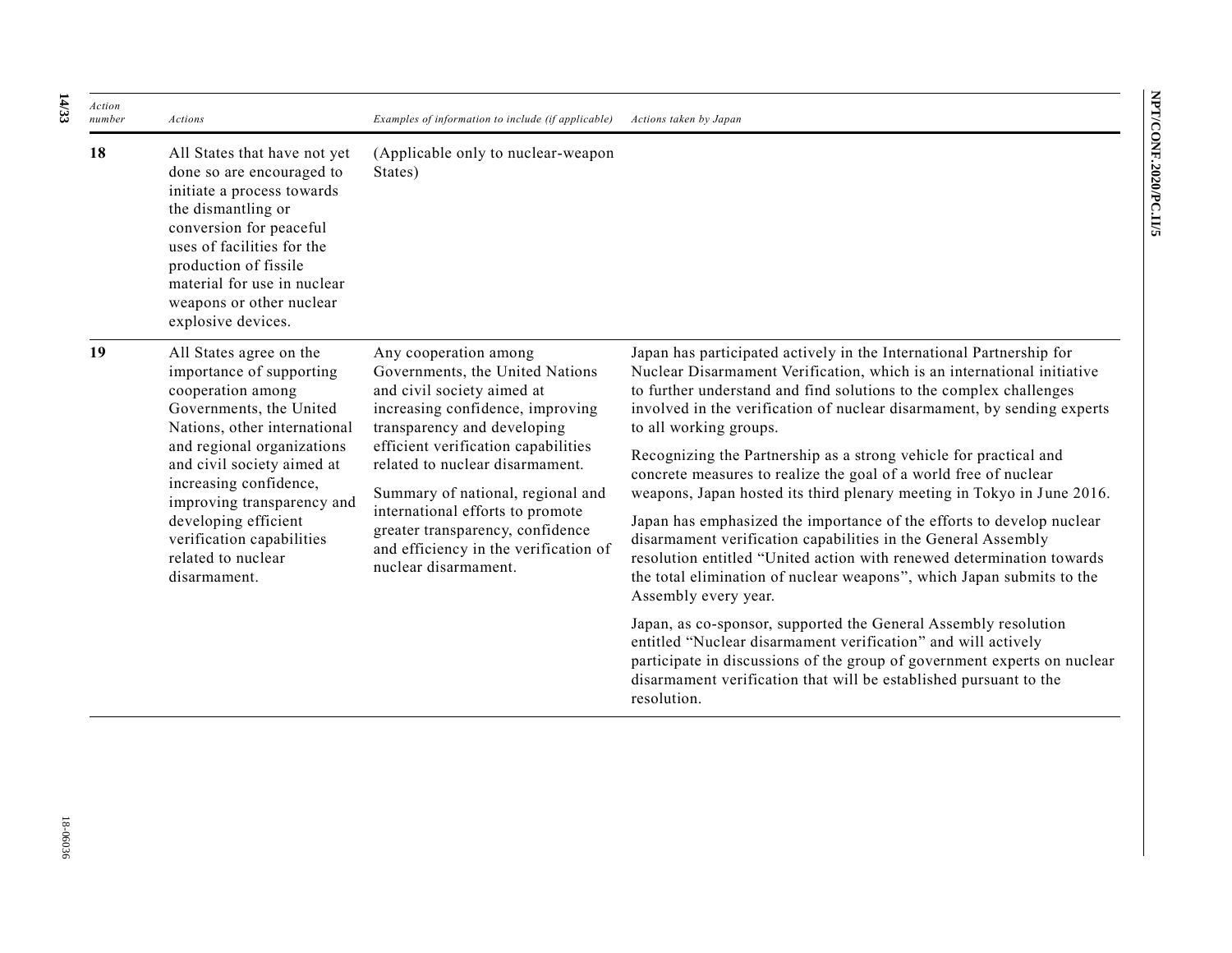| Action<br>number | Actions                                                                                                                                                                                                                                                                                                                      | Examples of information to include (if applicable)                                                                                                                                                                                                                                                                                                                                                                                                                                               | Actions taken by Japan                                                                                                                                                                                                                                                                                                                                                                                                                                                                                                                                                                  |
|------------------|------------------------------------------------------------------------------------------------------------------------------------------------------------------------------------------------------------------------------------------------------------------------------------------------------------------------------|--------------------------------------------------------------------------------------------------------------------------------------------------------------------------------------------------------------------------------------------------------------------------------------------------------------------------------------------------------------------------------------------------------------------------------------------------------------------------------------------------|-----------------------------------------------------------------------------------------------------------------------------------------------------------------------------------------------------------------------------------------------------------------------------------------------------------------------------------------------------------------------------------------------------------------------------------------------------------------------------------------------------------------------------------------------------------------------------------------|
| 20               | States parties should submit<br>regular reports, within the<br>framework of the<br>strengthened review process<br>for the Treaty, on the<br>implementation of the present<br>action plan, as well as of<br>article VI, paragraph 4 (c),<br>of the 1995 decision entitled                                                     | Year and official document symbol<br>of all regular reports on the<br>implementation of article VI,<br>paragraph 4 (c), of the 1995<br>decision entitled "Principles and<br>objectives for nuclear<br>non-proliferation and disarmament"<br>and the practical steps agreed to in<br>the Final Document of the 2000<br>Review Conference.                                                                                                                                                         | Japan submitted a working paper on transparency by non-nuclear-weapon<br>States parties to the 2015 Review Conference, which encouraged<br>nuclear-weapon States to agree on a standard reporting form and to<br>submit it annually in the context of strengthening the Non-Proliferation<br>Treaty review process.                                                                                                                                                                                                                                                                     |
|                  |                                                                                                                                                                                                                                                                                                                              |                                                                                                                                                                                                                                                                                                                                                                                                                                                                                                  | Japan, with the other members of the Non-Proliferation and<br>Disarmament Initiative, submitted a working paper on non-nuclear-<br>weapon State transparency, which included a draft reporting template<br>for non-nuclear-weapon States, to the 2015 Review Conference.                                                                                                                                                                                                                                                                                                                |
|                  | "Principles and objectives<br>for nuclear non-proliferation<br>and disarmament", and the<br>practical steps agreed to in the                                                                                                                                                                                                 |                                                                                                                                                                                                                                                                                                                                                                                                                                                                                                  | Japan, with the other members of the Initiative, submitted working<br>papers on transparency to the Preparatory Committee for the Review<br>Conference of the Parties to the Treaty in 2012 and 2014, respectively                                                                                                                                                                                                                                                                                                                                                                      |
|                  | Final Document of the 2000<br>Review Conference, and<br>recalling the advisory opinion<br>of the International Court of<br>Justice of 8 July 1996.                                                                                                                                                                           |                                                                                                                                                                                                                                                                                                                                                                                                                                                                                                  | The previous reports of Japan on its implementation of the action plan<br>agreed at the 2010 Review Conference are contained in documents<br>NPT/CONF.2015/PC.III/4 (2014) and NPT/CONF.2020/PC.I/9 (2017).                                                                                                                                                                                                                                                                                                                                                                             |
|                  |                                                                                                                                                                                                                                                                                                                              |                                                                                                                                                                                                                                                                                                                                                                                                                                                                                                  | This report by Japan on the implementation of the action plan agreed at<br>the 2010 Review Conference updates our report of 2017.                                                                                                                                                                                                                                                                                                                                                                                                                                                       |
| 21               | As a confidence-building<br>measure, all the nuclear-<br>weapon States are<br>encouraged to agree as soon<br>as possible on a standard<br>reporting form and to<br>determine appropriate<br>reporting intervals for the                                                                                                      | (For nuclear-weapon States)<br>Any agreed standard reporting form<br>and determined reporting intervals.<br>Summary of efforts to agree on a<br>standard reporting form and to<br>determine appropriate reporting<br>intervals for the purpose of<br>voluntarily providing standard<br>information without prejudice to<br>national security.<br>(For non-nuclear-weapon States)<br>Summary of efforts to encourage<br>the nuclear-weapon States to agree<br>on a standard reporting form and to | As a part of efforts to promote the implementation of the action plan of<br>the 2010 Review Conference, Japan, with the other member countries of<br>the Non-Proliferation and Disarmament Initiative, submitted three<br>working papers on transparency to the Preparatory Committee in 2012<br>("Transparency on nuclear weapons") and 2014 ("Increased transparency<br>in nuclear disarmament") and to the 2015 Review Conference<br>("Transparency by non-nuclear-weapon States parties"), respectively.<br>In addition, Japan submitted a working paper on transparency, reporting |
|                  | purpose of voluntarily<br>providing standard<br>information without<br>prejudice to national<br>security. The Secretary-<br>General of the United<br>Nations is invited to<br>establish a publicly<br>interval<br>accessible repository, which<br>shall include the<br>information provided by the<br>nuclear-weapon States. |                                                                                                                                                                                                                                                                                                                                                                                                                                                                                                  | and strengthening the review process to the 2015 Review Conference,<br>proposing a text to be included in the final document of the 2015<br>Review Conference.                                                                                                                                                                                                                                                                                                                                                                                                                          |
|                  |                                                                                                                                                                                                                                                                                                                              | determine an appropriate reporting                                                                                                                                                                                                                                                                                                                                                                                                                                                               | In 2017, Japan, with the other member countries of the Initiative,<br>submitted a working paper ("Transparency by all States parties to the<br>Treaty"), with a new reporting template that can be used by all States<br>parties to provide information about how they have implemented their<br>commitments under the action plan of 2010, to the Preparatory<br>Committee in 2017.                                                                                                                                                                                                    |

18-06036 18-06036

**NPT/CONF.2020/PC.II/5**

NPT/CONF.2020/PC.II/5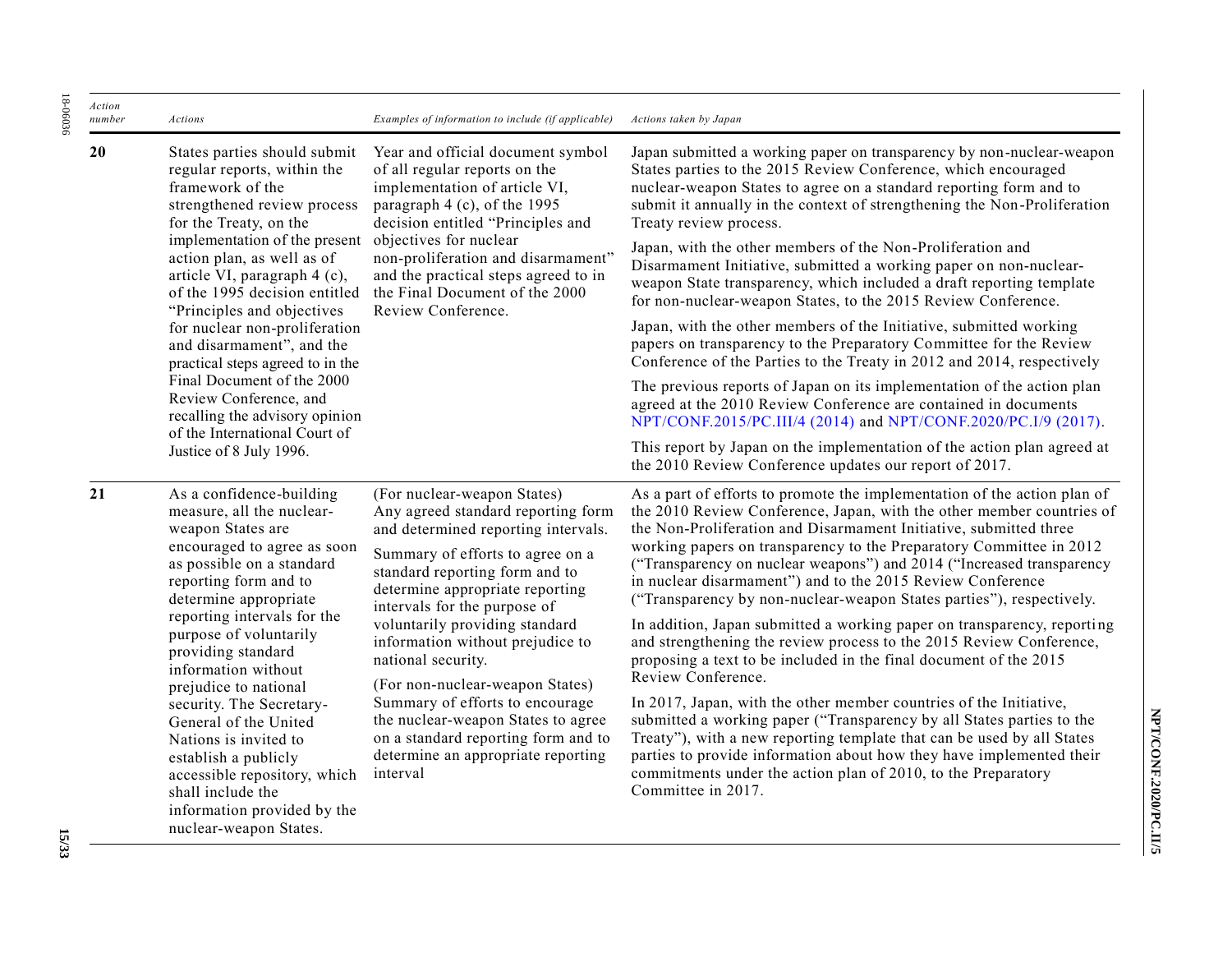*Action number Actions Examples of information to include (if applicable) Actions taken by Japan* **22** All States are encouraged to implement the Summary of efforts to promote nuclear disarmament and As the only country to have ever suffered atomic bombings, Japan is

recommendations contained in the report of the Secretary-General of the United Nations [\(A/57/124\)](https://undocs.org/A/57/124) regarding the United Nations study on disarmament and non-proliferation education, in order to advance the goals of the Treaty in support of achieving a world without nuclear weapons.

non-proliferation education (e.g., contributions to the report of the Secretary-General, adding the subject to school curriculums, seminars, conferences, exhibitions, partnerships with civil society, public events, social media events, contests).

committed to ensuring that the humanitarian consequences and tragedies of Hiroshima and Nagasaki will never be forgotten. With this aim, Japan places utmost importance on disarmament and non-proliferation education, especially for the younger generation.

Japan has invited young diplomats from various countries through the United Nations Disarmament Fellowship Programme every year since 1983.

Japan has sponsored the United Nations Conferences on Disarmament Issues in different cities since 1989, where representatives of State s, the United Nations, academic institutions and civil society from around the world engage in useful discussions.

Japan submitted a joint working paper on disarmament and non-proliferation education with the other members of the Non-Proliferation and Disarmament Initiative to the Preparatory Committee for the Review Conference of the Parties to the Non-Proliferation Treaty in 2017, following a joint working paper submitted to the 2015 Review Conference. Japan also made a joint statement on disarmament and non-proliferation education on behalf of 76 countries at the 2015 Review Conference.

Japan started a programme entitled "Special communicator for a world without nuclear weapons" in 2010 for the purpose of sharing the firsthand experience of atomic bombing survivors (hibakusha). In addition, Japan launched a new programme entitled "Youth communicator for a world without nuclear weapons" in 2013. Under this programme, young people are expected to share the tragic consequences of nuclear weapons and their thoughts about possible steps across borders and generations.

Japan has undertaken efforts to make the testimonies of hibakusha more widely available and translated them into 13 languages.

In 2015, the cities of Hiroshima and Nagasaki, in cooperation with the Japanese Government, opened a permanent exhibition on the atomic bombings at the United Nations Office at Vienna, following those in New York and Geneva, to promote understanding of the terrible devastation caused by the use of nuclear weapons.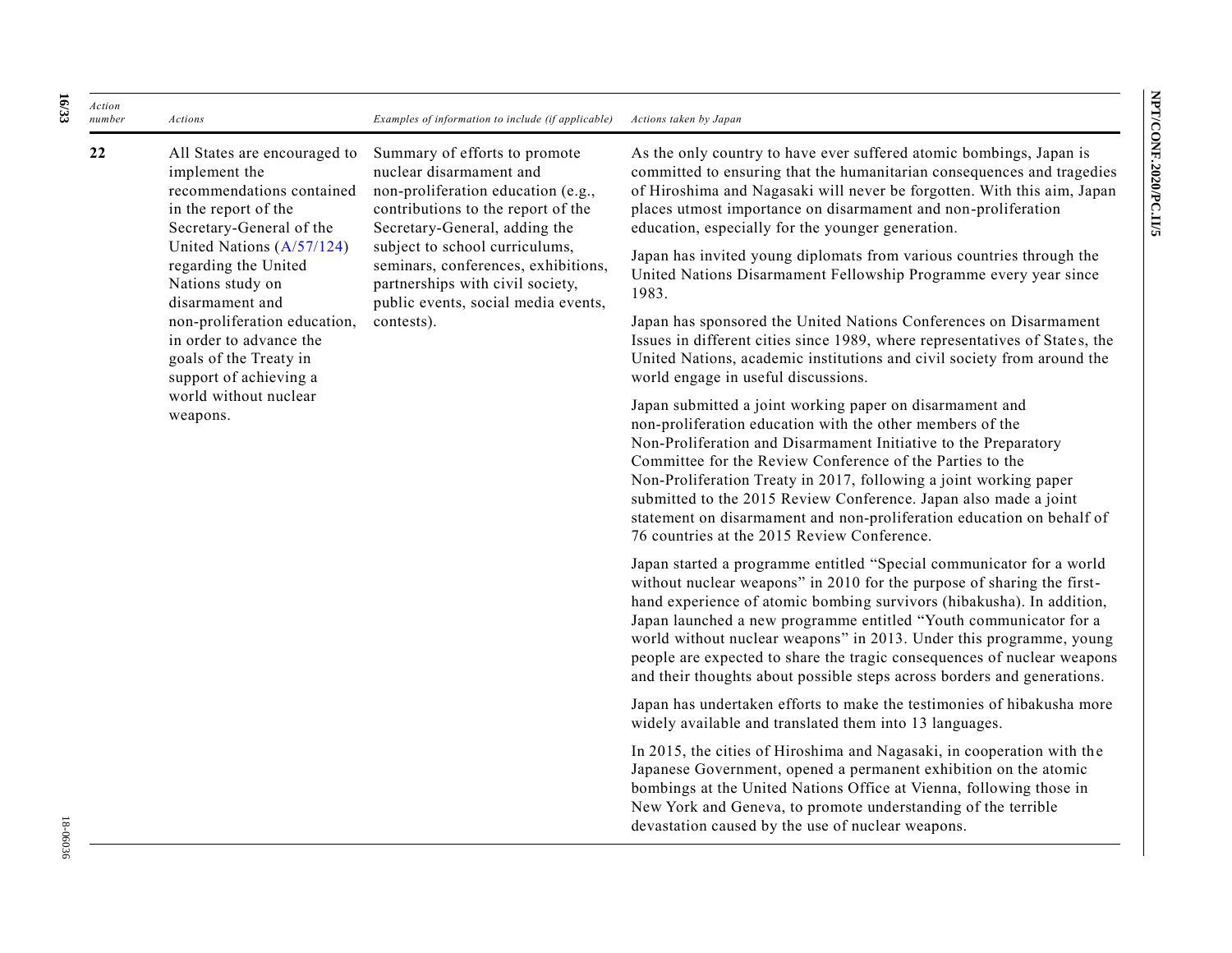18-06036 18-06036

**II. Nuclear non-proliferation**

| 23 | The Conference calls upon<br>all States parties to exert all                                                                                                                                                                                                       | Summary of efforts to promote<br>universal adherence to the                                                                   | Japan took every opportunity in its bilateral meetings to encourage non-<br>ratifying States in appropriate international forums.                                                                                                                                                                                                                                                                                                                                                                                                                 |
|----|--------------------------------------------------------------------------------------------------------------------------------------------------------------------------------------------------------------------------------------------------------------------|-------------------------------------------------------------------------------------------------------------------------------|---------------------------------------------------------------------------------------------------------------------------------------------------------------------------------------------------------------------------------------------------------------------------------------------------------------------------------------------------------------------------------------------------------------------------------------------------------------------------------------------------------------------------------------------------|
|    | efforts to promote universal<br>adherence to the Treaty, and<br>not to undertake any actions<br>that can negatively affect<br>prospects for the<br>universality of the Treaty.                                                                                     | Non-Proliferation Treaty.                                                                                                     | In paragraph 5 of the General Assembly resolution entitled "United<br>action with renewed determination towards the total elimination of<br>nuclear weapons", submitted by Japan, Japan called upon all States not<br>parties to the Treaty on the Non-Proliferation of Nuclear Weapons to<br>accede as non-nuclear-weapon States to the Treaty promptly and<br>without any conditions to achieve its universality and, pending their<br>accession to the Treaty, to adhere to its terms and to take practical steps<br>in support of the Treaty. |
| 24 | The Conference re-endorses<br>the call by previous review                                                                                                                                                                                                          | Summary of safeguards agreements<br>concluded with IAEA, such as a                                                            | Japan signed the IAEA Comprehensive Safeguards Agreement in March<br>1977 and the Agreement entered into force in December 1977.                                                                                                                                                                                                                                                                                                                                                                                                                  |
|    | conferences for the<br>application of IAEA<br>comprehensive safeguards<br>to all source or special<br>fissionable material in all<br>peaceful nuclear activities<br>in the States parties in<br>accordance with the<br>provisions of article III of<br>the Treaty. | comprehensive safeguards<br>agreement, Additional Protocol<br>and/or Modified Small Quantities<br>Protocol.                   | Japan signed its Additional Protocol in December 1998 and it entered<br>into force in December 1999.                                                                                                                                                                                                                                                                                                                                                                                                                                              |
| 25 | The Conference, noting that<br>17 States parties to the<br>Treaty have yet to bring<br>into force comprehensive<br>safeguards agreements,<br>urges them to do so as soon<br>as possible and without<br>further delay.                                              | Summary of efforts to conclude a<br>comprehensive safeguards<br>agreement, or to facilitate and<br>encourage others to do so. | Japan continues to promote the universal acceptance of an IAEA<br>Comprehensive Safeguards Agreement, together with the model<br>Additional Protocol to the Agreement, as the international verification<br>standard and calls upon all States that have not yet done so to sign and<br>bring into force the Additional Protocol.                                                                                                                                                                                                                 |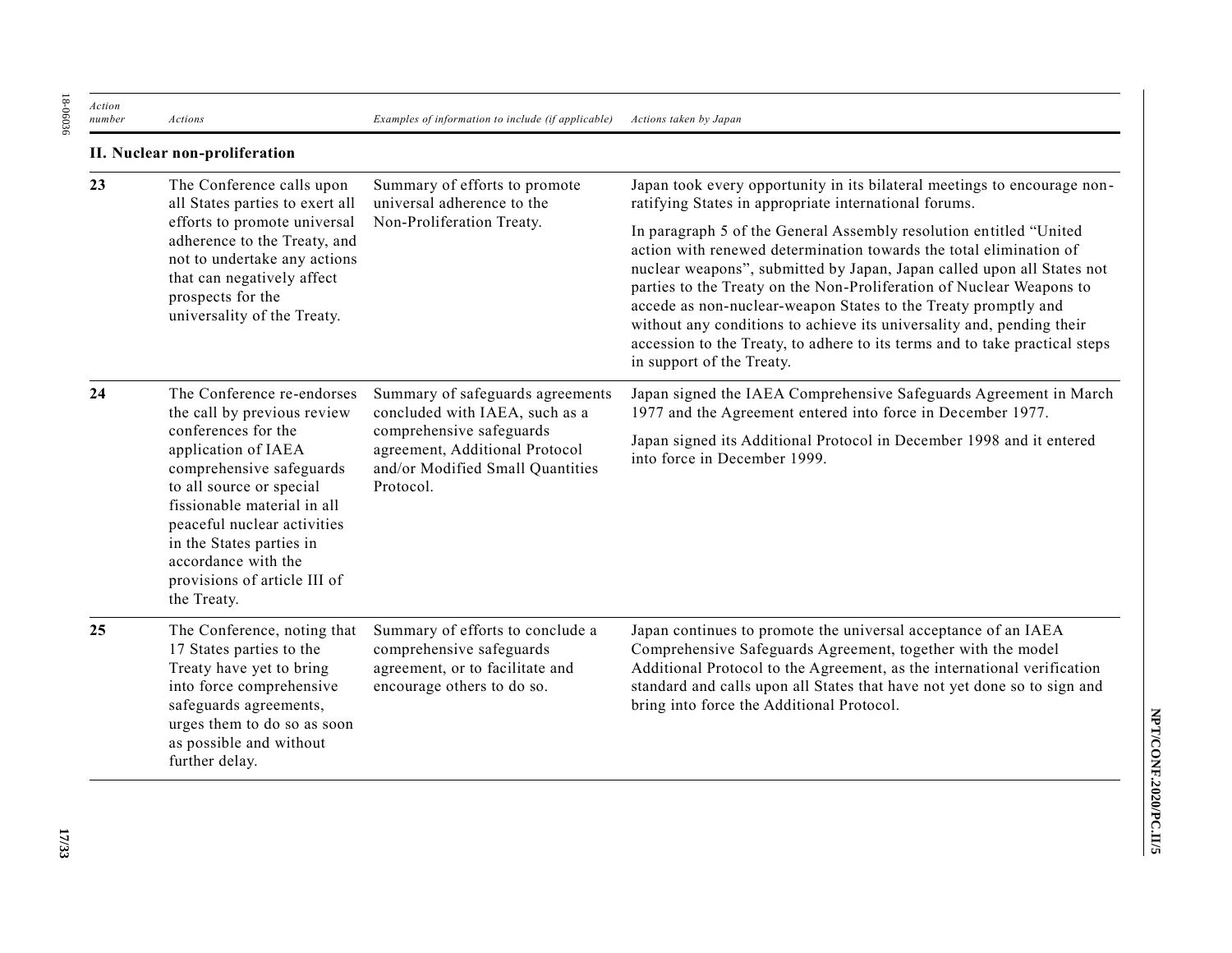| ì |
|---|
|   |
|   |
|   |
| S |
|   |

| Action<br>number | Actions                                                                                                                                                                                                                                                                                                                                               | Examples of information to include (if applicable)                                                                                                                                                                                                                                                                                                                                                                                             | Actions taken by Japan                                                                                                                                                                                                                                                                                                                                                                                                                                                                                                                                                                                                                                                                                                             |
|------------------|-------------------------------------------------------------------------------------------------------------------------------------------------------------------------------------------------------------------------------------------------------------------------------------------------------------------------------------------------------|------------------------------------------------------------------------------------------------------------------------------------------------------------------------------------------------------------------------------------------------------------------------------------------------------------------------------------------------------------------------------------------------------------------------------------------------|------------------------------------------------------------------------------------------------------------------------------------------------------------------------------------------------------------------------------------------------------------------------------------------------------------------------------------------------------------------------------------------------------------------------------------------------------------------------------------------------------------------------------------------------------------------------------------------------------------------------------------------------------------------------------------------------------------------------------------|
| 26               | The Conference<br>underscores the importance<br>in complying with the<br>non-proliferation<br>obligations, addressing all<br>compliance matters in order<br>to uphold the Treaty's<br>integrity and the authority<br>of the safeguards system.                                                                                                        | Summary of national efforts to<br>comply with non-proliferation<br>obligations.<br>Examples of initiatives, including<br>through Non-Proliferation Treaty<br>working papers, that promote high<br>international standards of<br>compliance.<br>Summary of IAEA conclusions<br>about the non-diversion of declared<br>nuclear material from peaceful<br>nuclear activities and the absence of<br>undeclared nuclear material and<br>activities. | Japan has implemented the obligations of the Comprehensive<br>Safeguards Agreement between it and IAEA and the Additional<br>Protocol to it and has been making efforts to ensure the transparency of<br>its nuclear activities. "Broader conclusion" has been consistently drawn<br>since it was drawn for the first time in the IAEA safeguards statement<br>for 2003.<br>Japan is committed to strengthening nuclear non-proliferation. In<br>particular, as a designated member of the IAEA Board of Governors,<br>Japan has been cooperating fully with IAEA and providing appropriate<br>support to its activities.                                                                                                          |
| 27               | The Conference<br>underscores the importance<br>of resolving all cases of<br>non-compliance with<br>safeguards obligations in<br>full conformity with the<br>IAEA statute and the<br>respective legal obligations<br>of Member States. In this<br>regard, the Conference calls<br>upon Member States to<br>extend their cooperation to<br>the Agency. | Summary of national steps taken to<br>address cases of non-compliance<br>with Non-Proliferation Treaty<br>non-proliferation obligations,<br>including the implementation of<br>sanctions regimes imposed by the<br>Security Council or statements in<br>relevant international forums, such<br>as the IAEA General Conference or<br>Board of Governors.                                                                                        | Japan implements sanctions upon the Democratic People's Republic of<br>Korea (sanctions imposed by Security Council resolutions and<br>unilateral sanctions).<br>Japan has delivered statements on Democratic People's Republic of<br>Korea issues in relevant international forums, such as the IAEA General<br>Conference and Board of Governors.<br>Japan has co-sponsored Democratic People's Republic of Korea<br>resolutions at the IAEA General Conference.<br>Japan has been contributing to the implementation of the Joint<br>Comprehensive Plan of Action, including assistance through IAEA. In<br>2017, Japan supported the national training course on safeguards<br>implementation in the Islamic Republic of Iran. |

**18**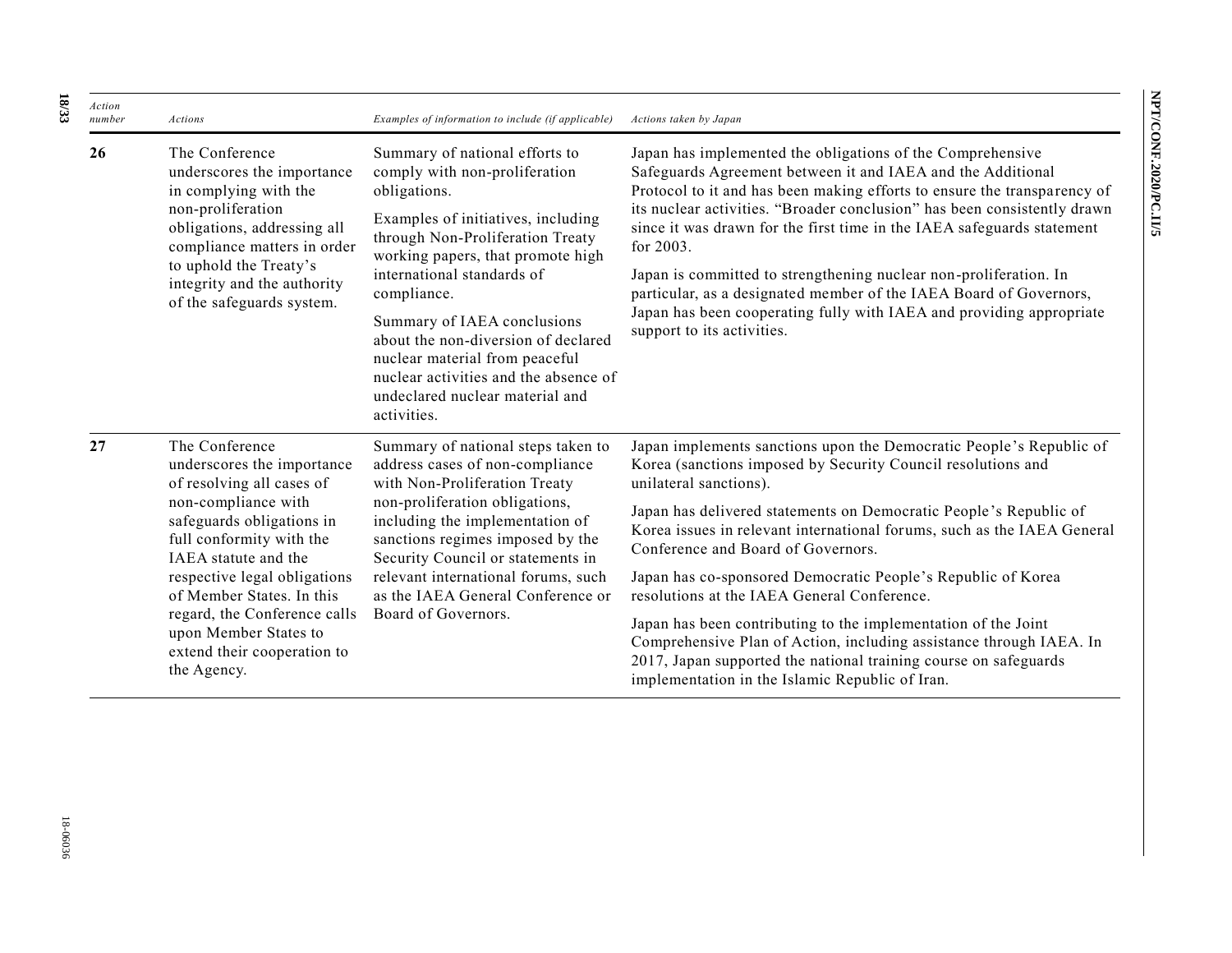| Action<br>number | Actions                                                                                                                                                                                                                                        | Examples of information to include (if applicable)                                                                                                                            | Actions taken by Japan                                                                                                                                                                                                                                                                                                                                                                              |
|------------------|------------------------------------------------------------------------------------------------------------------------------------------------------------------------------------------------------------------------------------------------|-------------------------------------------------------------------------------------------------------------------------------------------------------------------------------|-----------------------------------------------------------------------------------------------------------------------------------------------------------------------------------------------------------------------------------------------------------------------------------------------------------------------------------------------------------------------------------------------------|
| 28               | The Conference encourages<br>all States parties which<br>have not yet done so to                                                                                                                                                               | Date of signature and entry into<br>force of an Additional Protocol<br>agreement with IAEA.                                                                                   | Japan has been actively working towards the universalization of the<br>model Additional Protocol and continues to provide necessary<br>assistance, especially for Asian countries.                                                                                                                                                                                                                  |
|                  | conclude and to bring into<br>force additional protocols<br>as soon as possible and to<br>implement them                                                                                                                                       | Summary of efforts to implement<br>the Additional Protocol or to<br>encourage and facilitate others to do<br>SO.                                                              | Japan has organized outreach events in some countries through the<br>Integrated Support Center for Nuclear Nonproliferation and Nuclear<br>Security and supported IAEA safeguards seminars to facilitate<br>safeguards implementation, including the Additional Protocol.                                                                                                                           |
|                  | provisionally pending their<br>entry into force.                                                                                                                                                                                               |                                                                                                                                                                               | Japan supported the seminars on promoting the conclusion of Additional<br>Protocols held by IAEA in Ethiopia and the Sudan in 2017 and the<br>seminars held under the joint auspices of the Japan Atomic Energy<br>Agency, the Integrated Support Center for Nuclear Nonproliferation and<br>Nuclear Security and partner counties in Thailand and the Lao People's<br>Democratic Republic in 2018. |
| 29               | The Conference encourages<br>IAEA to further facilitate<br>and assist the States parties<br>in the conclusion and entry<br>into force of comprehensive<br>safeguards agreements and<br>additional protocols. The<br>Conference calls on States | Summary of national, regional<br>and/or multilateral efforts to<br>promote or assist other States in<br>concluding or implementing a<br>comprehensive safeguards<br>agreement | Japan has organized outreach events in some countries through the<br>Integrated Support Center for Nuclear Nonproliferation and Nuclear<br>Security and supported IAEA safeguards seminars to facilitate<br>safeguards implementation, including the Additional Protocol.                                                                                                                           |
|                  |                                                                                                                                                                                                                                                |                                                                                                                                                                               | At the time of the IAEA General Assembly in September 2017, Japan<br>hosted a side event on the twentieth anniversary of the adoption of the<br>model Additional Protocol.                                                                                                                                                                                                                          |
|                  | parties to consider specific<br>measures that would<br>promote the universalization<br>of the comprehensive<br>safeguards agreements.                                                                                                          |                                                                                                                                                                               | Japan participated in and contributed to the annual meeting of the Asia-<br>Pacific Safeguards Meeting Network, held in the Republic of Korea in<br>October 2017.                                                                                                                                                                                                                                   |
| 30               | The Conference calls for the<br>wider application of<br>safeguards to peaceful<br>nuclear facilities in the                                                                                                                                    | Summary of support for efforts to<br>apply safeguards more widely in<br>nuclear-weapon States (e.g.,<br>Non-Proliferation Treaty working                                      | The Non-Proliferation and Disarmament Initiative presented a working<br>paper on "Wider application of safeguards in the nuclear-weapons<br>States" to the Preparatory Committee for the Review Conference of the<br>Parties to the Treaty in 2013:                                                                                                                                                 |
|                  | nuclear-weapon States,<br>papers)<br>under the relevant voluntary<br>offer safeguards agreements,<br>in the most economic and<br>practical way possible,                                                                                       | http://www.mofa.go.jp/mofaj/files/000182256.pdf                                                                                                                               |                                                                                                                                                                                                                                                                                                                                                                                                     |

18-06036

18-06036

NPT/CONF.2020/PC.II/5 **NPT/CONF.2020/PC.II/5**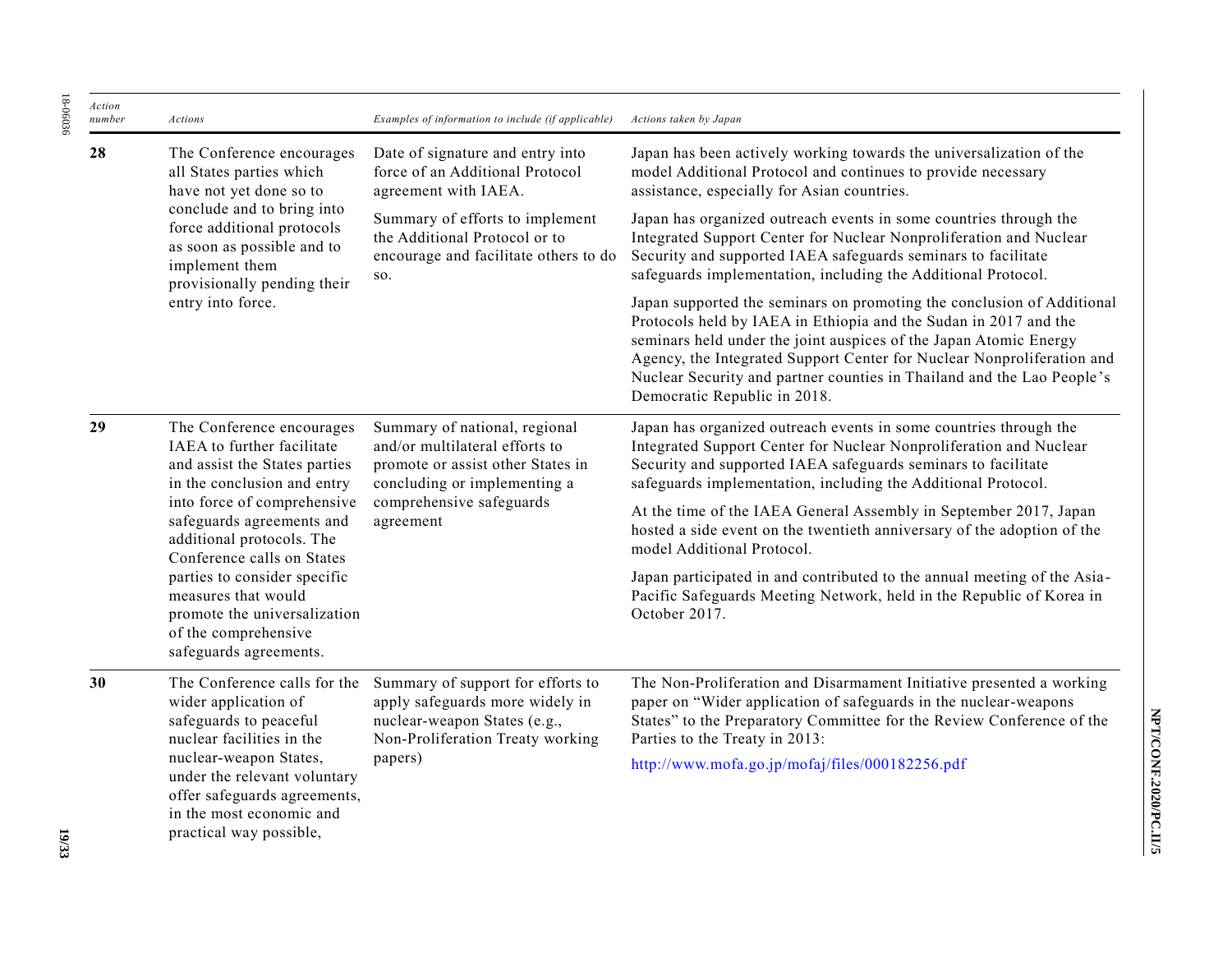| Action<br>number | Actions                                                                                                                                                                                                                                                                           | Examples of information to include (if applicable)                                                                                                                                                          | Actions taken by Japan                                                                                                                                                                                                                                                                                                    |
|------------------|-----------------------------------------------------------------------------------------------------------------------------------------------------------------------------------------------------------------------------------------------------------------------------------|-------------------------------------------------------------------------------------------------------------------------------------------------------------------------------------------------------------|---------------------------------------------------------------------------------------------------------------------------------------------------------------------------------------------------------------------------------------------------------------------------------------------------------------------------|
|                  | taking into account the<br>availability of IAEA<br>resources, and stresses that<br>comprehensive safeguards<br>and additional protocols<br>should be universally<br>applied once the complete<br>elimination of nuclear<br>weapons has been achieved.                             |                                                                                                                                                                                                             |                                                                                                                                                                                                                                                                                                                           |
| 31               | The Conference encourages<br>all States parties with small<br>quantities protocols which<br>have not yet done so to<br>amend or rescind them, as<br>appropriate, as soon as<br>possible.                                                                                          | Efforts to amend or rescind an<br>existing Small Quantities Protocol.                                                                                                                                       | Japan calls upon all States to adopt the modified Small Quantities<br>Protocol, where relevant.                                                                                                                                                                                                                           |
| 32               | that IAEA safeguards should<br>be assessed and evaluated<br>regularly. Decisions adopted<br>by the IAEA policy bodies<br>aimed at further<br>strengthening the<br>effectiveness and improving<br>the efficiency of IAEA<br>safeguards should be<br>supported and implemented.     | The Conference recommends Summary of efforts to review and<br>evaluate IAEA safeguards,<br>including efforts to support<br>decisions to increase the<br>effectiveness and efficiency of<br>IAEA safeguards. | Japan works to strengthen the effectiveness and improve the efficiency<br>of IAEA safeguards. In particular, as a designated member of the IAEA<br>Board of Governors, Japan supports the efforts of the Director General<br>and Board to continually strengthen the effectiveness and efficiency of<br>those safeguards. |
| 33               | The Conference calls upon<br>all States parties to ensure<br>that IAEA continues to have<br>all political, technical and<br>financial support so that it<br>is able to effectively meet<br>its responsibility to apply<br>safeguards as required by<br>article III of the Treaty. | Summary of status of payment of<br>assessed contributions to IAEA.<br>Summary of extrabudgetary,<br>voluntary and/or in-kind<br>contributions to IAEA.                                                      | Japan has been the second largest by scale of total payment of assessed,<br>extrabudgetary and voluntary contributions to IAEA.                                                                                                                                                                                           |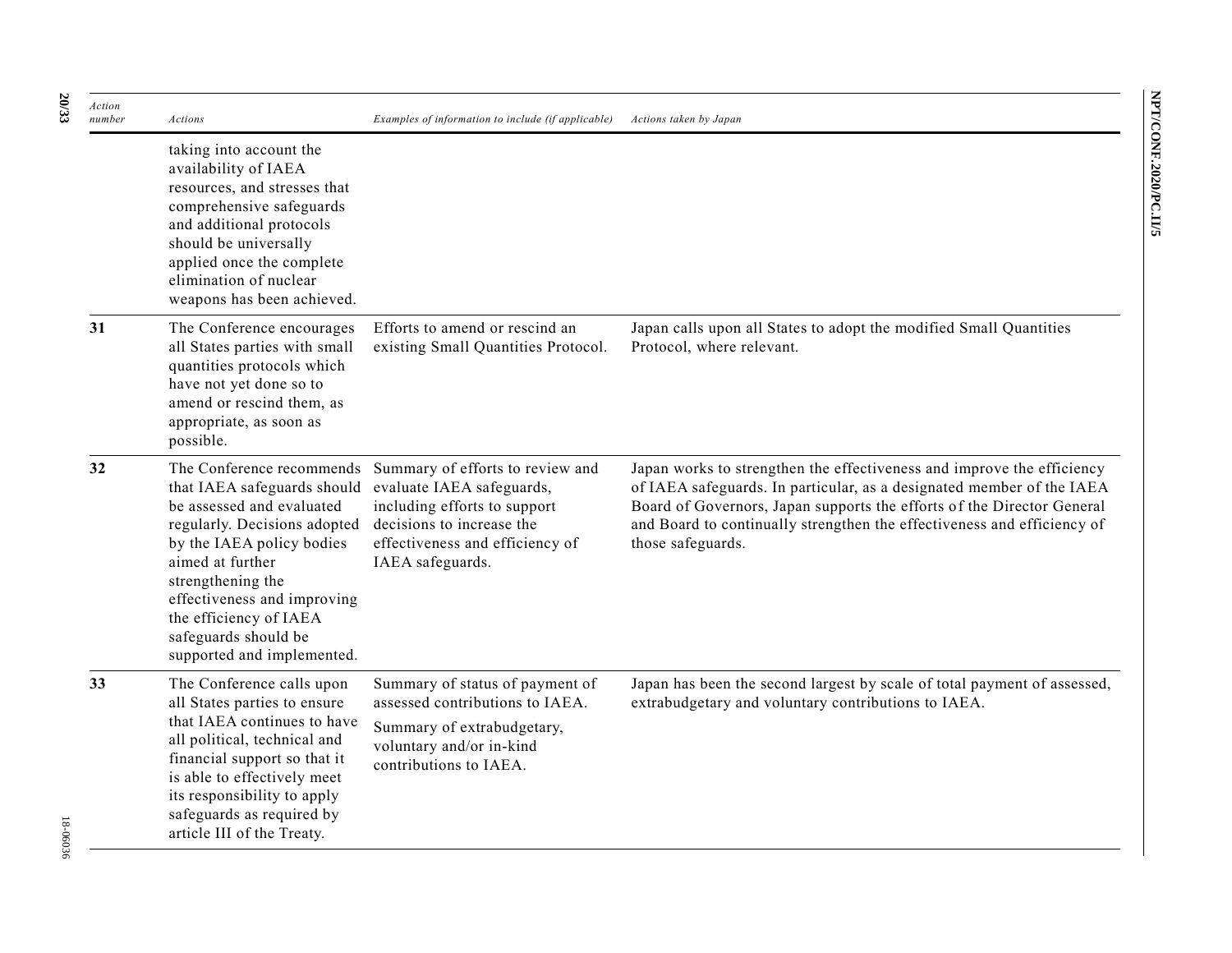| Action<br>number | Actions                                                                                                                                                                                                                                                                                                                                                                                                                                                                                                                                                                                  | Examples of information to include (if applicable)                                                                                                                                                                                                                                                                                                                                           | Actions taken by Japan                                                                                                                                                                                                                                                                                                                                                                                                                                                                                                                                                           |
|------------------|------------------------------------------------------------------------------------------------------------------------------------------------------------------------------------------------------------------------------------------------------------------------------------------------------------------------------------------------------------------------------------------------------------------------------------------------------------------------------------------------------------------------------------------------------------------------------------------|----------------------------------------------------------------------------------------------------------------------------------------------------------------------------------------------------------------------------------------------------------------------------------------------------------------------------------------------------------------------------------------------|----------------------------------------------------------------------------------------------------------------------------------------------------------------------------------------------------------------------------------------------------------------------------------------------------------------------------------------------------------------------------------------------------------------------------------------------------------------------------------------------------------------------------------------------------------------------------------|
| 34               | The Conference encourages<br>States parties, within the<br>framework of the IAEA<br>statute, to further develop a<br>robust, flexible, adaptive<br>and cost-effective<br>international technology<br>base for advanced<br>safeguards through<br>cooperation among Member<br>States and with IAEA.                                                                                                                                                                                                                                                                                        | Summary of contributions to the<br>development of an international<br>technology base to help improve<br>IAEA safeguards.                                                                                                                                                                                                                                                                    | The Japan Support Programme for Agency Safeguards contributes to<br>strengthening international safeguards through improvements in the<br>effectiveness and efficiency of safeguards implementation by<br>transferring Japanese technology and expertise to IAEA.<br>The Japan Atomic Energy Agency operates the Clean Laboratory for<br>Environmental Analysis and Research as a member of the IAEA<br>safeguards network laboratories.                                                                                                                                         |
| 35               | The Conference urges all<br>States parties to ensure that<br>their nuclear-related exports<br>do not directly or indirectly<br>assist the development of<br>nuclear weapons or other<br>nuclear explosive devices<br>and that such exports are in<br>full conformity with the<br>objectives and purposes of<br>the Treaty as stipulated,<br>particularly, in articles I, II<br>and III of the Treaty, as well<br>as the decision on<br>principles and objectives of<br>nuclear non-proliferation<br>and disarmament adopted in<br>1995 by the Review and<br><b>Extension Conference.</b> | Summary of efforts in export<br>control regimes (e.g., the Nuclear<br>Suppliers Group, the Zangger<br>Committee, the Wassenaar<br>Arrangement), Security Council<br>resolution $1540(2004)$ and its<br>reporting mechanism and other<br>arrangements (e.g., domestic<br>legislation or bilateral agreements)<br>that help to ensure nuclear-related<br>exports do not lead to proliferation. | Japan has redoubled its nuclear non-proliferation efforts through the<br>Nuclear Suppliers Group and Zangger Committee, as well as through<br>the implementation of obligations related to nuclear non-proliferation,<br>such as the establishment of effective national export controls stipulated<br>by Security Council resolution 1540 (2004). Japan contributes<br>positively to the activities of the Nuclear Suppliers Group by, for<br>example, assuming the role of the Point of Contact through its<br>Permanent Mission to the International Organizations in Vienna. |
| 36               | The Conference encourages<br>States parties to make use<br>of multilaterally negotiated<br>and agreed guidelines and<br>understandings in<br>developing their own<br>national export controls.                                                                                                                                                                                                                                                                                                                                                                                           | Summary of the implementation of<br>nuclear export control lists in<br>domestic export control legislation<br>and/or regulations.                                                                                                                                                                                                                                                            | Japan regularly updates its domestic export control regulations in<br>accordance with changes in multilaterally agreed nuclear export control<br>lists.                                                                                                                                                                                                                                                                                                                                                                                                                          |

18-06036

18-06036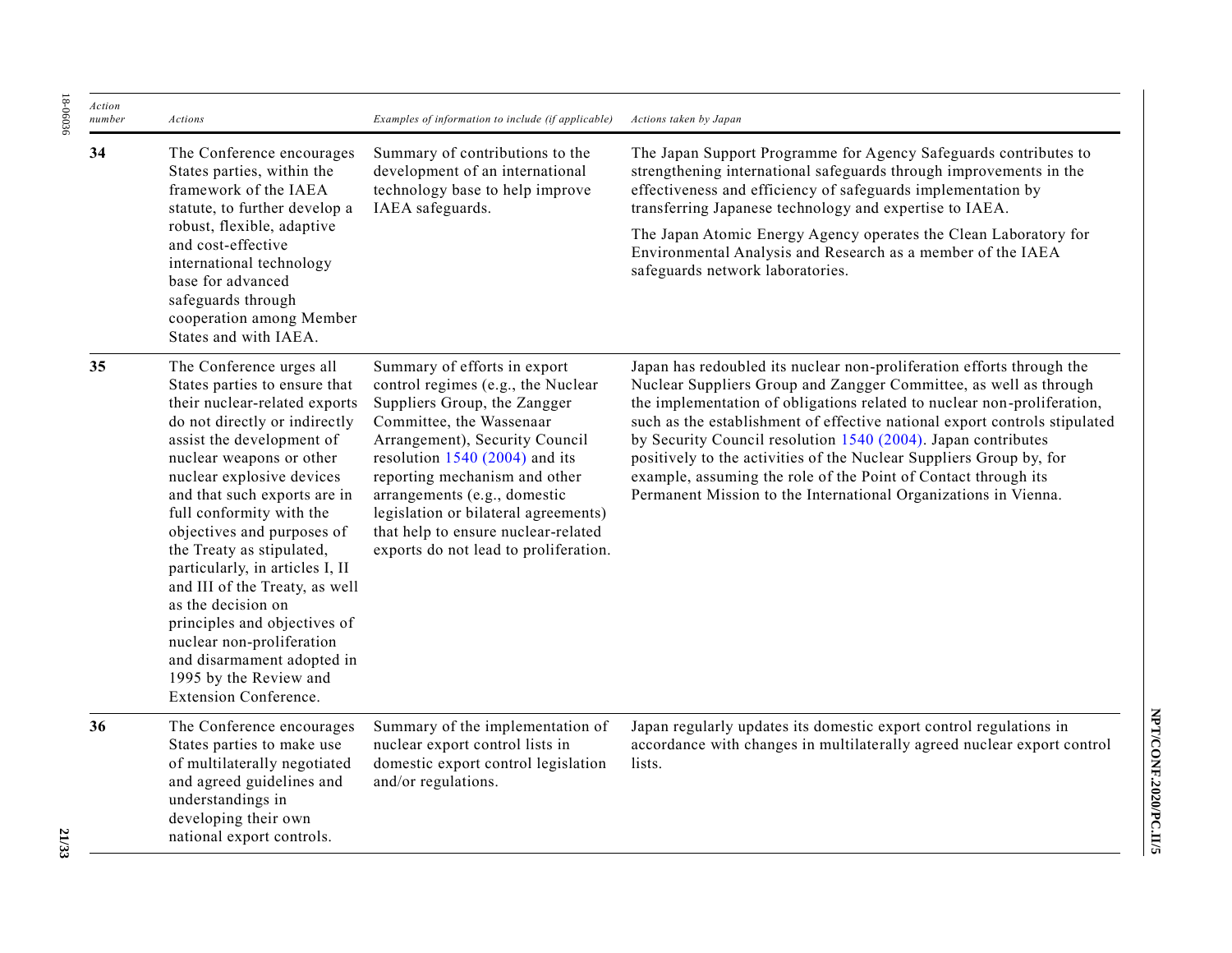| Action<br>number | Actions                                                                                                                                                                                              | Examples of information to include (if applicable)                                                                                                              | Actions taken by Japan                                                                                                                                                                     |
|------------------|------------------------------------------------------------------------------------------------------------------------------------------------------------------------------------------------------|-----------------------------------------------------------------------------------------------------------------------------------------------------------------|--------------------------------------------------------------------------------------------------------------------------------------------------------------------------------------------|
| 37               | The Conference encourages<br>States parties to consider<br>whether a recipient State<br>has brought into force<br>IAEA safeguards<br>obligations in making<br>nuclear export decisions.              | Summary of efforts to show that the<br>safeguards and compliance record<br>of a recipient State is taken into<br>account in making nuclear export<br>decisions. | Japan, in accordance with multilaterally agreed guidelines, considers<br>whether a recipient State has brought into force IAEA safeguards<br>obligations when making its export decisions. |
| 38               | The Conference calls upon<br>all States parties, in acting<br>in pursuance of the<br>objectives of the Treaty, to<br>observe the legitimate right<br>of all States parties, in                       | Support for the legitimate right of<br>States to peaceful uses of nuclear<br>energy, such as by providing a list                                                | Please refer to the following blue book on Japanese foreign policy<br>regarding the list of countries with which Japan has bilateral nuclear<br>cooperation agreements:                    |
|                  |                                                                                                                                                                                                      | of States with which nuclear<br>cooperation agreements have been<br>completed.                                                                                  | http://www.mofa.go.jp/policy/other/bluebook/2017/html/chapter3/c030<br>104.html                                                                                                            |
|                  | particular developing<br>States, to full access to<br>nuclear material, equipment<br>and technological<br>information for peaceful<br>purposes.                                                      |                                                                                                                                                                 | $\rightarrow$ "(4) Peaceful Uses of Nuclear Energy: B Bilateral Nuclear<br>Cooperation Agreement"                                                                                          |
| 39               | States parties are<br>encouraged to facilitate                                                                                                                                                       | Summary of key policy criteria<br>considered when determining<br>whether or not to engage in nuclear<br>cooperation with a State.                               | Please refer to the following blue book on Japanese foreign policy<br>regarding its policy on nuclear cooperation:                                                                         |
|                  | transfers of nuclear<br>technology and materials<br>and international                                                                                                                                |                                                                                                                                                                 | http://www.mofa.go.jp/policy/other/bluebook/2017/html/chapter3/c030<br>104.html                                                                                                            |
|                  | cooperation among States<br>parties, in conformity with<br>articles I, II, III and IV of<br>the Treaty, and to eliminate<br>in this regard any undue<br>constraints inconsistent<br>with the Treaty. |                                                                                                                                                                 | → "4) Peaceful Uses of Nuclear Energy: B Bilateral Nuclear<br>Cooperation Agreement"                                                                                                       |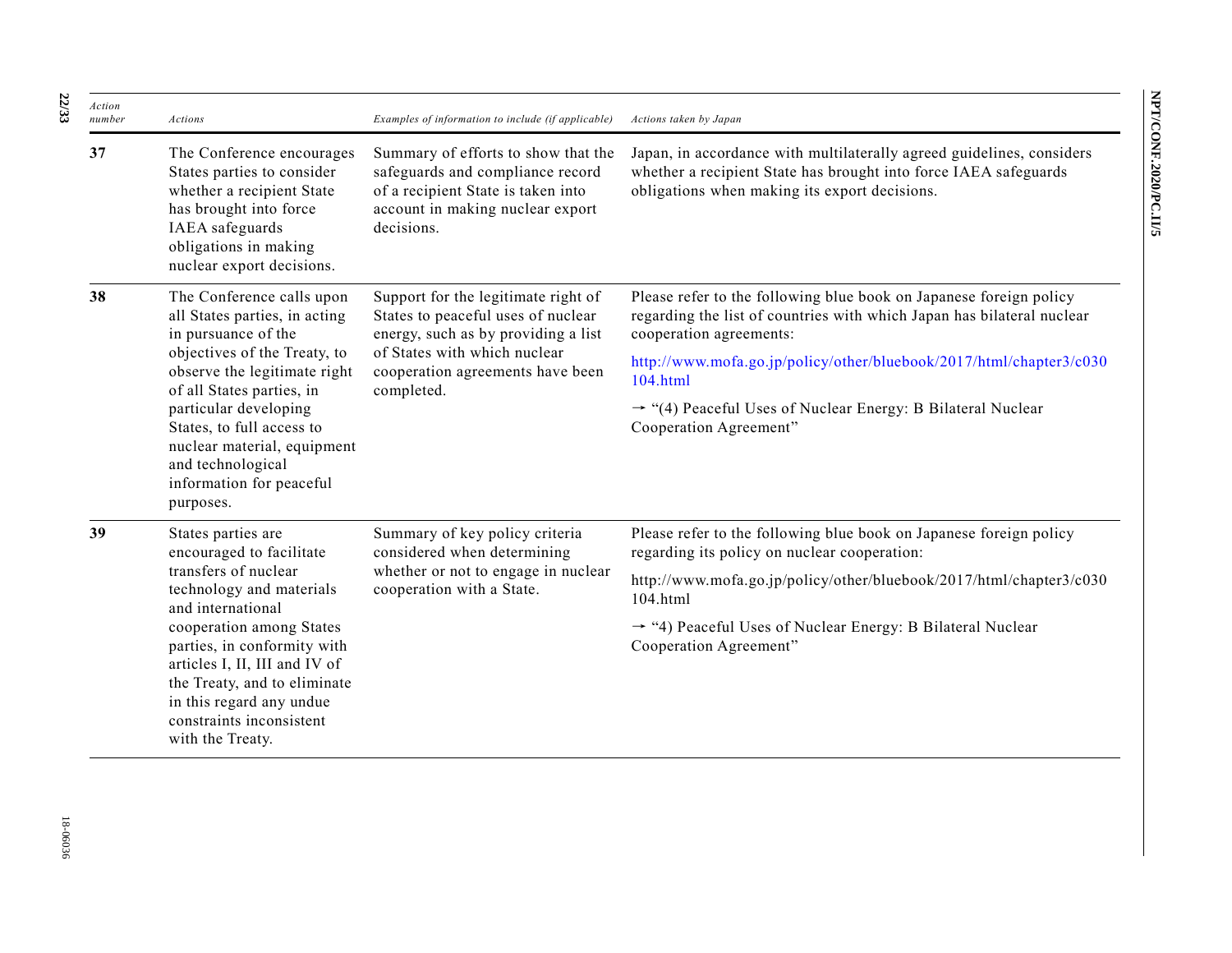| Action<br>number | Actions                                                                                                                                                                                                                                                                   | Examples of information to include (if applicable)                                                                                                                                                                                                       | Actions taken by Japan                                                                                                                                                                                                                                                                                       |
|------------------|---------------------------------------------------------------------------------------------------------------------------------------------------------------------------------------------------------------------------------------------------------------------------|----------------------------------------------------------------------------------------------------------------------------------------------------------------------------------------------------------------------------------------------------------|--------------------------------------------------------------------------------------------------------------------------------------------------------------------------------------------------------------------------------------------------------------------------------------------------------------|
| 40               | The Conference encourages<br>all States to maintain the<br>highest possible standards<br>of security and physical<br>protection of nuclear<br>materials and facilities.                                                                                                   | Summary of efforts to strengthen<br>the physical protection of nuclear<br>facilities, particularly by the<br>national regulatory agency.<br>Summary of efforts undertaken to<br>implement commitments made in<br>the Nuclear Security Summit<br>process. | The 2016 Nuclear Security Summit was the occasion to announce<br>various efforts made by Japan. Please see the following page for a<br>summary of efforts:<br>http://www.mofa.go.jp/dns/n s ne/page3e 000467.html                                                                                            |
| 41               | The Conference encourages<br>all States parties to apply,<br>as appropriate, the IAEA                                                                                                                                                                                     | Summary of efforts to apply the<br>IAEA INFCIRC/225/Rev.4<br>(Corrected).                                                                                                                                                                                | Japan takes various physical protection measures in line with the Act on<br>the Regulation of Nuclear Source Material, Nuclear Fuel Material and<br>Reactors, etc.                                                                                                                                           |
|                  | recommendations on the<br>physical protection of<br>nuclear material and<br>nuclear facilities<br>(INFCIRC/225/Rev.4<br>(Corrected)) and other<br>relevant international<br>instruments at the earliest<br>possible date.                                                 | Timeline for any planned national<br>reviews of physical protection<br>policies and practices or any<br>reviews that have been<br>accomplished.                                                                                                          | Those measures have been recommended in IAEA guidance documents,<br>including Nuclear Security Recommendations on Physical Protection of<br>Nuclear Material and Nuclear Facilities (INFCIRC/225/Rev.5) and<br>INFCIRC/225/Rev.4 (Corrected), and other relevant international<br>instruments.               |
|                  |                                                                                                                                                                                                                                                                           |                                                                                                                                                                                                                                                          | With reference to the requirements in INFCIRC/225/Rev.5 and other<br>relevant international instruments, the International Physical Protection<br>Advisory Service mission in 2015 recognized that Japan has a robust<br>and sustainable nuclear security regime, significantly enhanced in<br>recent years. |
|                  |                                                                                                                                                                                                                                                                           |                                                                                                                                                                                                                                                          | The latest measure was the revision of Nuclear Regulation Authority<br>ordinances in September 2016 to tackle insider threats. The<br>trustworthiness check by operators started in November 2017.                                                                                                           |
| 42               | The Conference calls on all<br>States parties to the<br>Convention on the Physical<br>Protection of Nuclear<br>Material to ratify the<br>amendment to the<br>Convention as soon as<br>possible and encourages<br>them to act in accordance<br>with the objectives and the | Summary of progress in signing,<br>ratifying and implementing the<br>Convention on the Physical<br>Protection of Nuclear Material and                                                                                                                    | Japan became a party to the Convention on the Physical Protection of<br>Nuclear Material in 1988 and its 2005 Amendment in 2014. Please see<br>the following page:                                                                                                                                           |
|                  |                                                                                                                                                                                                                                                                           | its 2005 Amendment.<br>Summary of efforts to promote the<br>ratification and implementation of<br>the Convention and its 2005<br>Amendment.                                                                                                              | http://www.mofa.go.jp/press/release/press4e 000334.html                                                                                                                                                                                                                                                      |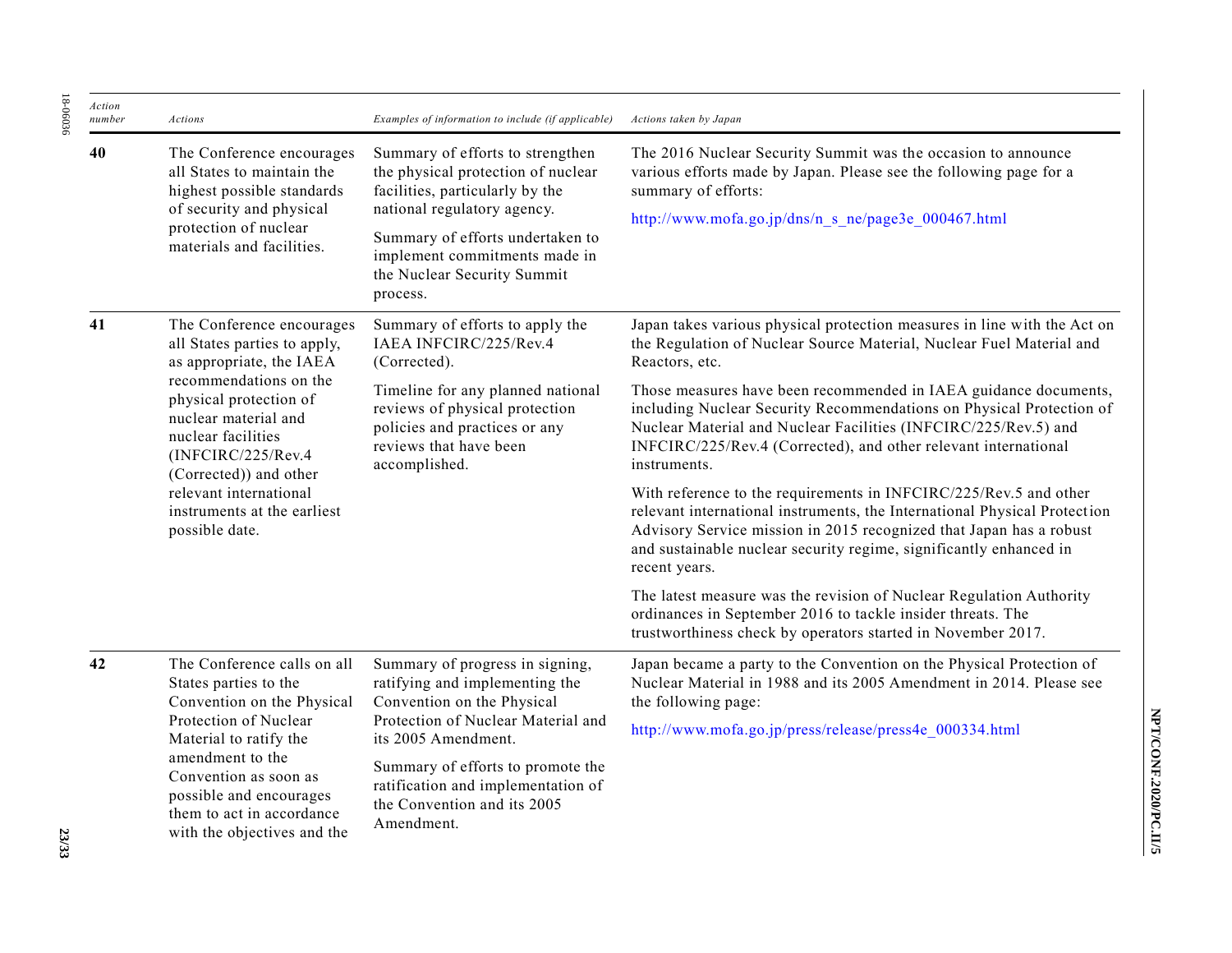| Action<br>number | Actions                                                                                                                                                                                                                             | Examples of information to include (if applicable)                                                                                                                                                                                                                 | Actions taken by Japan                                                                                                                                                                                            |
|------------------|-------------------------------------------------------------------------------------------------------------------------------------------------------------------------------------------------------------------------------------|--------------------------------------------------------------------------------------------------------------------------------------------------------------------------------------------------------------------------------------------------------------------|-------------------------------------------------------------------------------------------------------------------------------------------------------------------------------------------------------------------|
|                  | purpose of the amendment<br>until such time as it enters<br>into force. The Conference<br>also encourages all States<br>that have not yet done so to<br>adhere to the Convention<br>and adopt the amendment<br>as soon as possible. |                                                                                                                                                                                                                                                                    |                                                                                                                                                                                                                   |
| 43               | The Conference urges all<br>States parties to implement<br>the principles of the revised                                                                                                                                            | Summary of steps taken to<br>implement the principles of the<br>revised IAEA Code of Conduct on                                                                                                                                                                    | The IAEA Integrated Regulatory Review Service mission to Japan<br>issued its report. Please see section 2.1 (International obligations and<br>arrangements for international cooperation):                        |
|                  | IAEA Code of Conduct on<br>the Safety and Security of                                                                                                                                                                               | the Safety and Security of<br>Radioactive Sources.                                                                                                                                                                                                                 | https://www.nsr.go.jp/data/000148261.pdf                                                                                                                                                                          |
|                  | Radioactive Sources, as well<br>as the Guidance on the<br>Import and Export of<br>Radioactive Sources<br>approved by the IAEA<br>Board of Governors in 2004.                                                                        | Summary of steps taken to<br>implement the Guidance on the<br>Import and Export of Radioactive<br>Sources.                                                                                                                                                         | Japan issued a national statement at the Washington Nuclear Security<br>Summit in 2010. Please see the following page:                                                                                            |
|                  |                                                                                                                                                                                                                                     |                                                                                                                                                                                                                                                                    | http://japan.kantei.go.jp/hatoyama/statement/201004/12statement<br>e.html                                                                                                                                         |
| 44               | The Conference calls upon<br>all States parties to improve<br>their national capabilities to                                                                                                                                        | Summary of efforts to strengthen<br>national capabilities against the<br>illicit trafficking of nuclear                                                                                                                                                            | Japan's recent matrix regarding the status of its implementation of<br>Security Council resolution 1540 (2004), approved by the Security<br>Council Committee established pursuant to resolution 1540 (2004), is: |
|                  | detect, deter and disrupt<br>illicit trafficking in nuclear<br>materials throughout their<br>territories, in accordance<br>with their relevant                                                                                      | material.<br>Summary of efforts to provide<br>assistance to other States to<br>strengthen national capabilities<br>against the illicit trafficking of<br>nuclear material (e.g., commitments<br>made in the context of the Nuclear<br>Security Summit process, the | http://www.un.org/en/sc/1540/documents<br>/Japan%20revised%20matrix.pdf                                                                                                                                           |
|                  |                                                                                                                                                                                                                                     |                                                                                                                                                                                                                                                                    | Japan made proactive contributions during its presidency of the Global<br>Partnership in 2016.                                                                                                                    |
|                  | international legal<br>obligations, and calls upon<br>those States parties in a<br>position to do so to work to                                                                                                                     |                                                                                                                                                                                                                                                                    | Japan has participated proactively in the Proliferation Security Initiative<br>exercises and meetings. Japan will host the Initiative's maritime<br>interdiction exercise in 2018.                                |
|                  | enhance international<br>partnerships and capacity-                                                                                                                                                                                 | Global Partnership against the<br>Spread of Weapons and Materials<br>of Mass Destruction).                                                                                                                                                                         | Japan hosted the plenary meeting of the Global Initiative to Combat<br>Nuclear Terrorism in Tokyo in June 2017:                                                                                                   |
|                  | building in this regard. The<br>$\alpha$ $\beta$ $1$ $11$                                                                                                                                                                           | $\mathbf{T} \cdot \mathbf{C}$ and $\mathbf{C} \cdot \mathbf{C}$ and $\mathbf{C} \cdot \mathbf{C}$ and $\mathbf{C} \cdot \mathbf{C}$ and $\mathbf{C} \cdot \mathbf{C}$ and $\mathbf{C} \cdot \mathbf{C}$                                                            | http://www.mofa.go.jp/press/release/press4e 001613.html                                                                                                                                                           |

Information about participation in the Proliferation Security Initiative.

Conference also calls upon States parties to establish

**24**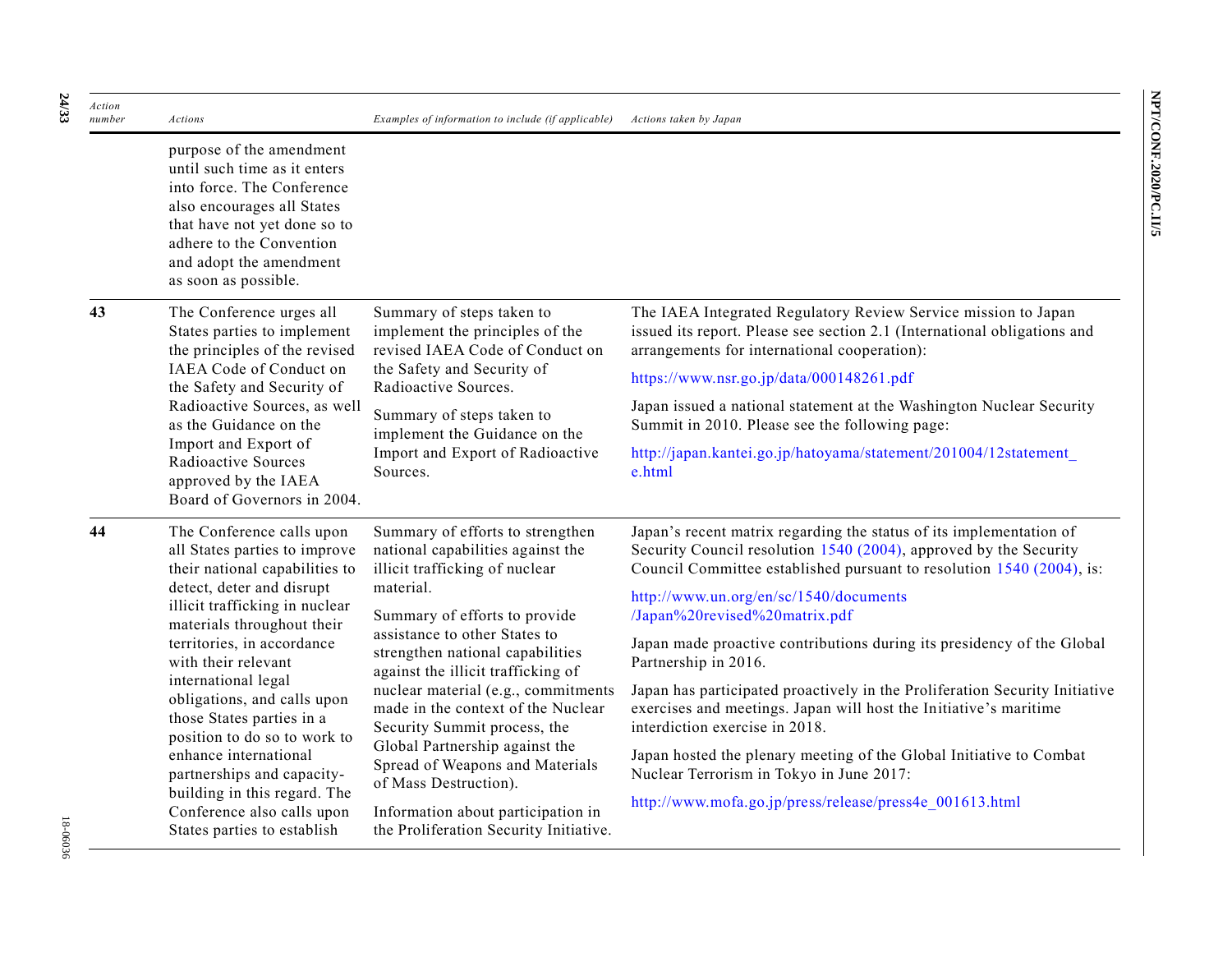| Action<br>number | Actions                                                                                                                                                                                                                                                                                                                                                                                                                               | Examples of information to include (if applicable)                                                                                                                                                                                                                                                                                                                                                                                                                                       | Actions taken by Japan                                                                                                                                                                                                                                                                                                                                                                                                                                                                                                                                                                |
|------------------|---------------------------------------------------------------------------------------------------------------------------------------------------------------------------------------------------------------------------------------------------------------------------------------------------------------------------------------------------------------------------------------------------------------------------------------|------------------------------------------------------------------------------------------------------------------------------------------------------------------------------------------------------------------------------------------------------------------------------------------------------------------------------------------------------------------------------------------------------------------------------------------------------------------------------------------|---------------------------------------------------------------------------------------------------------------------------------------------------------------------------------------------------------------------------------------------------------------------------------------------------------------------------------------------------------------------------------------------------------------------------------------------------------------------------------------------------------------------------------------------------------------------------------------|
|                  | and enforce effective<br>domestic controls to<br>prevent the proliferation of<br>nuclear weapons in<br>accordance with their<br>relevant international legal<br>obligations.                                                                                                                                                                                                                                                          | Information about participation in<br>the Global Initiative to Combat<br>Nuclear Terrorism.                                                                                                                                                                                                                                                                                                                                                                                              | Japan participates in the IAEA Incident and Trafficking Database and<br>reports when incidents occur.                                                                                                                                                                                                                                                                                                                                                                                                                                                                                 |
|                  |                                                                                                                                                                                                                                                                                                                                                                                                                                       | Summary of any reports provided in<br>accordance with Security Council<br>resolution 1540 (2004).                                                                                                                                                                                                                                                                                                                                                                                        |                                                                                                                                                                                                                                                                                                                                                                                                                                                                                                                                                                                       |
|                  |                                                                                                                                                                                                                                                                                                                                                                                                                                       | Status of participation in the IAEA<br>Illicit Trafficking Database.                                                                                                                                                                                                                                                                                                                                                                                                                     |                                                                                                                                                                                                                                                                                                                                                                                                                                                                                                                                                                                       |
|                  |                                                                                                                                                                                                                                                                                                                                                                                                                                       | Status of participation in the<br>nuclear security activities of the<br><b>International Criminal Police</b><br>Organization (INTERPOL).                                                                                                                                                                                                                                                                                                                                                 |                                                                                                                                                                                                                                                                                                                                                                                                                                                                                                                                                                                       |
| 45               | The Conference encourages<br>all States parties that have<br>not yet done so to become<br>party to the International<br>Convention for the<br>Suppression of Acts of<br>Nuclear Terrorism as soon<br>as possible.                                                                                                                                                                                                                     | Summary of progress in signing,<br>ratifying and implementing the<br>International Convention on the<br>Suppression of Acts of Nuclear<br>Terrorism.                                                                                                                                                                                                                                                                                                                                     | Japan became a party to the International Convention for the<br>Suppression of Acts of Nuclear Terrorism in 2007.                                                                                                                                                                                                                                                                                                                                                                                                                                                                     |
| 46               | The Conference encourages<br>IAEA to continue to assist<br>the States parties in<br>strengthening their national<br>regulatory controls of<br>nuclear material, including<br>the establishment and<br>maintenance of the State<br>systems of accounting for<br>and control of nuclear<br>material, as well as systems<br>on regional level. The<br>Conference calls upon<br><b>IAEA</b> Member States to<br>broaden their support for | Summary of activities to strengthen<br>national regulatory controls of<br>nuclear material, including<br>establishing and maintaining a State<br>System of Accounting for and<br>Control of Nuclear Material, as<br>well as any regional-level systems.<br>Summary of cooperation with IAEA<br>on accounting and control of<br>nuclear materials.<br>Summary of support for IAEA<br>programmes relevant to these<br>actions, including the nuclear<br>security relevant work of the IAEA | Japan, through the Integrated Support Center for Nuclear<br>Nonproliferation and Nuclear Security, actively organizes various<br>bilateral seminars and workshops, international training courses for<br>personnel of other member States to enhance the functions of their State<br>Systems of Accounting for and Control of Nuclear Material, and some<br>training courses for IAEA personnel, such as a training course on<br>inspection methods for reprocessing processes both at the Japan Atomic<br>Energy Agency experimental facilities and the Tokai Reprocessing<br>Plant. |

**NPT/CONF.2020/PC.II/5**

NPT/CONF.2020/PC.II/5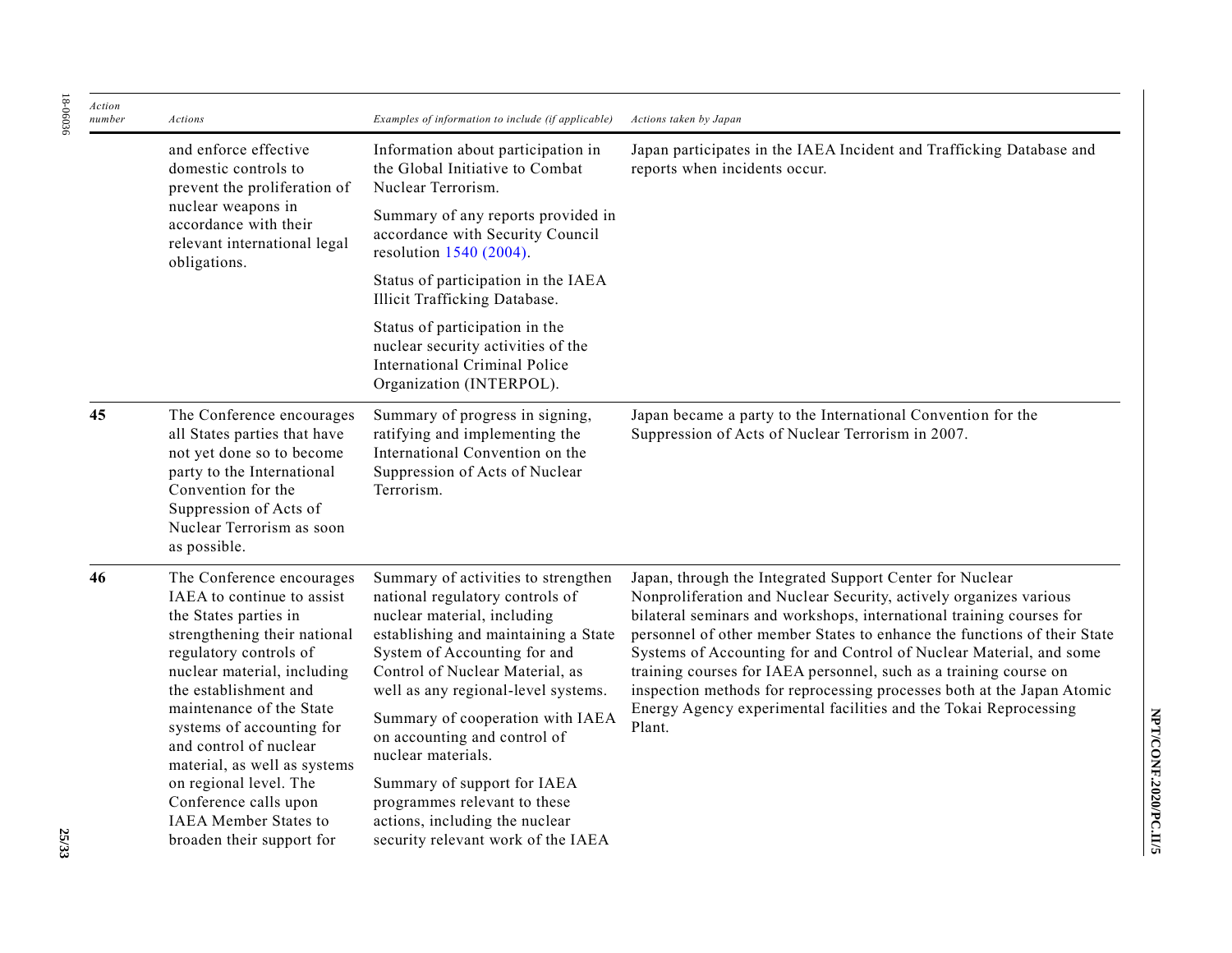| Action<br>number | Actions                                                                                                                                                                                                                                                                             | Examples of information to include (if applicable)                                                                                                                                                                        | Actions taken by Japan                                                                                                                                                                                                                                                                                                                                                     |
|------------------|-------------------------------------------------------------------------------------------------------------------------------------------------------------------------------------------------------------------------------------------------------------------------------------|---------------------------------------------------------------------------------------------------------------------------------------------------------------------------------------------------------------------------|----------------------------------------------------------------------------------------------------------------------------------------------------------------------------------------------------------------------------------------------------------------------------------------------------------------------------------------------------------------------------|
|                  | the relevant IAEA<br>programmes.                                                                                                                                                                                                                                                    | nuclear safety and security<br>programme.                                                                                                                                                                                 |                                                                                                                                                                                                                                                                                                                                                                            |
|                  | III. Peaceful uses of nuclear energy                                                                                                                                                                                                                                                |                                                                                                                                                                                                                           |                                                                                                                                                                                                                                                                                                                                                                            |
| 47               | Respect each country's<br>choices and decisions in the<br>field of peaceful uses of<br>nuclear energy without<br>jeopardizing its policies or<br>international cooperation<br>agreements and<br>arrangements for peaceful<br>uses of nuclear energy and<br>its fuel cycle policies. | Summary of the types of peaceful<br>uses of nuclear energy being<br>pursued nationally (e.g., power<br>generation, mining, medical,<br>agricultural).                                                                     | Japan pursues peaceful uses of nuclear energy in both power<br>applications and various fields of non-power applications under the<br>principle that the use of nuclear power must be accompanied at all its<br>stages by commitments to and ongoing implementation of the highest<br>standards of safety and security and effective safeguards with full<br>transparency. |
| 48               | Undertake to facilitate, and<br>reaffirm the right of States<br>parties to participate in, the<br>fullest possible exchange of<br>equipment, materials and<br>scientific and technological<br>information for the peaceful<br>uses of nuclear energy.                               | Summary of national policy on<br>nuclear cooperation, including<br>legislation on export controls.                                                                                                                        | See action 39.                                                                                                                                                                                                                                                                                                                                                             |
| 49               | Cooperate with other States<br>parties or international<br>organizations in the further<br>development of nuclear<br>energy for peaceful<br>purposes, with due<br>consideration for the needs<br>of the developing areas of<br>the world.                                           | Summary of national, bilateral,<br>regional and/or multilateral efforts<br>to further the development and<br>application of nuclear technologies<br>to areas that will help to meet the<br>needs of developing countries. | See the latest IAEA Technical Cooperation Report for examples of<br>Japanese efforts:<br>https://www.iaea.org/technicalcooperation/Pub/Ann-Reports/                                                                                                                                                                                                                        |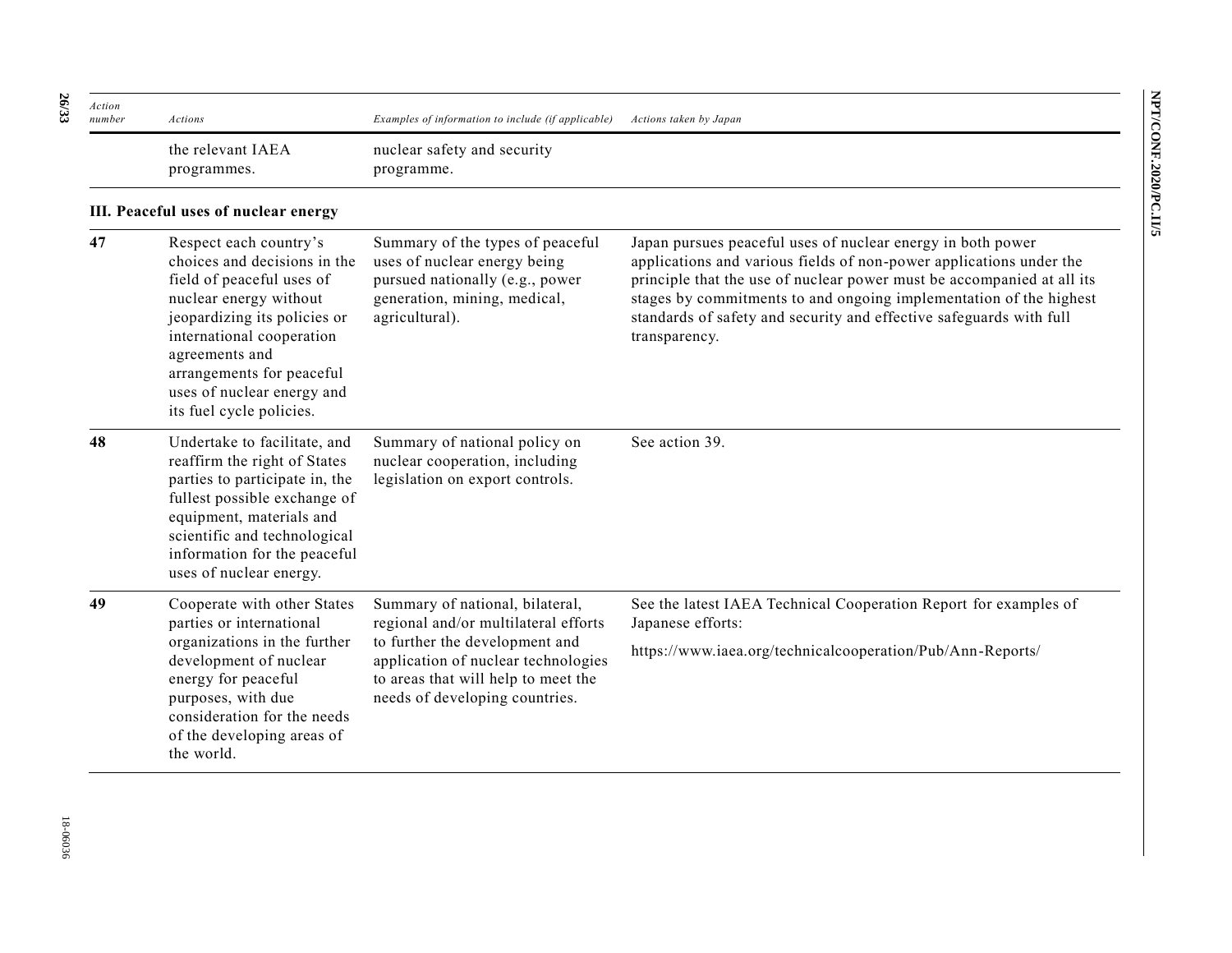| Action<br>number | Actions                                                                                                                                                                                                                                                              | Examples of information to include (if applicable)                                                                                                                                                                                                                                                                                                           | Actions taken by Japan                                                                                                                                                                                                                                                  |
|------------------|----------------------------------------------------------------------------------------------------------------------------------------------------------------------------------------------------------------------------------------------------------------------|--------------------------------------------------------------------------------------------------------------------------------------------------------------------------------------------------------------------------------------------------------------------------------------------------------------------------------------------------------------|-------------------------------------------------------------------------------------------------------------------------------------------------------------------------------------------------------------------------------------------------------------------------|
| 50               | Give preferential treatment<br>to the non-nuclear-weapon<br>States parties to the Treaty,<br>taking the needs of<br>developing countries, in<br>particular, into account.                                                                                            | Summary of international efforts to<br>assist developing countries,<br>identifying those activities which<br>are undertaken through the IAEA<br>Technical Cooperation Programme.                                                                                                                                                                             | See the latest IAEA Technical Cooperation Report for examples of<br>Japanese efforts:                                                                                                                                                                                   |
|                  |                                                                                                                                                                                                                                                                      |                                                                                                                                                                                                                                                                                                                                                              | https://www.iaea.org/technicalcooperation/Pub/Ann-Reports/                                                                                                                                                                                                              |
| 51               | Facilitate transfers of<br>nuclear technology and<br>international cooperation<br>among States parties in<br>conformity with articles I,<br>II, III, and IV of the Treaty,<br>and eliminate in this regard<br>any undue constraints<br>inconsistent with the Treaty. | List of the total number of countries<br>with which nuclear cooperation<br>agreements are in effect (see<br>actions 37 and 38).                                                                                                                                                                                                                              | See action 38.                                                                                                                                                                                                                                                          |
|                  |                                                                                                                                                                                                                                                                      | List of the total number of nuclear<br>cooperation agreements awaiting<br>implementation.                                                                                                                                                                                                                                                                    |                                                                                                                                                                                                                                                                         |
| 52               | Continue efforts, within<br>IAEA, to enhance the<br>effectiveness and efficiency<br>of its technical cooperation<br>programme.                                                                                                                                       | Summary of efforts to enhance the<br>effectiveness and efficiency of the<br><b>IAEA</b> Technical Cooperation<br>Programme, such as by advocating<br>for accountability and transparency<br>in the operation of the Programme,<br>supporting the implementation of<br>recommendations made by the<br>Agency's Office of Internal<br>Oversight Services, etc. | Japan is actively participating in relevant meetings held by IAEA to<br>enhance effectiveness and efficiency of the IAEA Technical<br>Cooperation Programme, including of the Board of Governors and<br>General Conference.                                             |
| 53               | Strengthen the IAEA<br>technical cooperation<br>programme in assisting<br>developing States parties in<br>the peaceful uses of nuclear<br>energy.                                                                                                                    | Summary of efforts in the IAEA<br>Board of Governors Technical<br>Assistance and Cooperation<br>Committee.                                                                                                                                                                                                                                                   | Japan is actively participating in the Board of Governors Technical<br>Assistance and Cooperation Committee and Japan has also contributed<br>to the Technical Cooperation Fund and Peaceful Uses Initiative to<br>strengthen the IAEA Technical Cooperation Programme. |
|                  |                                                                                                                                                                                                                                                                      | Summary of efforts to strengthen<br>the IAEA Technical Cooperation<br>Programme, including through any<br>voluntary financial or in-kind<br>contributions.                                                                                                                                                                                                   |                                                                                                                                                                                                                                                                         |

18-06036

18-06036

NPT/CONF.2020/PC.II/5 **NPT/CONF.2020/PC.II/5**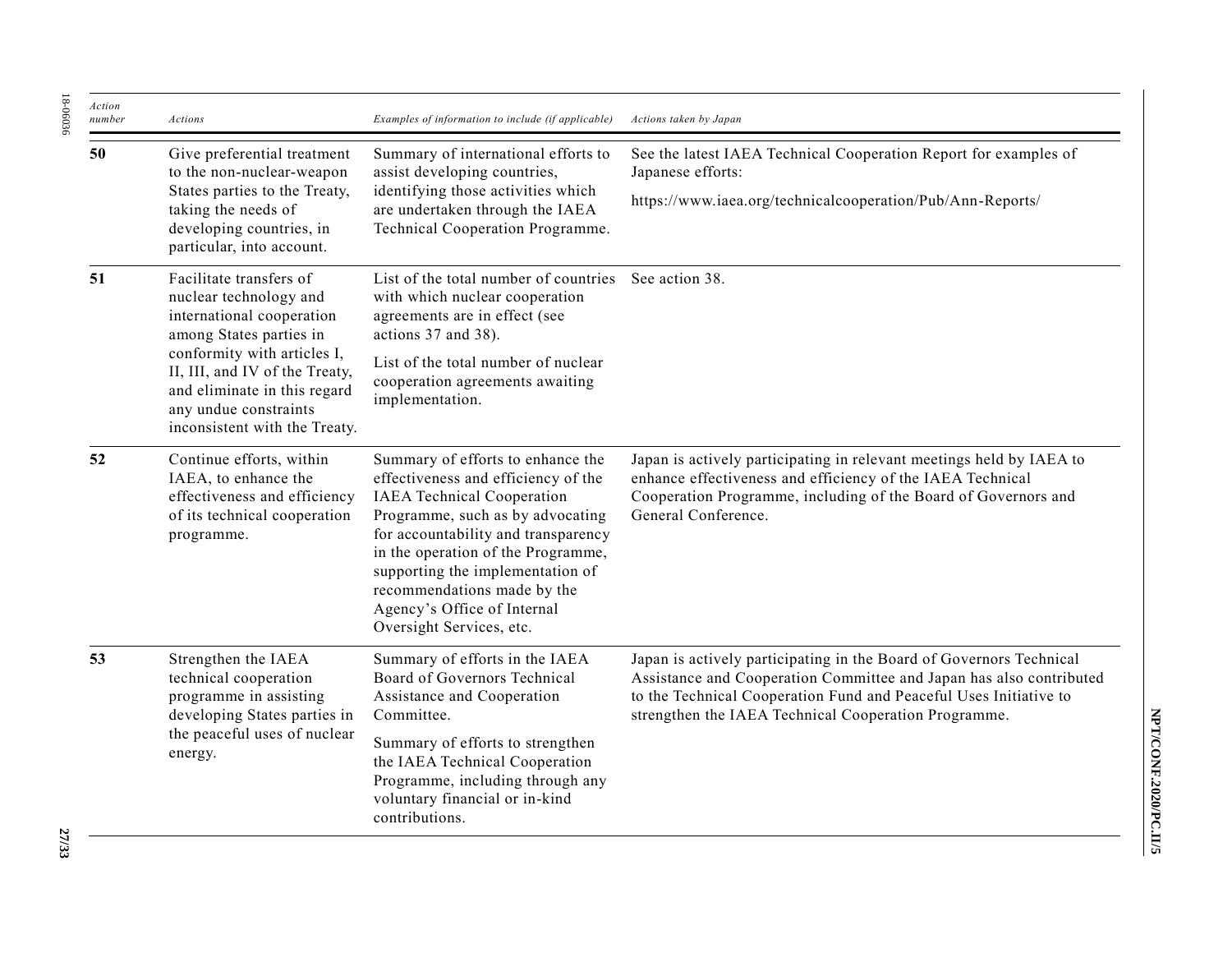| Action<br>number | <b>Actions</b>                                                                                                                                                                                                                                                                                                                                                              | Examples of information to include (if applicable)                                                                                                                       | Actions taken by Japan                                                                                                                                                 |
|------------------|-----------------------------------------------------------------------------------------------------------------------------------------------------------------------------------------------------------------------------------------------------------------------------------------------------------------------------------------------------------------------------|--------------------------------------------------------------------------------------------------------------------------------------------------------------------------|------------------------------------------------------------------------------------------------------------------------------------------------------------------------|
| 54               | Make every effort and to<br>take practical steps to<br>ensure that IAEA resources<br>for technical cooperation<br>activities are sufficient,<br>assured and predictable.                                                                                                                                                                                                    | Rate of attainment on assessed<br>voluntary contributions to the<br>Technical Cooperation Fund.                                                                          | The Japanese rate of attainment with regard to the Technical<br>Cooperation Fund has been 100 per cent continuously.                                                   |
| 55               | Encourage all States in a<br>position to do so to make<br>additional contributions to<br>the initiative designed to<br>raise 100 million dollars<br>over the next five years as<br>extrabudgetary<br>contributions to IAEA<br>activities, while welcoming<br>the contributions already<br>pledged by countries and<br>groups of countries in<br>support of IAEA activities. | Summary of any voluntary<br>contributions to the IAEA Peaceful<br>Uses Initiative or other<br>extrabudgetary contributions to<br>IAEA.                                   | Japan has contributed over \$28 million to the Peaceful Uses Initiative in<br>total (as of February 2018).                                                             |
| 56               | Encourage national,<br>bilateral and international<br>efforts to train the<br>necessary skilled workforce<br>needed to develop peaceful<br>uses of nuclear energy.                                                                                                                                                                                                          | Summary of national, bilateral and<br>international efforts with regard to<br>capacity-building and human<br>resource development on peaceful<br>uses of nuclear energy. | See the below links for examples of Japanese efforts:                                                                                                                  |
|                  |                                                                                                                                                                                                                                                                                                                                                                             |                                                                                                                                                                          | - Japan Atomic Energy Agency/Integrated Support Center for Nuclear<br>Nonproliferation and Nuclear Security<br>(https://www.jaea.go.jp/04/iscn/activity/forum en.html) |
|                  |                                                                                                                                                                                                                                                                                                                                                                             |                                                                                                                                                                          | - Japan Nuclear Human Resource Development Network (http://jn-hrd-<br>n.jaea.go.jp/en/)                                                                                |
|                  |                                                                                                                                                                                                                                                                                                                                                                             |                                                                                                                                                                          | - Regional Cooperation Agreement (http://www.rcaro.org/)                                                                                                               |
|                  |                                                                                                                                                                                                                                                                                                                                                                             |                                                                                                                                                                          | -IAEA Response and Assistance Network Capacity Building Centre in<br>Fukushima:                                                                                        |
|                  |                                                                                                                                                                                                                                                                                                                                                                             |                                                                                                                                                                          | https://www.iaea.org/newscenter/pressreleases/iaea-ranet-capacity-<br>building-centre-fukushima-begins-work                                                            |
|                  |                                                                                                                                                                                                                                                                                                                                                                             |                                                                                                                                                                          | https://www.iaea.org/newscenter/news/school-of-radiation-emergency-<br>management-held-in-iaea-capacity-building-centre                                                |

**28**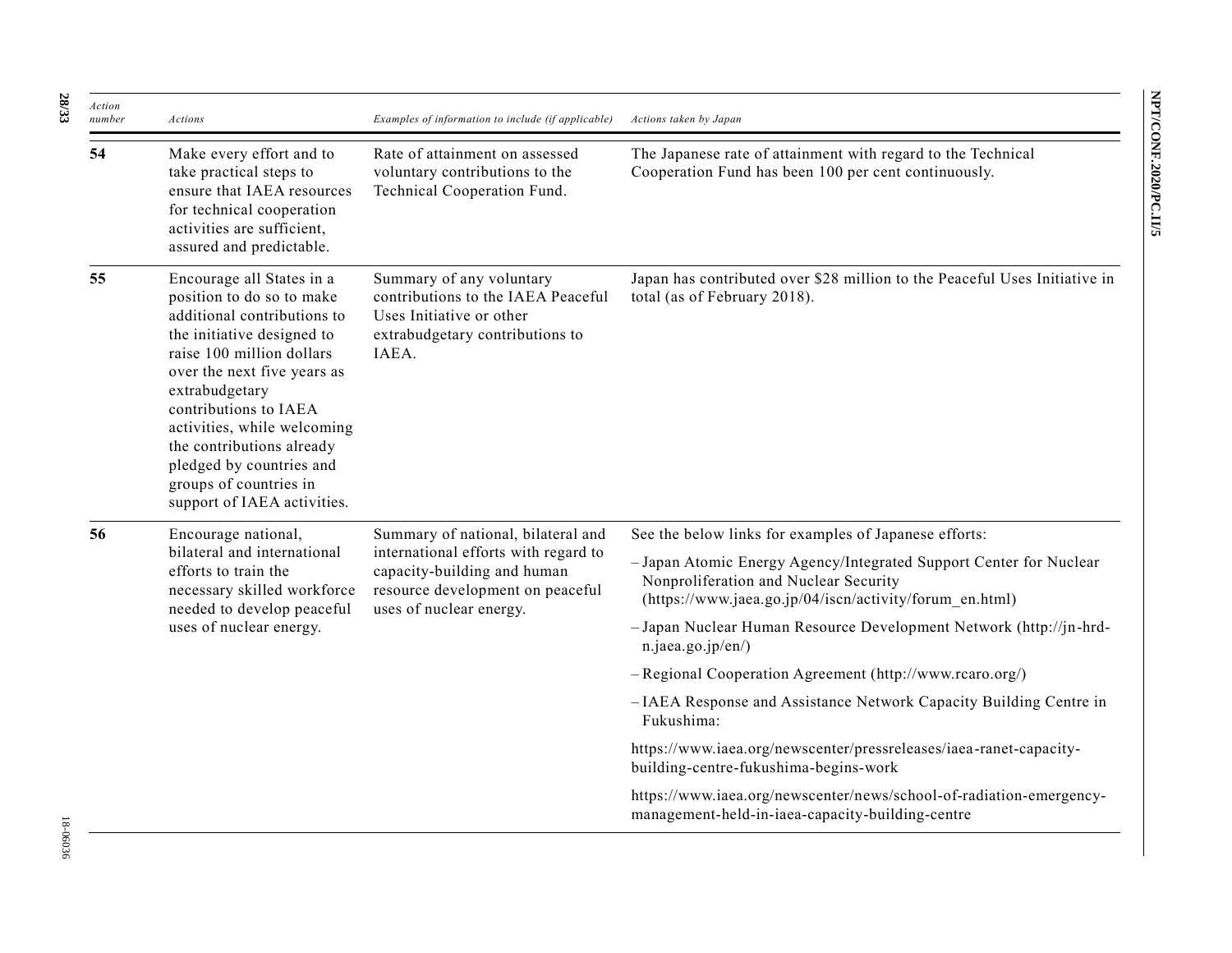| Action<br>number | Actions                                                                                                                                                                                                                                                                                                                                                     | Examples of information to include (if applicable)                                                                                               | Actions taken by Japan                                                                                                                                                                                                                                                              |
|------------------|-------------------------------------------------------------------------------------------------------------------------------------------------------------------------------------------------------------------------------------------------------------------------------------------------------------------------------------------------------------|--------------------------------------------------------------------------------------------------------------------------------------------------|-------------------------------------------------------------------------------------------------------------------------------------------------------------------------------------------------------------------------------------------------------------------------------------|
|                  |                                                                                                                                                                                                                                                                                                                                                             |                                                                                                                                                  | https://www.iaea.org/newscenter/news/iaea-course-in-asia-and-pacific-<br>region-focuses-on-the-use-of-radiation-monitoring-for-public-<br>protection-in-a-nuclear-emergency                                                                                                         |
|                  |                                                                                                                                                                                                                                                                                                                                                             | https://www.iaea.org/newscenter/news/japan-to-support-use-of-ndt-<br>technology-for-recovery-from-earthquakes-floods-in-asia-and-the-<br>pacific |                                                                                                                                                                                                                                                                                     |
| 57               | Ensure that, when                                                                                                                                                                                                                                                                                                                                           | Title and date of key national                                                                                                                   | See the below link for examples:                                                                                                                                                                                                                                                    |
|                  | developing nuclear energy,<br>including nuclear power,<br>the use of nuclear energy<br>must be accompanied by<br>commitments to and<br>ongoing implementation of<br>safeguards as well as<br>appropriate and effective<br>levels of safety and<br>security, consistent with<br>States' national legislation<br>and respective international<br>obligations. | legislation on peaceful uses of<br>nuclear energy.                                                                                               | -IAEA Country Nuclear Power Profiles, 2017 edition: Japan<br>(https://cnpp.iaea.org/countryprofiles/Japan/Japan.htm).                                                                                                                                                               |
| 58               | Continue to discuss further,<br>in a non-discriminatory and<br>transparent manner under<br>the auspices of IAEA or<br>regional forums, the<br>development of multilateral<br>approaches to the nuclear<br>fuel cycle, including the                                                                                                                         | Summary of efforts to develop<br>multilateral approaches to the<br>nuclear fuel cycle.                                                           | See IAEA resolution GC(61)/RES/11 entitled "Strengthening the<br>Agency's activities related to nuclear science, technology and<br>applications". Japan supports the resolution.                                                                                                    |
|                  |                                                                                                                                                                                                                                                                                                                                                             |                                                                                                                                                  | The "Nuclear power applications" in the resolution refer to such items<br>as jointly improving innovations in nuclear reactors and fuel cycles, as<br>well as discussion among interested member States on the development<br>of multilateral approaches to the nuclear fuel cycle: |
|                  | possibilities of creating<br>mechanisms for assurance<br>of nuclear fuel supply, as<br>well as possible schemes<br>dealing with the back-end<br>of the fuel cycle without<br>affecting rights under the<br>Treaty and without<br>prejudice to national fuel                                                                                                 |                                                                                                                                                  | https://www.iaea.org/About/Policy/GC/GC61/Resolutions/index.html                                                                                                                                                                                                                    |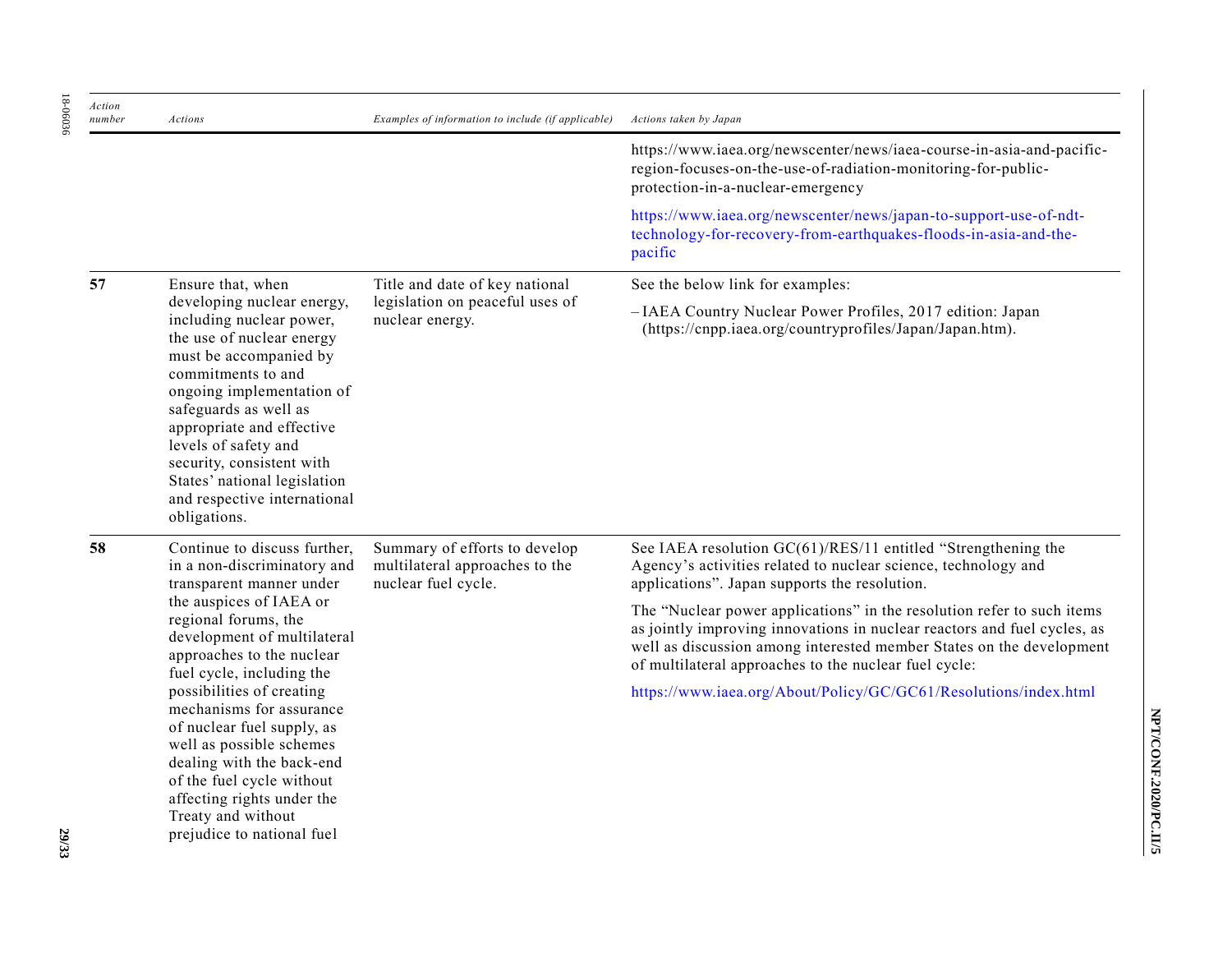| Action<br>number | <b>Actions</b>                                                                                                                                                                                                                                                                                                                                                                                                                                                                                                                                                                                                                                                 | Examples of information to include (if applicable)                                                                                                                                                                                                                                                                                                                                                                                                                   | Actions taken by Japan                                                                                                |
|------------------|----------------------------------------------------------------------------------------------------------------------------------------------------------------------------------------------------------------------------------------------------------------------------------------------------------------------------------------------------------------------------------------------------------------------------------------------------------------------------------------------------------------------------------------------------------------------------------------------------------------------------------------------------------------|----------------------------------------------------------------------------------------------------------------------------------------------------------------------------------------------------------------------------------------------------------------------------------------------------------------------------------------------------------------------------------------------------------------------------------------------------------------------|-----------------------------------------------------------------------------------------------------------------------|
|                  | cycle policies, while<br>tackling the technical, legal<br>and economic complexities<br>surrounding these issues,<br>including, in this regard, the<br>requirement of IAEA full<br>scope safeguards.                                                                                                                                                                                                                                                                                                                                                                                                                                                            |                                                                                                                                                                                                                                                                                                                                                                                                                                                                      |                                                                                                                       |
| 59               | Consider becoming party, if<br>they have not yet done so, to<br>the Convention on Nuclear<br>Safety, the Convention on<br>Early Notification of a<br>Nuclear Accident, the<br>Convention on Assistance in<br>the Case of a Nuclear<br>Accident or Radiological<br>Emergency, the Joint<br>Convention on the Safety of<br>Spent Fuel Management and<br>on the Safety of Radioactive<br>Waste Management, the<br>International Convention for<br>the Suppression of Acts of<br>Nuclear Terrorism, the<br>Convention on the Physical<br>Protection of Nuclear<br>Material, and to ratify its<br>amendment so that it may<br>enter into force at an early<br>date. | Status vis-à-vis the Convention on<br>Nuclear Safety, the Convention on<br>Early Notification of a Nuclear<br>Accident, the Convention on<br>Assistance in the Case of a Nuclear<br>Accident or Radiological<br>Emergency and the Joint<br>Convention on the Safety of Spent<br>Fuel Management and on the Safety<br>of Radioactive Waste Management.<br>Status vis-à-vis the International<br>Convention on the Suppression of<br>Acts of Nuclear Terrorism and the | Japan has already concluded:                                                                                          |
|                  |                                                                                                                                                                                                                                                                                                                                                                                                                                                                                                                                                                                                                                                                |                                                                                                                                                                                                                                                                                                                                                                                                                                                                      | - Convention on Nuclear Safety (1995)                                                                                 |
|                  |                                                                                                                                                                                                                                                                                                                                                                                                                                                                                                                                                                                                                                                                |                                                                                                                                                                                                                                                                                                                                                                                                                                                                      | - Convention on Early Notification of a Nuclear Accident (1987)                                                       |
|                  |                                                                                                                                                                                                                                                                                                                                                                                                                                                                                                                                                                                                                                                                |                                                                                                                                                                                                                                                                                                                                                                                                                                                                      | - Convention on Assistance in the Case of a Nuclear Accident or<br>Radiological Emergency (1987)                      |
|                  |                                                                                                                                                                                                                                                                                                                                                                                                                                                                                                                                                                                                                                                                |                                                                                                                                                                                                                                                                                                                                                                                                                                                                      | - Convention on the Physical Protection of Nuclear Material (1988)                                                    |
|                  |                                                                                                                                                                                                                                                                                                                                                                                                                                                                                                                                                                                                                                                                |                                                                                                                                                                                                                                                                                                                                                                                                                                                                      | - Joint Convention on the Safety of Spent Fuel Management and on the<br>Safety of Radioactive Waste Management (2003) |
|                  |                                                                                                                                                                                                                                                                                                                                                                                                                                                                                                                                                                                                                                                                |                                                                                                                                                                                                                                                                                                                                                                                                                                                                      | - International Convention for the Suppression of Acts of Nuclear<br>Terrorism (2007)                                 |
|                  |                                                                                                                                                                                                                                                                                                                                                                                                                                                                                                                                                                                                                                                                | Convention on the Physical<br>Protection of Nuclear Material and<br>its 2005 Amendment could be<br>reiterated (see actions 42 and 45).                                                                                                                                                                                                                                                                                                                               | $-2005$ Amendment to the Convention on the Physical Protection of<br>Nuclear Material (2014)                          |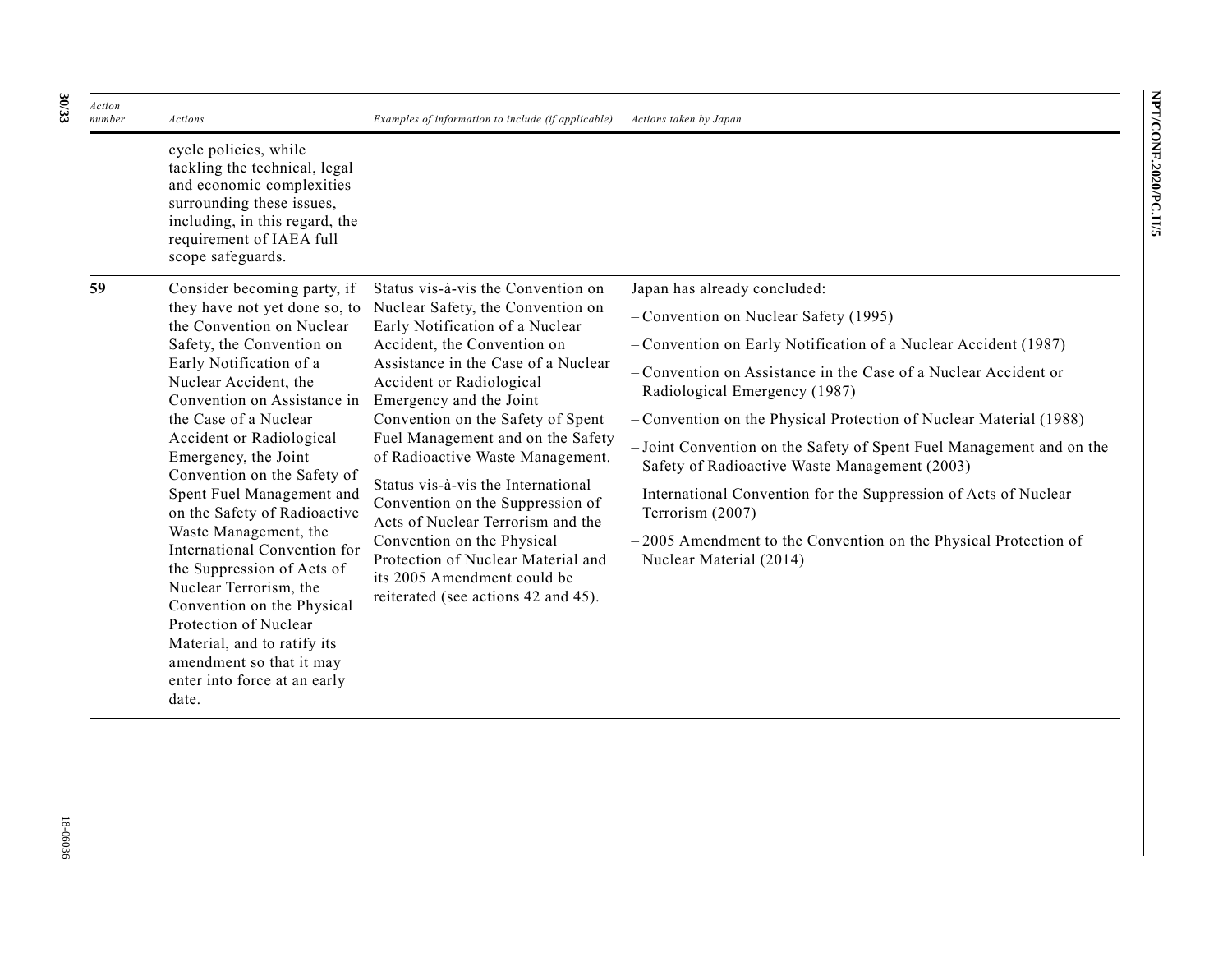| Action<br>number | Actions                                                                                                                                                                                          | Examples of information to include (if applicable)                                                                                                                                                                                               | Actions taken by Japan                                                                                                                                                                                                                                                                                                                                                                                                                          |
|------------------|--------------------------------------------------------------------------------------------------------------------------------------------------------------------------------------------------|--------------------------------------------------------------------------------------------------------------------------------------------------------------------------------------------------------------------------------------------------|-------------------------------------------------------------------------------------------------------------------------------------------------------------------------------------------------------------------------------------------------------------------------------------------------------------------------------------------------------------------------------------------------------------------------------------------------|
| 60               | Promote the sharing of best<br>practices in the area of<br>nuclear safety and security,<br>including through dialogue<br>with the nuclear industry<br>and the private sector, as<br>appropriate. | Summarize how international best<br>practices on nuclear safety and<br>security have been implemented<br>nationally.<br>Summarize any contributions to the<br>IAEA Safety Standards Series, the<br>IAEA Nuclear Security Series and              | Please refer to the national report for the seventh review meeting of the<br>Convention on Nuclear Safety, in 2017:                                                                                                                                                                                                                                                                                                                             |
|                  |                                                                                                                                                                                                  |                                                                                                                                                                                                                                                  | https://www.nsr.go.jp/data/000170377.pdf                                                                                                                                                                                                                                                                                                                                                                                                        |
|                  |                                                                                                                                                                                                  |                                                                                                                                                                                                                                                  | Please refer to the national report for the fifth review meeting of the<br>Joint Convention on the Safety of Spent Fuel Management and on the<br>Safety of Radioactive Waste Management, in 2015:                                                                                                                                                                                                                                               |
|                  |                                                                                                                                                                                                  | review meetings of the Convention                                                                                                                                                                                                                | https://www.nsr.go.jp/data/000110078.pdf                                                                                                                                                                                                                                                                                                                                                                                                        |
|                  |                                                                                                                                                                                                  | on Nuclear Safety and the Joint<br>Convention on the Safety of Spent<br>Fuel Management and on the Safety<br>of Radioactive Waste Management.                                                                                                    | Japan issued a statement by the Head of the Japanese Delegation, the<br>Minister of State of Cabinet Office, Masaji Matsuyama, to the sixty-<br>first session of the IAEA General Conference, on 18 September 2017:                                                                                                                                                                                                                             |
|                  |                                                                                                                                                                                                  | Summarize any participation in or<br>contributions to workshops to share<br>best practices, including with the<br>nuclear industry, private sector and<br>non-governmental organizations<br>such as the World Institute for<br>Nuclear Security. | http://www.mofa.go.jp/mofaj/files/000296206.pdf                                                                                                                                                                                                                                                                                                                                                                                                 |
|                  |                                                                                                                                                                                                  |                                                                                                                                                                                                                                                  | Japan issued a statement by the State Minister for Foreign Affairs,<br>Kentaro Sonoura, Head of the Delegation of Japan to the IAEA<br>International Conference on Nuclear Security, on 5 December 2016:                                                                                                                                                                                                                                        |
|                  |                                                                                                                                                                                                  |                                                                                                                                                                                                                                                  | http://www.mofa.go.jp/mofaj/files/000209417.pdf                                                                                                                                                                                                                                                                                                                                                                                                 |
|                  |                                                                                                                                                                                                  |                                                                                                                                                                                                                                                  | At that conference, Japan announced its intension to work with IAEA to<br>strengthen Japanese counter-terrorism measures, given that it will host<br>the Olympic and Paralympic Games in Tokyo in 2020. In February<br>2018, Japan and IAEA signed the Practical Arrangements on<br>Cooperation in the Area of Support to the Implementation of Nuclear<br>Security Measures on the Occasion of the Tokyo 2020 Olympic and<br>Paralympic Games: |
|                  |                                                                                                                                                                                                  |                                                                                                                                                                                                                                                  | http://www.mofa.go.jp/press/release/press11e_000021.html                                                                                                                                                                                                                                                                                                                                                                                        |
|                  |                                                                                                                                                                                                  |                                                                                                                                                                                                                                                  | The Integrated Support Center for Nuclear Non-proliferation and<br>Nuclear Security holds a workshop with the World Institute for Nuclear<br>Security every year. The seventh such workshop was held in Tokyo on<br>24 and 25 January 2018. The participants discussed what to consider in<br>the early stages of a nuclear security incident, focusing on the interface<br>between safety and security.                                        |
| 61               | <b>Encourage States</b><br>concerned, on a voluntary<br>basis, to further minimize                                                                                                               | Summarize any national efforts to<br>reduce the use of highly enriched<br>uranium in civilian nuclear                                                                                                                                            | Japan issued its National Progress Report: 2016 Nuclear Security<br>Summit. Please see the following page:                                                                                                                                                                                                                                                                                                                                      |

**NPT/CONF.2020/PC.II/5**

NPT/CONF.2020/PC.II/5

**31/33**

18-06036

18-06036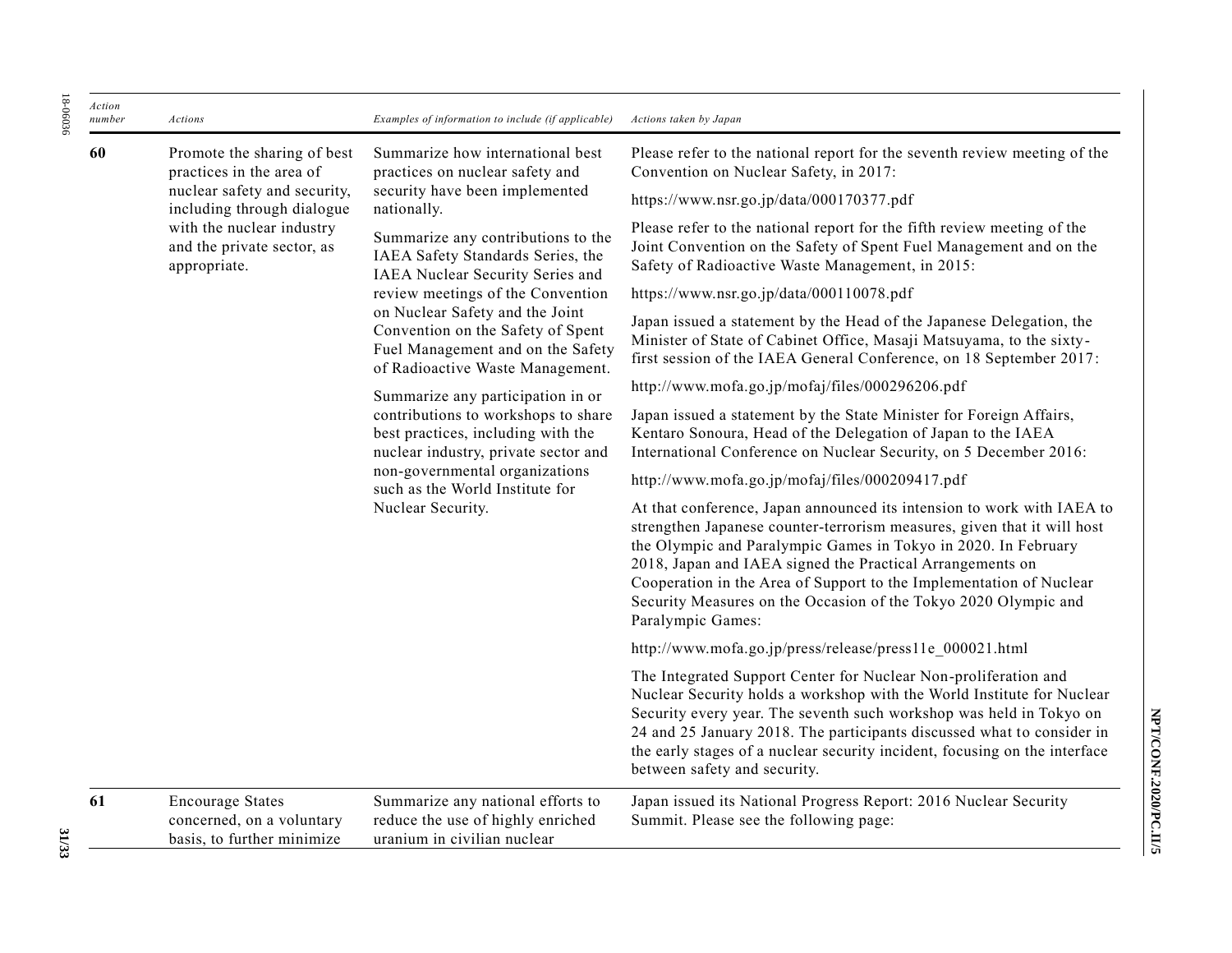| Action<br>number | Actions                                                                                                                                                                                                                                                                                                                                                                     | Examples of information to include (if applicable)                                                                                                                                                                                                                                    | Actions taken by Japan                                                                                                                                                                                                                                                                                                                                                                                                                                                                                                            |
|------------------|-----------------------------------------------------------------------------------------------------------------------------------------------------------------------------------------------------------------------------------------------------------------------------------------------------------------------------------------------------------------------------|---------------------------------------------------------------------------------------------------------------------------------------------------------------------------------------------------------------------------------------------------------------------------------------|-----------------------------------------------------------------------------------------------------------------------------------------------------------------------------------------------------------------------------------------------------------------------------------------------------------------------------------------------------------------------------------------------------------------------------------------------------------------------------------------------------------------------------------|
|                  | highly enriched uranium in<br>civilian stocks and use,<br>where technically and<br>economically feasible.                                                                                                                                                                                                                                                                   | programmes and/or convert nuclear<br>facilities to low-enriched uranium.                                                                                                                                                                                                              | http://www.mofa.go.jp/mofaj/files/000144982.pdf                                                                                                                                                                                                                                                                                                                                                                                                                                                                                   |
|                  |                                                                                                                                                                                                                                                                                                                                                                             | Summarize any international<br>assistance provided to other States<br>to reduce the use of highly enriched<br>uranium in civilian nuclear<br>programmes.                                                                                                                              |                                                                                                                                                                                                                                                                                                                                                                                                                                                                                                                                   |
| 62               | Transport radioactive<br>materials consistent with<br>relevant international<br>standards of safety, security<br>and environmental<br>protection, and to continue<br>communication between<br>shipping and coastal States<br>for the purpose of<br>confidence-building and<br>addressing concerns<br>regarding transport safety,<br>security and emergency<br>preparedness. | Summarize national regulations on<br>the transport of radioactive<br>materials, noting in particular the<br>implementation of the IAEA<br>updated standards on transport<br>regulations (No. SSR-6, 2012).                                                                            | With the Act on the Regulation of Nuclear Source Material, Nuclear<br>Fuel Material and Reactors, the Ship Safety Act, the Civil Aeronautics<br>Act and other national regulations, Japan implements IAEA regulation<br>No. SSR-6, 2012, and other international standards on transport<br>regulations.<br>Shipping States, including Japan, continued communication with<br>coastal States for the purpose of confidence-building and addressing<br>concerns regarding transport safety, security and emergency<br>preparedness. |
| 63               | Put in force a civil nuclear<br>liability regime by<br>becoming party to relevant<br>international instruments or<br>adopting suitable national<br>legislation, based upon the<br>principles established by<br>the main pertinent<br>international instruments.                                                                                                             | List the date of signature and<br>ratification of the Convention on<br>Supplementary Compensation for<br>Nuclear Damage, the Vienna<br>Convention on Civil Liability for<br>Nuclear Damage and/or the Paris<br>Convention on Third-Party Liability<br>in the Field of Nuclear Energy. | Japan signed and concluded the Convention on Supplementary<br>Compensation for Nuclear Damage on 15 January 2015. The<br>Convention entered into force on 15 April 2015.<br>Please refer to the following link (IAEA Country Nuclear Power<br>Profiles, 2017 edition: Japan) regarding the status of Japan vis-à-vis<br>international nuclear liability instruments, as well as national legislation<br>on nuclear liability:                                                                                                     |
|                  |                                                                                                                                                                                                                                                                                                                                                                             | List the title and date of adoption of<br>any national legislation on nuclear<br>liability.                                                                                                                                                                                           | https://cnpp.iaea.org/countryprofiles/Japan/Japan.htm                                                                                                                                                                                                                                                                                                                                                                                                                                                                             |